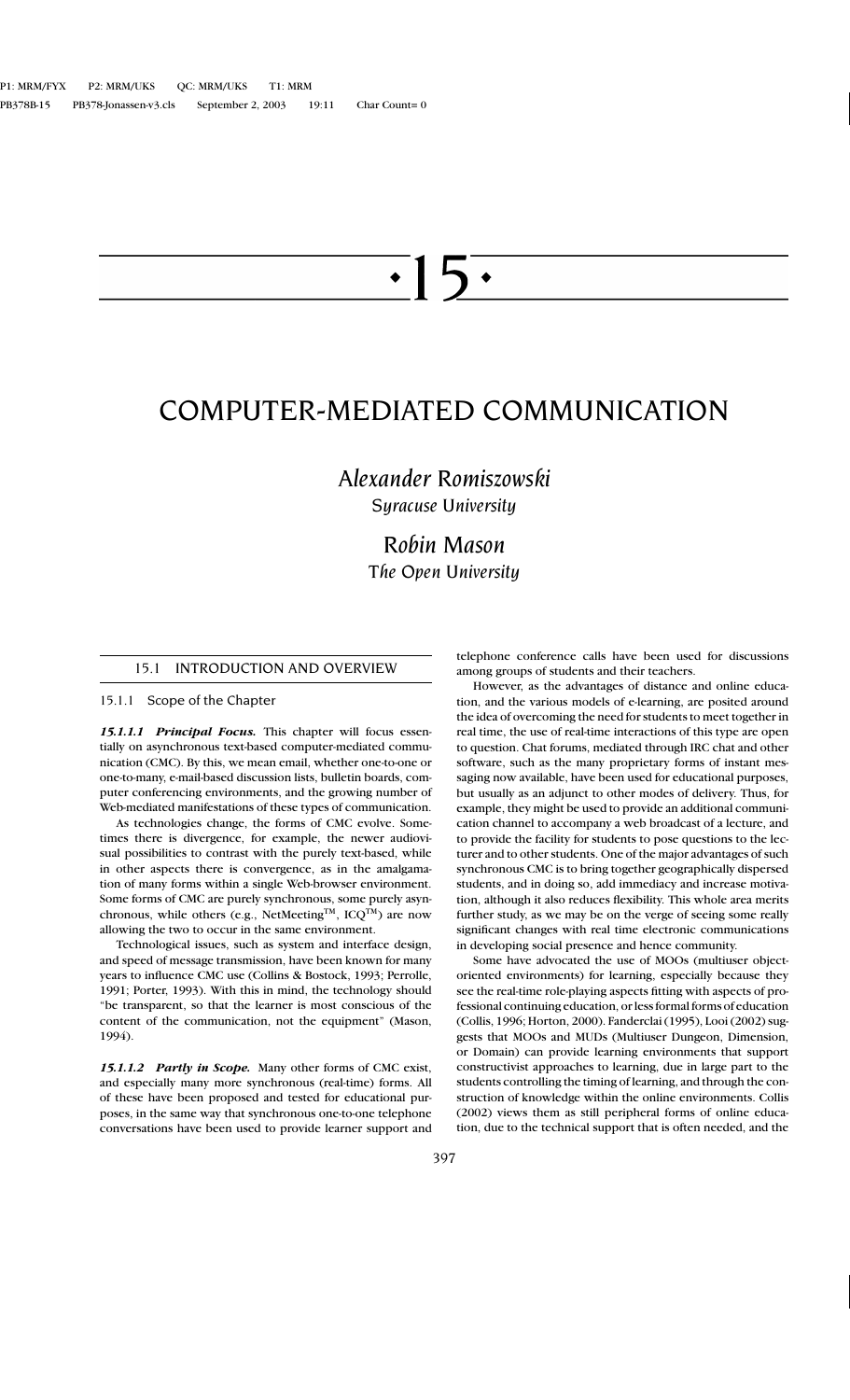difficulties of scheduling the synchronous interactions needed for them to function effectively.

*15.1.1.3 Out of Scope.* Many other forms of computer, Internet and web-based technologies exist and can be used for educational purposes. One can stretch definitions of communication to possibly include them. However, we will exclude from our definitions and discussions the use of computer networks for accessing remote databases, or library systems, or for the transmission of large amounts of text. Online journals are another area that we will exclude, although evolving models of journals, which encourage interaction of readers with the authors through feedback, are starting to blur the distinctions (Murray & Anthony, 1999). One example of this latter area is the *Journal of Interactive Media in Education* ( JIME – http://wwwjime.open.ac.uk), which promotes an interactive online review process, while many health journals, for example, the *British Medical Journal,* regularly publish responses to the articles, appended to the articles themselves.

## 15.1.2 Basic Concepts

*15.1.2.1 What is CMC?* A working definition of CMC that, pragmatically and in light of the rapidly changing nature of communication technologies, does not specify forms, describes it as "the process by which people create, exchange, and perceive information using networked telecommunications systems that facilitate encoding, transmitting, and decoding messages" (December, 1996). This seems to encompass both the delivery mechanisms, derived from communication theory, and the importance of the interaction of people that the technologies and processes mediate (Naughton, 2000). It also provides for great flexibility in approaches to researching CMC, as "studies of cmc can view this process from a variety of interdisciplinary theoretical perspectives by focusing on some combination of people, technology, processes, or effects" (December, 1996).

The social aspects of the communication, rather than the hardware or software, form the basis of the more recent definitions. Jonassen et al. (1995) focus on the facilitation of sophisticated interactions, both synchronous and asynchronous, by computer networks in their definition of CMC. One of the most overt examples of the move away from a technological focus in definitions describes it thus: "CMC, of course, is not just a tool; it is at once technology, medium, and engine of social relations. It not only structures social relations, it is the space within which the relations occur and the tool that individuals use to enter that space" (Jones, 1995). In our selection of research studies for the present review, we have been guided more by the social and organizational aspects of specific projects than by their use of specific varieties of CMC and the associated technologies.

## *15.1.2.2 Synchronous and Asynchronous Communica-*

*tion.* One of the main distinctions that has been made in CMC has been between synchronous (real-time) and asynchronous (delayed time) communications. Synchronous, real-time communications, as between two people in a face-to-face discussion, or talking on the telephone, or as in a one-to-many form, such as a lecture, has its equivalent within CMC in chat rooms and similar environments. Much software exists to mediate this form of communication (e.g., IRC and various forms of instant messaging). These forms have had some use within educational contexts, but, in general, asynchronous forms seem to predominate, wherein there is a, potentially significant, time delay between sending a message and it being read. In offline communication, this latter form is similar to letter writing, or sending faxes, and online has its usual manifestations in email, discussion lists, and most forms of bulletin board and computer conference. For reasons that will become obvious as the reader proceeds, we do not plan to review synchronous and asynchronous applications of CMC in separate sections. Instead, we will refer to both of these categories as relevant in any or all of the sections of our review.

*15.1.2.3 Highly Interactive Communication.* CMC provides for complex processes of interaction between participants. It combines the permanent nature of written communication (which in itself has implications for research processes) with the speed, and often the dynamism of spoken communications, for example via telephone. The possibilities for interaction and feedback are almost limitless, and are not constrained as they are in some of the "electronic page turning" forms of computer-aided instruction, wherein the interaction is limited to a selection among a small number of choices. It is only the creativity, imagination, and personal involvement of participants, that constrains the potential of online discussions. The potential for interaction in a CMC environment is both more flexible and potentially richer than in other forms of computer-based education. The textual aspects of CMC, and in particular of asynchronous CMC, support the possibility of greater reflection in the composition of CMC than is seen in many forms of oral discourse, with implications for levels of learning. We reflect these aspects of CMC in specific sections dealing with the dynamics of CMC processes in educational contexts.

*15.1.2.4 Oral or Textual.* There is a substantial body of work within the discussion of CMC practice and research on the nature of CMC, in particular whether it is akin to oral discourse or to written texts, or whether it is a different form (Kaye, 1991; Yates, 1994). CMC has been likened to speech, and to writing, and considered to be both and neither simultaneously. Some have criticized this oral/literate dichotomy, believing that it "obscures the uniqueness of electronic language by subsuming it under the category of writing." (Poster, 1990).

Discussion list archives, and the saving of interesting messages by individuals, which they may then reuse within later discussions, provide for new forms of group interaction, and suggest features unlike those seen in communities based on face-to-face interaction and the spoken word. Such a group can exist and "through an exchange of written texts has the peculiar ability to recall and inspect its entire past." (Feenberg, 1989).

This ability to recall and examine the exact form of a communication has profound significance for research conducted on or using CMC (McConnell, 1988). From a poststructuralist theoretical perspective, "the computer promises to redefine the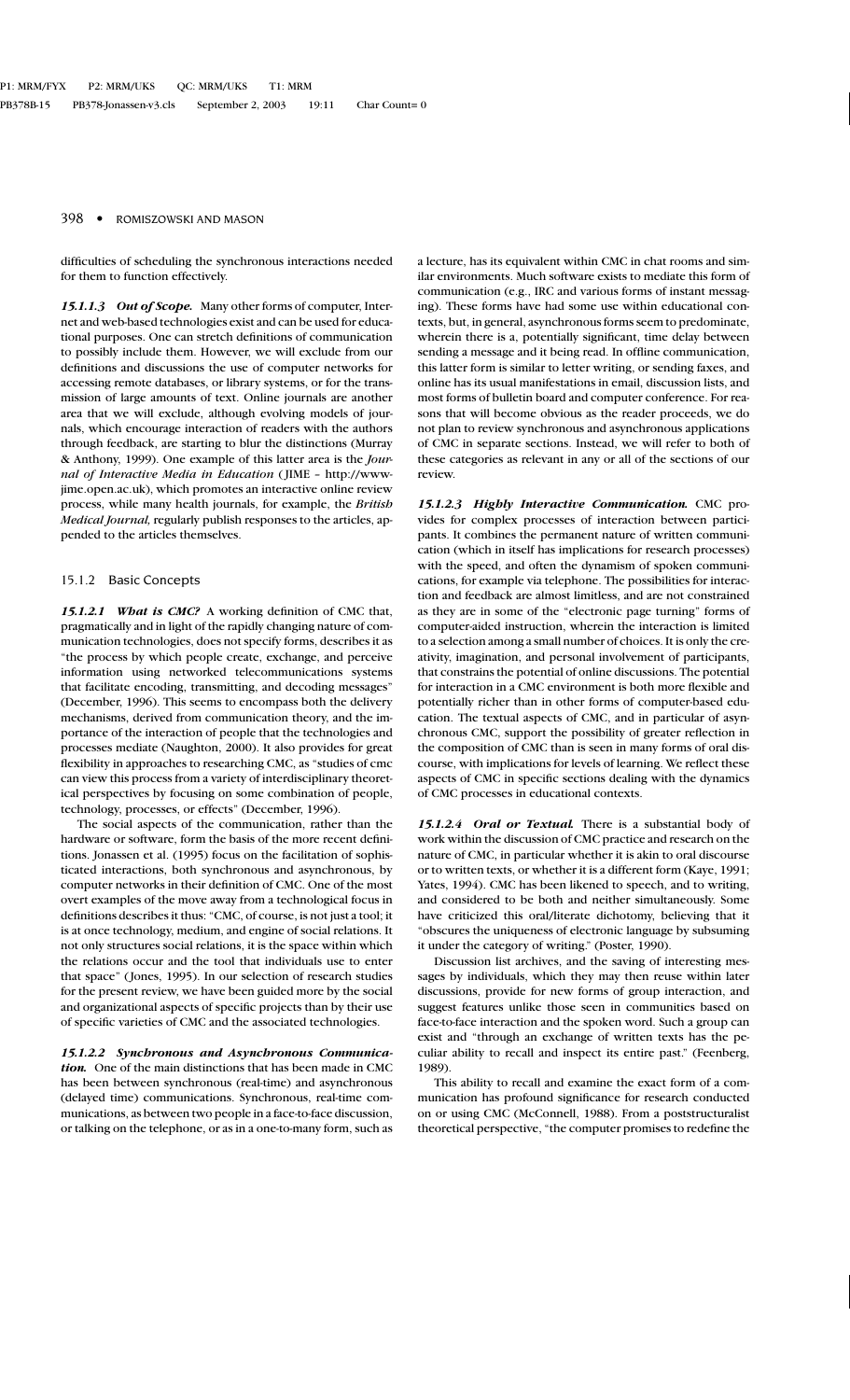relationship between author, reader and writing space." Bolter (1989).

For the reasons implied by the above, our review will place special emphasis on discourse analysis studies. Many of these have been performed by researchers especially interested in questions of language acquisition and use and are reported in journals and websites that are not part of the "mainstream" literature of educational technology.

*15.1.2.5 Active or Passive Participation (Lurking).* In most discussion forums, a majority of subscribers do not contribute to the discussion list in any given time period. Of those who do contribute, most tend to make only a small number of contributions, while a small number of active subscribers provide a larger proportion of message contributions.

One of the criticisms of many forms of CMC discussion is this tendency for a few members to dominate the discussions, or for the majority to lurk and not actively participate or contribute messages to the discussion forum. However, face-to-face discussions in educational contexts are often designed to be, or can become, monologues, with "silence filled by the teacher, or an exchange of unjustified opinions" (Newman et al., 1996). The fact that it is technologically possible for everyone to speak leads initially to the assumption that it is a good thing if they do, and to the measurement of a successful conference being related to the number of students who input messages.

Most members of discussion forums are, most of the time, passive recipients of the messages, rather than active contributors to discussions; they are, de facto, lurkers. Lurking, that is, passive consumption of such electronic discussions, has been the subject of much discussion in CMC research. However, despite all that has been written, it remains under-theorized and under-researched. In most face-to-face group discussion environments, most participants lurk most of the time, and make occasional contributions. Indeed, most discussion forums, whether online or offline, would be impossible if all participants tried to actively contribute more frequently than they do. In addition, there is an assumption, one that has been insufficiently challenged in the research, of lurkers as passive recipients, rather than actively engaged in reading. Reading cannot be assumed to be passive. Much reading, whether online or offline, can encompass active engagement, thought, even reflection on what has been read. The fact that it does not elicit an overt contribution to the discussion forum should not, as has generally been the case in CMC research, be taken to assume lack of such engagement, or of learning.

## 15.2 RESEARCH ON CMC SYSTEMS IN GENERAL

The above mentioned comments on active/passive participation and the comparison drawn between how this issue is interpreted and handled in CMC and face-to-face (F2F) contexts, is one major justification for inclusion of just a few studies that compare learning in these two contexts. However, the majority of comparative research studies have been omitted for reasons now well understood and accepted in the general educational technology community. This point will be addressed from a research methodology perspective later in out review in the section on research methodologies. The present "general research studies" section is subdivided into studies that focus pedagogical and instructional design issues and those that raise general issues regarding the technologies employed.

## 15.2.1 Pedagogical/Instructional Aspects

Do online learning environments (Web courses) work? Do people learn in these environments? The literature on the topic is large and growing, but most of it is anecdotal rather than empirical. The many outstanding research questions will not be resolved quickly, since many variables need to be accounted for and control groups established for comparisons, which is a difficult task in real-life "intact" educational environments (Mayadas, F., 1997).

Early studies of online education focused on the viability of online instruction when compared to the traditional classroom. Recently, researchers have begun to examine instructional variables in courses taught online. Berge (1997) conducted a study of 42 postsecondary online instructors to discover strategies that educators might use to improve their online teaching. The instructors indicated that they believed learner-centered strategies to be more effective than instructor-centered strategies. They also indicated that they preferred the following methods: discussion, collaborative learning activities, and authentic learning activities. However, what was not discussed in the study was the effect the strategies had on the students.

Carswell et al. (2000) go a bit further than most previous studies when they describe the use of the Internet on a distancetaught undergraduate computer science course. This paper examines students' experience of a large-scale trial in which students were taught using electronic communication exclusively. The paper compares the experiences of a group of Internet students to those of conventional distance learning students on the same course. Learning styles, background questionnaires, and learning outcomes were used in the comparison of the two groups. The study reveals comparable learning outcomes with no difference in grade as the result of using different communication media. The student experience is reported, highlighting the main gains and issues of using the Internet as a communication medium in distance education. This paper also shows that using the Internet in this context can provide students with a worthwhile experience.

The students elected to enroll for either the conventional course or the Internet version. In a typical year, the conventional course attracts about 3500 students; of this, about 300 students elected to study the Internet version. The target groups were as follows:

- Internet: all students who enrolled on the Internet presentation (300);
- Conventional: students enrolled on the conventional course, including students whose tutors also had Internet students (150) and students of selected tutors with only conventional students.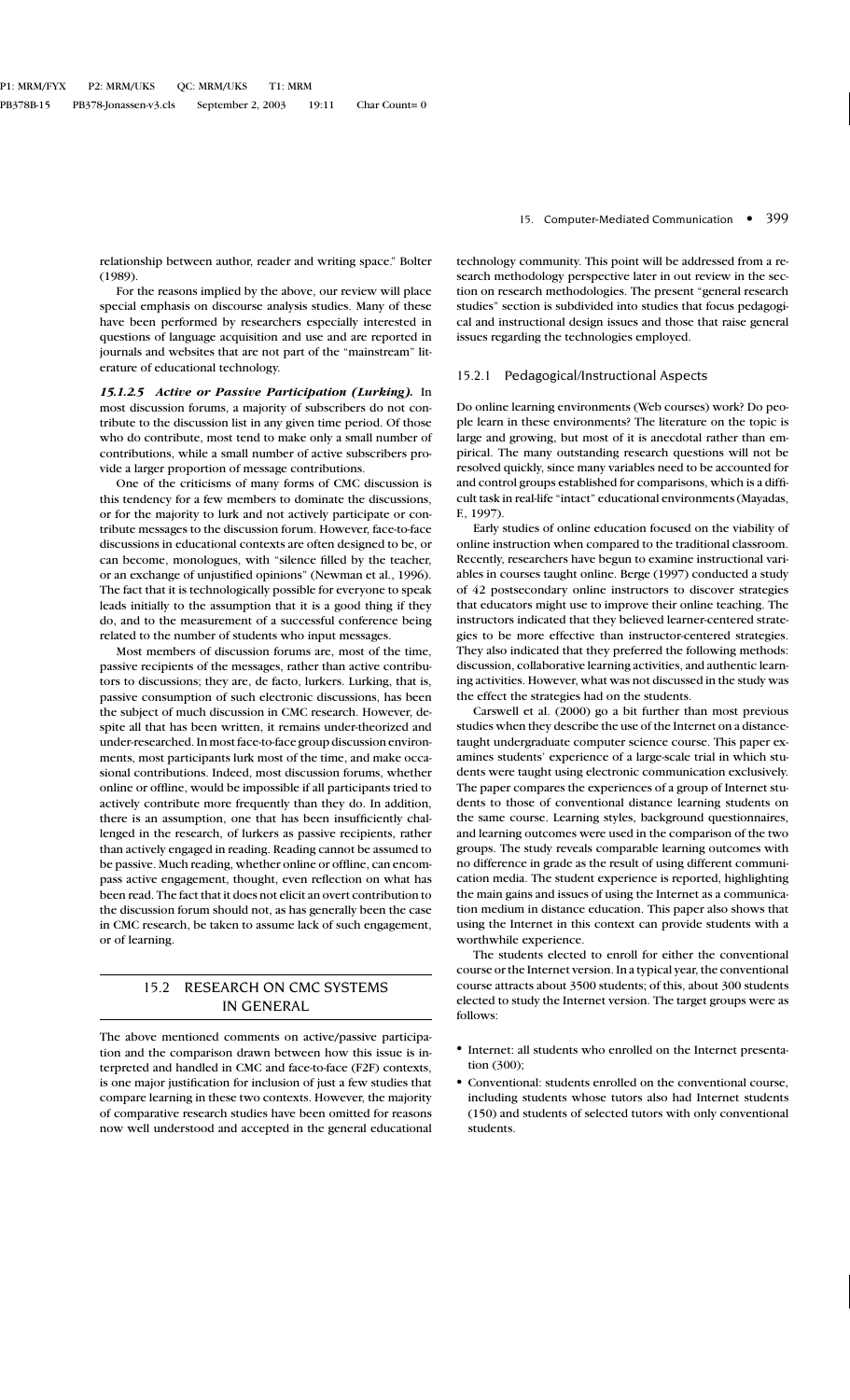The composition of the conventional target group allowed the researchers to consider tutor differences as well as to make conventional-Internet comparisons for given tutors.

The data sources for this analysis included:

- *Background questionnaires:* used to establish students' previous computing experience and prior knowledge, helping to assess group constitution;
- *Learning style questionnaires:* used to assess whether any student who displayed a preferred learning style fared better in one medium or the other, and to compare the learning style profiles of the groups overall;
- *Final grades* including both continuous assessment and final examination; used to compare the two groups' learning outcomes.

The student's final grade was used as an indicator of learning outcomes; the final grade is the average of the overall continuous assessment score and the final exam grade. Eight continuous assessment assignments were spread over the course. Each assignment typically had four parts which related to the previous units of study. The background questionnaire and the learning style questionnaire were sent to students in the target populations at the beginning of the course. Conventional students received these materials by post and Internet students received them by electronic mail.

The research results suggest that the Internet offers students a rapid and convenient communication medium that can enable increased interaction with fellow students (both within and beyond their tutor groups) and tutors. Possibly the biggest gain for Internet students was the improved turnaround time of assignments, so that students received timely feedback. A summary of gains includes:

- Faster assignment return; more immediate feedback;
- Robust model for queries, with greater perceived reliability;
- Increased interaction with tutor and other students;
- Extending learning experiences beyond the tutorial;
- Internet experience.

Learning outcomes (as indicated by continuous assessment and final examination) were comparable, and the Internet students' experience was favorable and was one they would wish to repeat—a major factor in maintaining the enthusiasm and motivation of distance education students throughout a complete degree program.

The biggest obstacle to Internet presentation was inexperience—and cultural inexperience presented tougher obstacles than technical inexperience:

Internet presentation requires a culture shift by students and tutors. Both must learn how to cultivate communication in a largely asynchronous environment, and both must develop a sensitivity to the emerging etiquette and conventions of Internet culture. Using the Internet does imply higher expectations: students (both Internet and conventional) expect electronic communication to be faster. One of the keys

to successful Internet presentation is to instill appropriate expectations among all participants (Carswell et al., 2000)

A comparison, by Collins (2000), of correspondence and Web versions of the same course indicated that, although the students were very satisfied with the Web version, the correspondence section achieved the higher mean final scores in three of the four semesters while the Web course achieved the higher mean final scores in only one semester. Each module ends with a multiple-choice quiz (with text and diagrams) which students can complete and submit for immediate online scoring and feedback. The feedback informs the student as to whether each response was correct or incorrect, and in the case of the latter gives the correct response as well as a hot-link to the subunit containing the information related to that particular question. The Web version of the course is, therefore, much more interactive than the correspondence version in which students receive, by mail, a course manual, containing the text and diagrams, in addition to the course objectives and glossary of terms, and multiple-choice quizzes with the answers provided. Students taking the correspondence version of the course do not have access to the class Web forum, and their only access to the instructor is by the phone during weekly office hours, or by email.

While most other studies, with the notable exception of Zhang (1998), have reported that there was seemingly no significant difference between the performances of students in the Web and traditional versions of courses, Collins found that the students in the Web course achieved lower mean final marks than those in the correspondence and lecture sections, although the differences were not statistically significant. As with other studies the students were very satisfied with the Web course, and gave a number of reasons they liked this approach, including the ability to study at one's own convenience, being able to communicate easily with both the instructor and classmates, and the opportunity of gaining experience with email and the Internet. But, the learning effects, as measured through the instruments used, was inferior for the Web-based students. This important aspect will be addressed further—and in depth—in the remainder of this section of our review.

In recent years, partially as a result of the so-called "technology revolution" and partially due to paradigmatic shifts in educational philosophy, both the theories and the practice of instruction have undergone significant change. In the area of learning theories, there has been a shift from a behaviorist to a constructivist view of learning as a process involving the construction of knowledge. This, in turn, has led to an increasing emphasis on collaborative learning strategies, in which people work together in small groups. The physical environment of learning is also shifting ever more from face-to-face classroom instruction, to distance-learning on the Internet.

Constructivist theory states that students should be encouraged to construct their own knowledge. Computermediated communication, it is argued, effectively supports constructivism because of the emphasis on access to resources and the extent of collaboration between students promoted through the use of discussion boards. Therefore, many constructivists argue, students in an online environment can construct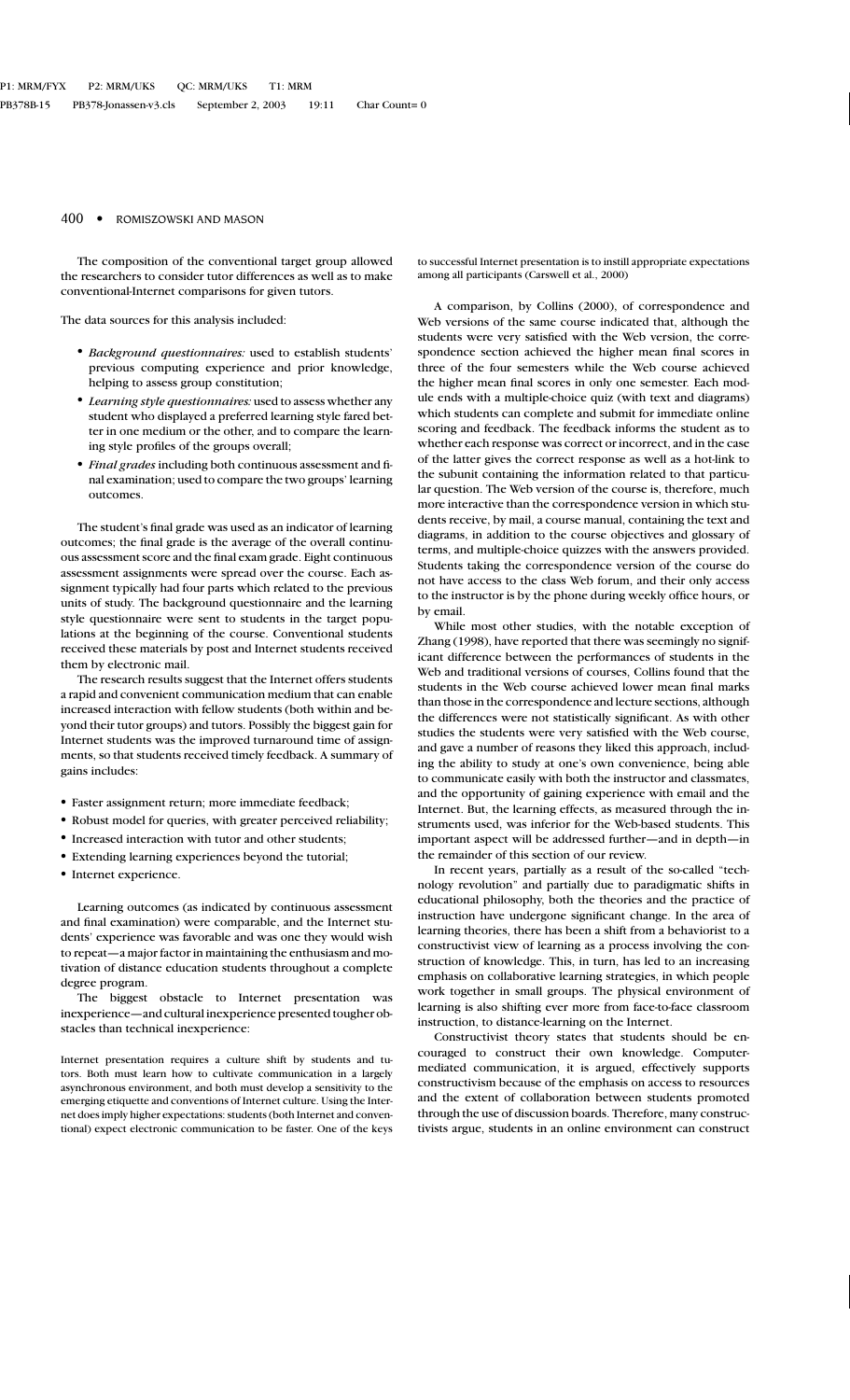their knowledge through active learning and collaboration and, therefore, would presumably learn more effectively. Another theoretical perspective—engagement theory—suggests that learners must be actively engaged in meaningful tasks for effective learning to take place (Kearsley & Schneiderman, 1998) and one means of providing such meaningful tasks is to engage the students in discussions. Researchers also argue that collaborative learning and social interaction play a major role in cognitive development. Collaborative learning is the "acquisition of knowledge, skills or attitudes that take place as a result of people working together to create meaning, explore a topic or improve skills" (Graham & Scarborough, 1999). Hiltz (1997) states that collaborative learning is crucial to the effectiveness of online learning environments.

Both engagement theory and collaborative learning theory would suggest that the use of discussion forums brings the students directly into contact with the content material of the course instead of leaving them on the outside as passive learners. Through this interaction, it is postulated, students are building their knowledge instead of relying on simple memorization skills. If these theoretical positions are valid, one could expect the use of discussion forums to be more effective than, for example, quizzes or objective testing as a means of promoting learning. However, both these theoretical positions seem to espouse online learning mainly because it offers tools for collaboration and so is in tune with the latest philosophical views on education in general and the learning process in particular. We see a certain circularity in the arguments presented in the literature This lack of clarity in the arguments makes it particularly important to investigate the relative effectiveness of the two levels of interaction represented by the two most-used forms of online learning exercises: individual quizzes and group discussion forums.

The substitution of interactive "CAI" tutorial sequences, or individually completed quizzes, by online group discussions is observed to be an increasingly common practice among teachers who modify previously existing courses for online delivery. This trend is often justified from the standpoint of Collaborative Group Learning principles drawn from theories of Active Learning based on modern educational philosophies such as Constructivism. However, the available research data that would confirm these claims is scarce and inconclusive. Furthermore, given that the popularity of this trend seems to have grown with the increasing availability of efficient technology for the organization and management of threaded discussions, one may question whether theoretical principles or technological fashion are the real driving forces. It also seems that some of the specific new strategies that are being implemented in the name of new theoretical positions do not always exhibit the characteristics that these strategies should (theoretically speaking) embody. In some cases it seems that the changes are driven more by the appearance and availability of the new technologies than by any coherent set of theoretical principles.

Lewis (2002) addressed exactly these concerns when she investigated the learning effectiveness in online course contexts of two alternative forms of practice activities: asynchronous online discussion forums and individually completed quizzes. The study was conducted in existing regular courses, where learning effectiveness is formally assessed by means of objective tests derived from the subject matter content of the course. The goal of this study was to investigate the extent to which one specific change in methods and media, namely the use of asynchronous discussion environments as a component of online courses can be seen to be theory driven or technology driven. Another motivation for the study arose from the desire to understand the effectiveness of such discussion forums on students' achievement scores. Among the many as yet unanswered questions regarding Web-based courses is whether the use of asynchronous online discussion activities, as a means for providing opportunities for practice and learning, is necessarily an improvement over previously used strategies, such as quizzes.

The theory and practice of the discipline of instructional design suggests that in order to implement a new instructional approach, based on a different theory of learning, it is usually necessary to modify not one, but maybe all or most of the components of a lesson (Dills & Romiszowski, 1997; Romiszowski & Chang, 2001). However, it is currently quite common to utilize the newly available online discussion environments as the practice component of lessons that are otherwise unaltered in their basic instructional design. Existing content-presentation materials, previously used in conventional courses, are posted to the Web without any modification. The same final evaluation tests and procedures are employed, regardless of the implied modifications to the underlying course philosophy and shift in key objectives from the content to the process of learning.

The Lewis (2002) study intentionally selected just such a context for its investigation. An existing course that has for some time been offered as a conventional face-to-face course is now also being offered as an online course. This course is based on a well-established basic textbook that not only is a major source for the course content, but also includes a large questions bank from which instructors may create a variety of learning assessment instruments and practice quizzes. In the process of transforming the conventional course to an online version, little instructional design change was introduced as regards the presentation phase, in that the same textbook was made available online and similar instructor advice and support was offered. Also, little change occurred with respect to the final test or assessment phase, in that the same questions bank was used to generate final examinations. However, some of the instructors involved chose to modify the practice phase by introducing online discussion activities in place of the previously used quizzes.

This particular course that Lewis analyzed is a 15 week online course in a major university setting. The course and the instructional materials it uses (i.e., the content of 12 chapters of the set book, the test bank and any tests and unit quizzes derived from the bank) is a standard online course that is offered by three different instructors each semester at the university. The enrollment is 50 students per course. Therefore, on an average, 150 students per semester take the online version of the course, using the same course materials. The entire course syllabus, quizzes, and discussion activities are available online in a WebCT course shell.

An intact cohort of 50 students, registered to take the above-mentioned course was randomly subdivided into two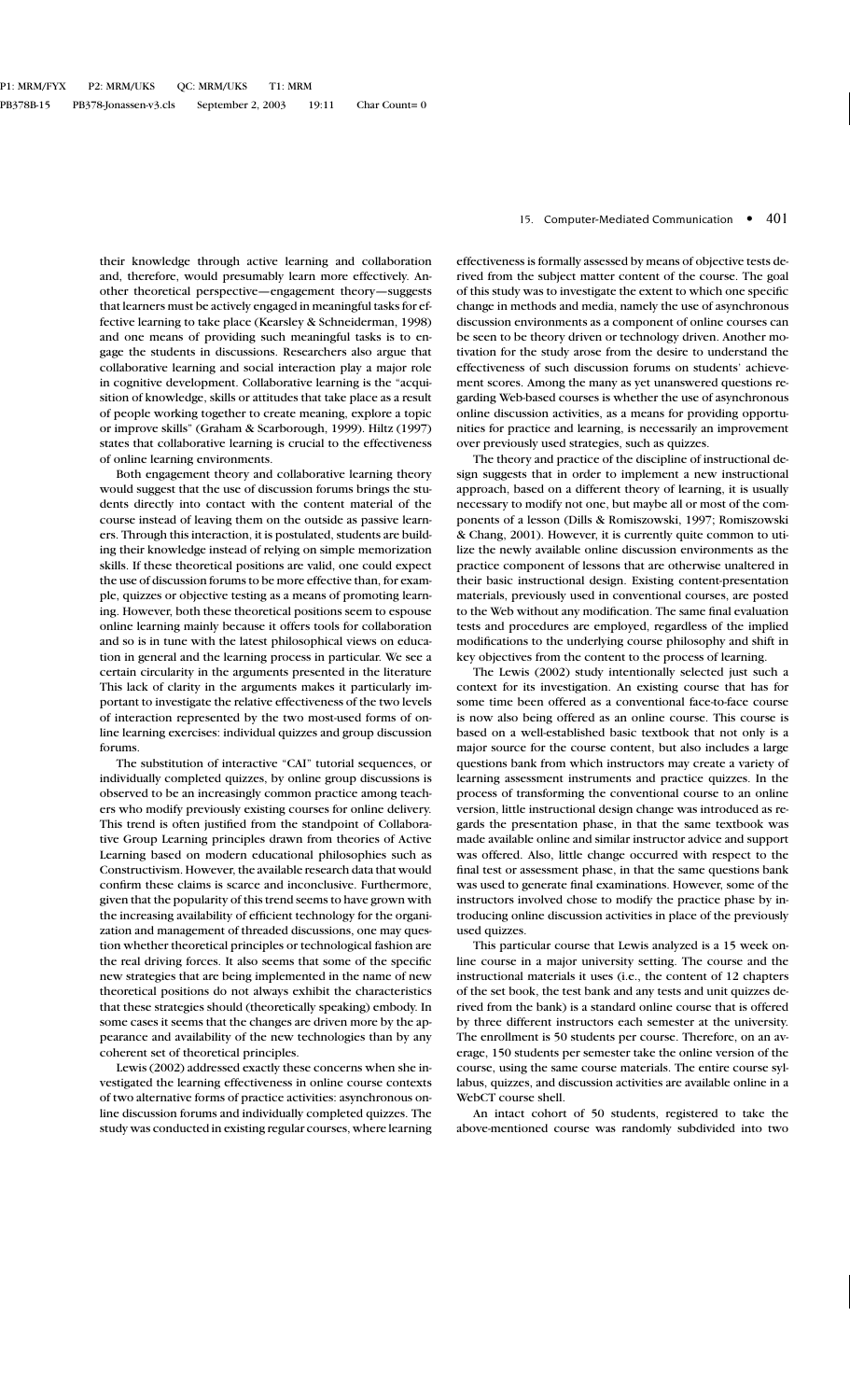experimental groups who were subjected to different treatments as regards the practice phases of the online lessons that compose the course. All students participated in quizzes for some of the lessons and in online discussions for other lessons, according to the experimental design explained below. This procedure allowed the investigator to compare the learning effectiveness of the two alternative practice procedures and also to investigate some other secondary questions. The following procedures were applied to the assignment of the participants to the treatment sequences and measurement of the results. Each participant:

- Completed an online pretest which was based upon the information contained in 12 chapters of the required textbook;
- Read the book and the lecture notes, one chapter per course unit;
- Completed six online quizzes for six of the course units (based on randomized assignment to one of two groups: Group 1 in odd and Group 2 in even units);
- Completed six threaded discussion forums for the other six course units, which were based on questions posted by the instructor on issues in the unit.
- Completed an online posttest based upon information in the textbook (exactly the same assessment procedure that has been used for years for grading both on-line and face-to-face versions of the course);
- Completed an end of course evaluation questionnaire.

The tests were taken from the test bank prepared by the publisher of the book used in the course. This book and test bank have been used for the past 3 years at the university. As stated above, the course is offered three times a semester as an online course for a total of nine times a year. Besides the online version of the course, this course is also offered three times a semester as a traditional course using the same test bank. Therefore, even though there is no available statistical analysis of the reliability of the test items, it could be inferred that the test questions do have general acceptance by expert teachers of the subject as a valid instrument by which to measure learning of the course material. Different versions of the assessment instrument (i.e., test) have been used at least six times a semester (including traditional and online courses), three times a year, over a period of 3 years, for a total of 54 times.

Fifty students began the class; however, only 37 students finished the course. Thirteen students either dropped out of the course or took an incomplete grade. The concluding 37 students remained in the same random groups and subgroups as assigned in the beginning of the course. The first step of the experiment involved the administering of a pretest. The main reason for administering a pretest was to verify that the randomly selected groups were indeed equivalent as regards entry level. Once this was established, all comparisons between the groups were made on the basis of posttest scores. Each posttest score was divided into the 12 chapter units scores. The investigator found some interesting differences among the subunit scores.

Several one-way ANOVAs were performed to test the null hypothesis: "there is no difference in the learning outcome for those who engage in discussion activities versus those who complete the quizzes." This analysis revealed that the null hypothesis is accepted for subunits 1, 3, 5, 6, 7, and 9. However, the null hypothesis was rejected for subunits 2, 4, 6, 8, 10, 11, and 12. This finding is interesting in that the Chapters 2, 4, 8, 10, and 12 are the chapters for which Group 2 did the discussion forums and Group 1 did the quizzes. These results, taken on their own, seem to suggest quite strongly that the quiz-taking activity generally leads to superior posttest performance than the discussion activity.

However, the other half of the results did not tally with this finding. The only time when there was significance when Group 2 did the quizzes and Group 1 did the discussion forums was in subunit 11. In all the other 5 such cases, the differences were not significant. The question that arises out of the data, therefore, is why is there generally no significance when Group 2 takes the quizzes and Group 1 engages in online discussion.

Let us examine these findings from yet another theoretical position—the objectivist theory of instructional design. This position has a long history of practical use and acceptance. It is arguably rather incorrect and unfair to label the position as behaviorist, because it really represents the established practice of the teaching profession from times way before the development of behaviorism. However, this position did tend to get formalized as a result of the growing popularity of the use of behavioral objectives as a basis for the design of learning activities. The practical influence of programmed instruction models reinforced the widespread acceptance, almost as an axiom, of the principle of designing the learning activities as a mirror image of the final evaluation activities. In the case of this particular study, the objectivist position would argue that we should expect the quizzes to be more effective learning activities than the discussions, because they better reflect the final test conditions used to evaluate the learning. Once more, however, one must observe that, in the present study, one part of the results supports this position, but the other part does not.

Further light is, however, shed on the results of this study if one examines the objectivist position a bit more critically. The partial result that students who participated in the discussion activities scored just as well as those who took the quizzes is in line with Mouton's (1988) findings that success on lower level testing can be achieved by the review of "higher-order learning" problem-solving questions during the practice assignments. In his study, Mouton looked at what types or combination of types of practice activities should be provided to students, studying through mediated self-instruction. The finding of the study showed that a "more stable and durable memory trace results if deeper cognitive processing occurs during encoding" (p. 97) and "students when engaged in higher level thinking questions will do as well on lower level thinking test items as students just doing lower level thinking questions."

Also predating the constructivist movements of today, Bloom (1981) suggested that, in order to be independent and active learners, the learners should engage in so-called "higherlevel thinking." They should also " possess the ability to learn and solve problems, be intrinsically motivated, and possess a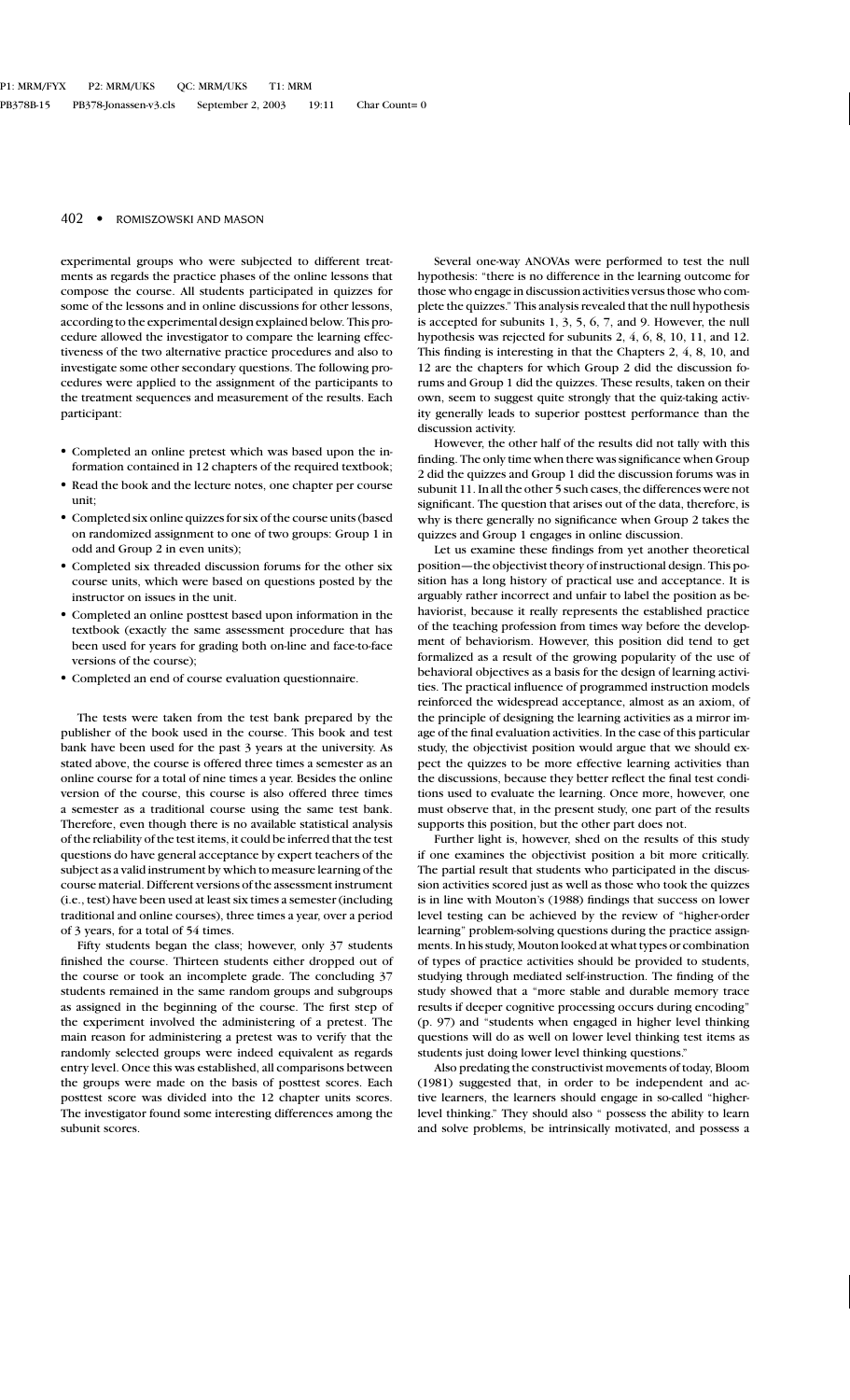degree of social responsibility to interact with others in the acquisition of learning." Using the logic of Mouton and Bloom, the use of online discussion forums can be postulated to serve as an avenue for learners to obtain higher levels of achievement, even on lower-level rote-memory test instruments, than by means of participation in lower-level forms of learning activities, such as quizzes. From this theoretical position, the use of higher level thinking questions and discussions does not hinder but enhances a student's learning, even if tested by lower level thinking tests. This theoretical analysis helps to explain the partial finding in the present study that Group 1 students studying in the higher-order-thinking mode of the discussion forum did just as well as Group 2 students who studied these same subunits in the lower-order-thinking mode that was a mirror image of the final test conditions.

However, we still have the other partial result that seems to support the conventional objectivist position of designing the learning activities as a mirror-image of the testing procedures. It is difficult to escape the conclusion that, despite the apparent equivalence of the two groups, as demonstrated by means of analysis of overall pretest scores, something differentiated them during the course of the study. One factor that may have played a part is the intensity and frequency of participation in the group discussions.

To explore this question, Lewis looked at the content of the online discussions. She reviewed the number of messages read and number of messages posted to see if any differences may have had an effect on the posttest scores. A one-way ANOVA was conducted on both the messages read and messages posted by the students. There was a significant difference on messages read by students between groups. However, there was no significant difference on messages posted within the groups.

Palloff and Pratt (1999) claimed that interaction and collaboration become critical in Web-based training. They also suggested that the successful online learner is a "noisy learner" who is active and creative in the instructional environment. Students in Group 1 were more active than students in Group 2. This is apparent from the number of messages read by the students. Students who participated frequently and intensively in the online discussions could be expected to have benefited from the higher level thinking activity more than those students who engaged less thoroughly and less frequently in the discussions. Thus, a possible, though by no means proven, interpretation of the results of this study is that the difference between Group 1 and Group 2 scores is due to the varying amount of effort and frequency of participation in group discussion activities. The higher level of engagement of Group 1, as compared to Group 2, led that group to get more value out of the discussion activities and thus compensate for the "handicap" imposed by the lack of a practice exercise that directly mirrored the final evaluation.

Further research would be required in order to establish whether this hypothesis is consistently supported in practice. If it proves to be supported, one may gain some important insights into the factors that must be designed into online learning activities in order to ensure that they are effective learning experiences as measured and evaluated by the conventional, content-based, criteria that are commonly utilized by most educational systems. Finally, we may add that the study here analyzed illustrates the importance of adopting a theory and research-based instructional design approach to Web-based education and training. One outcome of such a design approach would be to reexamine right from the start whether the maintenance of the same conventional testing procedures for the online course was theoretically justified, or was just the result of overlooking an opportunity for the improvement of that aspect of the course as well.

## 15.2.2 Technological Aspects

In this section, we shall address just a few of the technologyrelated design and use aspects of modern Web-based CMC systems. Space precludes the analysis of all the many technological solutions that have been launched on the CMC market in recent years. The approach of this section is to critique some general aspects of the current trends, rather than to focus on specific technologies and products.

The variety of Internet-based synchronous and asynchronous communication systems keeps growing. In addition to the already well-known forms of asynchronous computer-mediated communication systems, such as email, listserv and threaded discussion lists, we now use a variety of new synchronous communication alternatives, such as electronic whiteboards, Internet relay chat, Web-based audio and video conferencing, and a growing variety of "groupware" packages. As the power of the Internet grows, so does the complexity of the material posted. Ever more ambitious examples of interactive multimedia are launched on the Web every day.

A number of novel research questions and issues arise in relation to the design and use of these new systems. Much existing research is related to earlier forms of text-based CBT. Some of these results may be equally valid within the context of multimedia distance education/training systems. However, we may expect many new issues and questions to emerge as these broad band multimedia, multimodal communication systems link both people and remote databases into one seamless information and communication environment. One recurrent problem is that we tend to hop from one recently emerged technology to another currently emerging technology that promises some new potential, without ever learning to fully exploit the potential of the old. It is a sobering thought that in all the centuries since the Gutenberg print technology facilitated the mass dissemination of text, we are still struggling with the issues of mediocre textbooks, instructional manuals that fail to instruct, and communications (including online texts and hypertexts) that just do not communicate (Romiszowski & Villalba, 2000).

In addition to the communication technology and instructional design variables, another aspect to consider for improvement of existing online learning environments is the promotion of effective conversational interaction between groups of students (and instructors) engaged on a joint project. There is a growing need for the implementation of learning exercises that prepare students for the new profession of "knowledge work." These exercises should allow students to work creatively, collaboratively and at a distance on complex, leading-edge problems that impact their life and work. Teaching methods such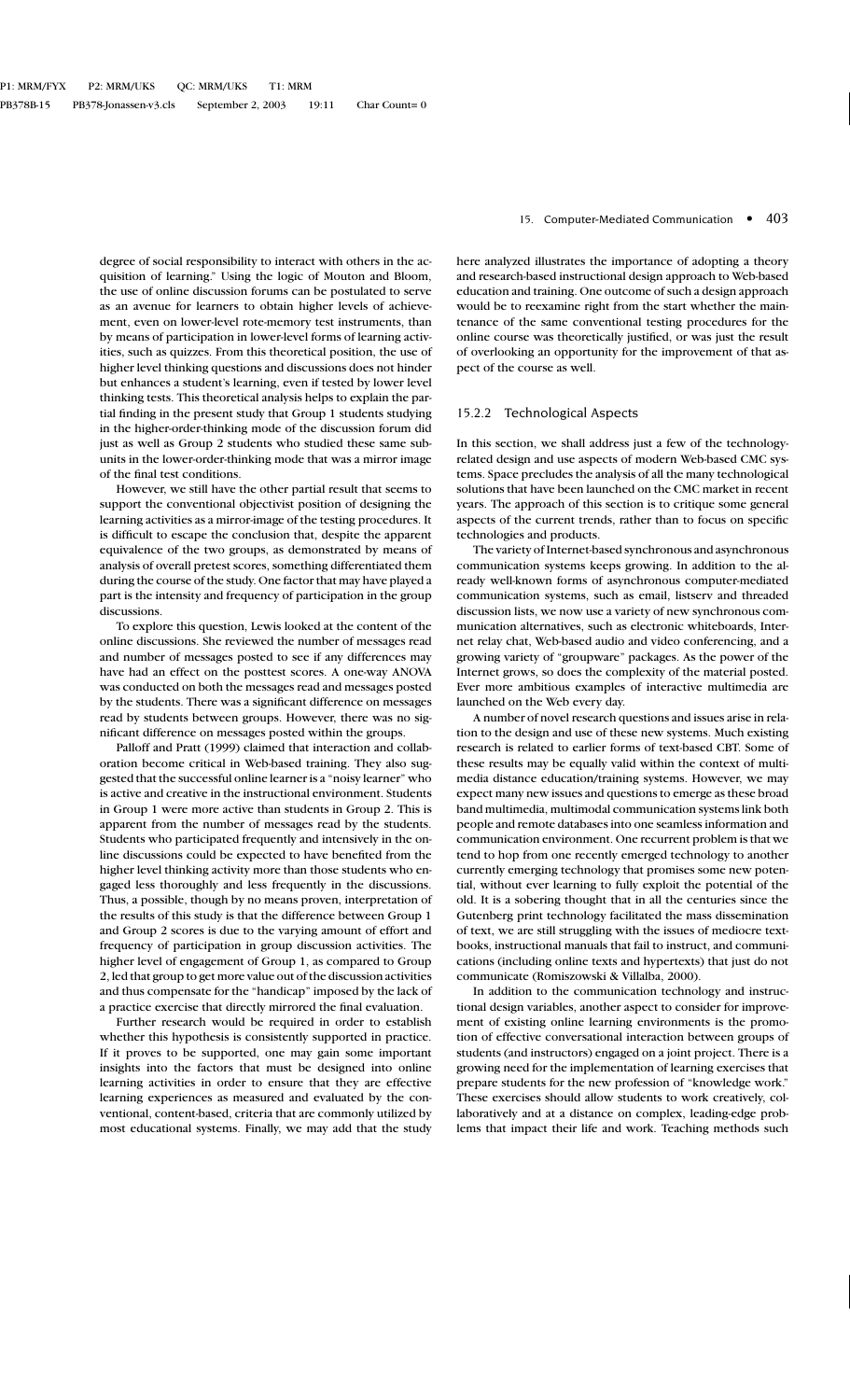as seminars or case studies are traditionally employed for developing creative thinking skills through collaborative effort. They are typically implemented in small or medium sized groups, led by skilled and experienced facilitators. The success of these methods depends much on the facilitators and the skill with which they perform their roles: focus the discussion; guide the approaches adopted by the participants; use the natural group dynamics to stimulate interest; promote and support participation and deep involvement by all; and pull together what has been learned in the final debriefing discussion. Can such participatory discussion methods be effectively orchestrated at a distance? How might this be done? And, most importantly, how might we do it so as to create practical and sustainable WBT systems that will survive the test of time as the initial enthusiastic "early adopters" move on to other projects and their place is taken by the rank and file of the teaching/training profession?

In a recent study, Villalba and Romiszowski (1999) performed a comparative analysis of typical online learning environments currently used in higher education and the typical ways in which these environments are used to implement collaborative group learning activities. The findings indicated that few currently implemented online courses actually include a strong emphasis on collaborative small-group learning and, when such activities are implemented, this is generally as a relatively unstructured online group discussion, using either synchronous chat sessions or, more frequently, asynchronous email driven discussion lists. There is little if any research, however, indicating that such environments are conducive to in-depth reflective discussions of the type required to develop critical and creative thinking skills. And there are some studies (e.g., Romiszowski & DeHaas, 1989; Romiszowski & Chang, 1992) that suggest they are singularly ineffective in this respect. As a means of verifying these suggestions, the authors selected one of the previously evaluated online learning environments, Aulanet, for further in-depth study.

Aulanet is a Web-based instruction environment, developed in Brazil (Lucena et al., 1998), which is also available in an English language version. It was selected as it offered a wider variety of online discussion environments than most other currently available systems. In addition to the regular e-mail, both threaded and unthreaded asynchronous discussion environments and text-based synchronous chat rooms, options are available for audio audiographic and full video-conference sessions in small or large groups. In addition, the creators of Aulanet claim the system is based on or influenced by contemporary theories of cognition and constructivism. Villalba and Romiszowski (1999) analyzed the use of Aulanet as a delivery system for four courses running through several semesters. The study involved both the observation of student use of different collaborative learning environments provided within Aulanet and the analysis of student questionnaire responses and user-evaluations administered during the course of the academic year.

In that study the students made some quite significant suggestions for enhancement of the learning environment. A major observation is concerned with the structure of facilities for constructive educational "conversations." The many and various components of Aulanet that permit both synchronous and asynchronous student/teacher and student/student interaction

are seen to be no different from the facilities that exist in many other online learning packages currently on the market. Both faculty and students have come across limitations in the available group communication facilities that limit what they can implement in the way of "creative group work at a distance."

In a similar vein, Chen and Hung (2002) highlight a technology-related concern with using online discussion for learning. They argue that there is a lack of technological support for the development of personalized knowledge representation in most online discussion forums. Analyses of existing discussion forums suggest that there is a range of collective knowledge representation mechanisms which support a group or a community of learners. However, such mechanisms "may not necessarily lead to learners' internalization of collective knowledge into personalized knowledge." They discuss how internalization can be facilitated through the notion of "knowledge objects," while externalization can be mediated by "idea artefacts." These notions are translated into technological supports and suggestions of how online discussions can be designed differently from the common threaded discussion.

The recent proliferation of student online discussions calls for a reexamination of the meaning of knowledge. Though not explicitly or intentionally so designed, most discussion forums seem to focus more on supporting the construction of collective knowledge rather than on the construction of personalized understanding. There seems to be an assumption that during the processes of social dialogue, students' personal understanding is automatically guaranteed. The situation could well be that individual students have developed personalized understanding differently and perhaps with misconceptions. In essence, how can we better facilitate the process of constructing personalized understanding in relation to collective understanding? (Chen & Hung, 2002)

The distinction between personalized and collective knowledge representations questions the assumption that participants in the social dialogue will automatically acquire "the intersubjectivity reached within a particular community of learners." By *only* supporting the construction of the collective knowledge representation the authors argue that:

. . . we may unknowingly discourage or even impede students' personal understanding because (a) such support does not foster/facilitate personalized understanding; (b) it provides limited opportunity for multiple foci in discussion and thus does not cater for the varying needs of individuals; and (c) the mass of contributions remains overwhelming. We argue for the necessity of technological supports for this transformation. In addition, we also challenge the adequacy of the traditional threaded discussion representations, which, we believe, are problematic in at least four areas: (a) difficulty in summarizing the current state of the discussion, (b) difficulty in referring (or linking) to a message posted earlier (thus, the need for an easy way to index and refer to messages), (c) difficulty in determining which thread to go to because a message could be related to more than one message, and (d) difficulty in tracking all messages and filtering only the relevant ones. (Chen & Hung, 2002)

Chen and Hung (2002) propose that knowledge representations, though not the knowledge itself, can be transitional aids and supports to the dialectic internalization and externalization processes. For example, the threads of a discussion are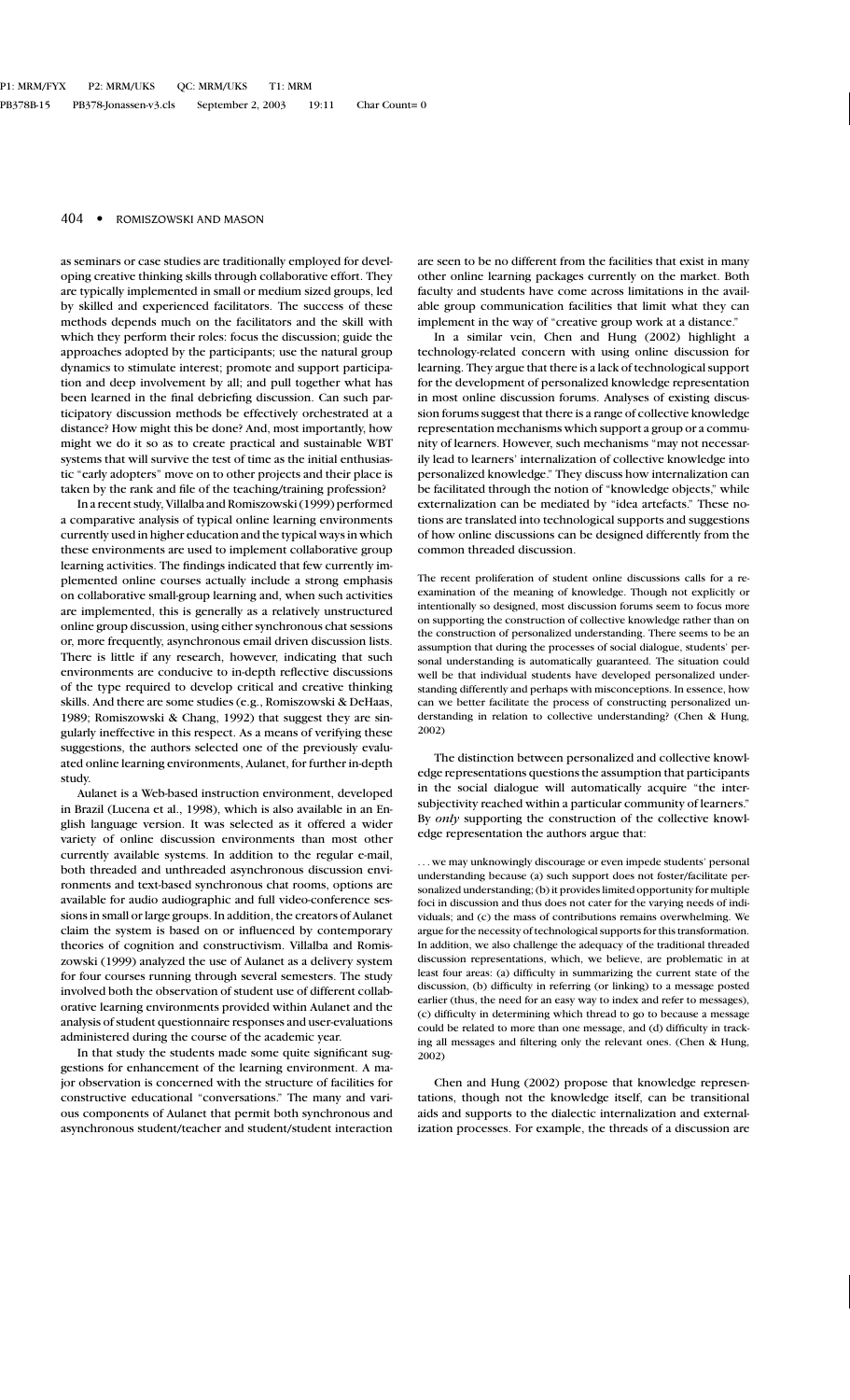visual representations that bring together all externalizations from participants. In other words, these visualizations facilitate and coordinate the organization of the collective knowledge representation. In a similar manner, the personalized knowledge representation would assist individuals to internalize the current state of the discussion, translate it into personalized knowledge objects, and later integrate it into their own existing schema. It is then logical to think of two types of technological support, one for collective knowledge representation (for externalization and negotiation) and the other for personalized representation (for internalization).

In an ideal online discussion environment, students would have access to both collective and personalized representations. They could even superimpose the two to perform further compare and contrast. It is also possible to design the system in such a way that if a learner wishes, he/she could publish annotated remarks on why certain messages are included or excluded and why certain links are made the way they are. Most current online discussion systems only support collective knowledge representation, which primarily facilitates the externalization and negotiation of intuitive inspirations or ideas. Chen and Hung (2002) argue for the need to support personalized knowledge representations in order to cater for individual differences:

Personalized knowledge representations are the transitional states of knowledge and understanding in the process of internalization from objective knowledge to subjective knowledge. When translated to technological supports, the objective knowledge could be represented by the collective knowledge representation of an online discussion forum; the knowledge objects could be illustrated by personalized knowledge representations; and idea artifacts could be messages, which every individual learner contributes. Without these supporting mechanisms, students may soon be overwhelmed by the massive number of messages or de-motivated to participate due to inflexibility in choosing the more relevant topics to pursue. (Chen & Hung, 2002)

It is clear that more research studies are needed to test the arguments and approaches proposed in this paper, in particular of the internalization process. But, we believe that the authors have suggested an attractive alternative to current states of online discussions. As CMC systems are used ever more frequently in contexts of continuing adult education in the workplace, the issues related to knowledge capture, knowledge management and its storage in forms that serve the purposes of other users of the newly created knowledge base will take on ever greater importance. So will the development of online tools that may help the users of this knowledge to use it productively in the process of knowledge work. An underlying process of importance in this context is productive learning which, according to Collis and Winnips (2002), is defined as:

. . . learning that can be reused, in application to new problem situations in an organization or for assimilation and reflection in structured learning situations such as courses. An important but under-exploited form of productive learning relates to the capture and reuse of the tacit knowledge of members of an organization. (Collis & Winnips, 2002)

Collis and Winnips describe two approaches for this reuse of tacit knowledge, along with instructional strategies and technologies to support the knowledge capture and reuse process within each of the approaches. In one of the approaches the emphasis is on how those in mentor or supervisor positions can more systematically support the diffusion of their own tacit knowledge to those of their mentees and in the process create new knowledge for reuse in other situations. In the second illustration, a change in orientation from knowledge transfer to knowledge creation and sharing in the formal training programs of the organization is the focus. An underlying database as well as easy-to-use tools for resource entry and indexing are key elements in facilitating the reuse of experience-based resources within and across both informal and formal learning.

## 15.3 THE CMC PROCESS

## 15.3.1 Student Participation

*15.3.1.1 Dynamics of the CMC Process.* In one of several early studies, Warschauer (1996, 1997) examined the nature of computer-mediated communication (CMC) and its potential in promoting collaborative language learning. He examined various features of CMC in terms of their relationship to theories of collaboration and interaction in education and in language teaching. The most significant of these theories in this study is the "*text-mediational"* interpretation of Vygotsky. Warschauer (1997) states that by bringing together the concepts of expression, interaction, reflection, problem solving, critical thinking, and literacy, and seeing how these concepts are tied together through various uses of talk, text, inquiry, and collaboration in the classroom, the text-mediational view of Vygotsky provides an extremely useful framework for understanding collaborative learning in the language classroom and for evaluating the potential of online education to assist that process. The author then explores several aspects of text-based and computer-mediated interaction and how these aspects relate to the text-mediational interpretation of Vygotsky. Among the apects of CMC examined by Warschauer (1987) are "many-to-many communication," "synchronous discussion in the composition classroom," "synchronous discussion in the foreign language classroom," "time- and place-independent communication," "long-distance exchanges" (both one-to-one and many-to many), and "hypermedia information and student publishing." Warschauer (1997) that all of the long-distance activities described above have several important elements in common. First, the activities are experiential and goal-oriented, with collaborative projects carried out and shared with classmates and foreign partners via the Internet and other means. Second, issues of linguistic form are not dropped out but rather are subsumed within a meaningful context. Finally, international collaboration is combined with in-class collaboration; students work in groups to decide their research questions, evaluate responses from afar, and report and discuss their findings.

These words would seem to summarize many of the dynamic process factors of CMC that are of relevance to much more than the context of language learning. However, much of the early in-depth research into the dynamics of the online learning process seems to have been performed in this context. For example,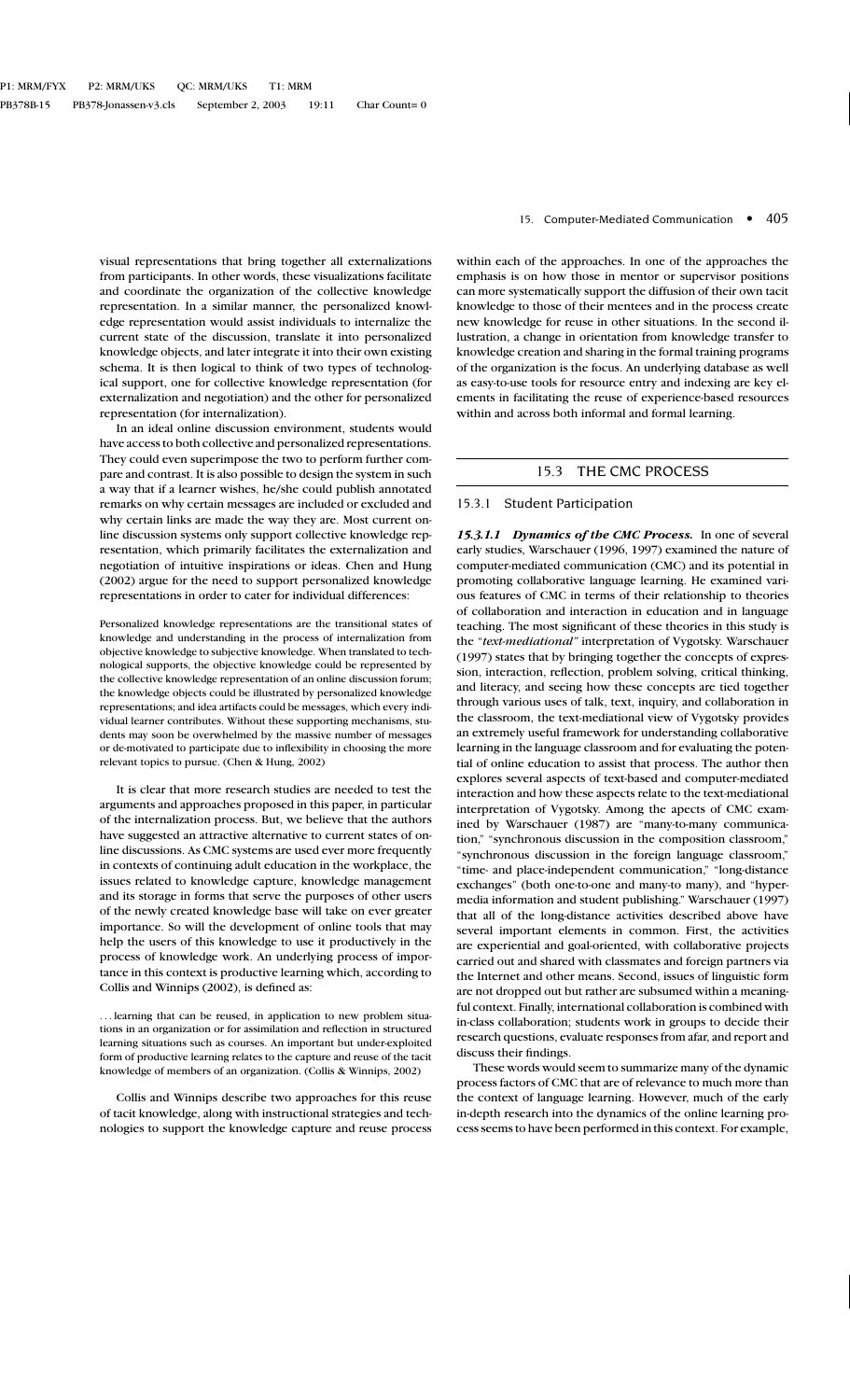Leppänen and Kalaja (1995) discuss an "experiment where computer conferencing (CC) was used in English for Academic Purposes (EAP) in the context of a content-area course." They tested the possibilities offered by CC in the Department with a group of first-year students taking a two-term course in British and American Institutions consisting of a series of lectures, discussions in small groups and reading and writing assignments on relevant topics. Of interest are the class discussions in which the students participated electronically. In these discussions, the

. . . tutor's role turned out to be a fairly passive one. In CC it was the students, and not the teacher, who dominated. In the ESL classroom, in contrast, the teacher normally dominates and does most of the talking. The students, in turn, when they talk, tend to respond only to the teachers question. In the experiment, the students also started off by responding to the tutor's questions, but soon they did other things as well—asked questions, argued, initiated new topic, expressed opinions, commented on each other's messages, etc. (Leppänen & Kalaja, 1995)

Toyoda and Harrison (2002) examined the negotiation of meaning that took place between students and native speakers of Japanese over a series of chat conversations and attempted to categorize the difficulties encountered. The data showed that the difficulties in understanding each other did indeed trigger negotiation of meaning between students even when no specific communication tasks were given. Using discourse analysis methods, the negotiations were sorted into nine categories according to the causes of the difficulties: recognition of new word, misuse of word, pronunciation error, grammatical error, inappropriate segmentation, abbreviated sentence, sudden topic change, slow response, and intercultural communication gap. Through the examination of these categories of negotiation, it was found that there were some language aspects that are crucial for communication but that had been neglected in teaching, and that students would not have noticed if they had not had the opportunity to chat with native speakers. In light of these findings, the authors make pedagogical recommendations for improving chat conversations.

In another language-learning-related study, Sotillo (2000) investigated discourse functions and syntactic complexity in English-as-a-second-language (ESL) learner output obtained via two different modes of computer-mediated communication (CMC): asynchronous and synchronous discussions. Two instructors and 25 students from two advanced ESL writing classes participated in this study. Answers were sought to the following questions:

- (a) Are the discourse functions present in ESL learners' synchronous discussions of reading assignments quantitatively and qualitatively different from those found in asynchronous discussions?
- (b) Which mode of CMC shows more syntactically complex learner output?

The results showed that the quantity and types of discourse functions present in synchronous discussions were similar to the types of interactional modifications found in face-to-face conversations that are deemed necessary for second language acquisition. Discourse functions in asynchronous discussions were more constrained than those found in synchronous discussions and similar to the question–response–evaluation sequence of the traditional language classroom. Concerning syntactic complexity, the delayed nature of asynchronous discussions gives learners more opportunities to produce syntactically complex language. Sotillo concludes that "asynchronous and synchronous CMC have different discourse features which may be exploited for different pedagogical purposes."

We now proceed from the language-learning context to consider some general aspects of thinking and learning. Writers such as Schon (1983) have alerted the educational community to the importance on reflection-in-action as a learning strategy. Salmon (2000) suggests that, through the provision of opportunities for reflection-in-action at critical learning stages and with the support of a trained e-moderator, the participants in computer mediated conferencing (CMC) can be encouraged to engage in reflecting about their online experiences. Such reflection aids the building of a productive online community of practice. In addition, by encouraging participants to reflect on later stages of their online training experiences, a reflection-onaction record can be built up. Participants' reflective processes can be captured through analysis of their onscreen text messages and so be available for research purposes. Examples of conference text message reflections are given throughout the paper, drawn from the onscreen reflections of Open University Business School (OUBS) associate lecturers who were working online through the medium of computer mediated conferencing for the first time. The conclusion is that reflection-on-practice in the online environment is beneficial for helping the participants to learn from online conferencing and can provide an excellent tool for qualitative research. Opportunities for reflection, says Salmon, need to be built into the design of online conferences and facilitated by a trained e-moderator.

Curtis and Lawson (2001) investigated the extent to which evidence of collaborative learning could be identified in students' textual interactions in an online learning environment. The literature on collaborative learning has identified a range of behaviors that characterize successful collaborative learning in face-to-face situations. Evidence of these behaviors was sought in the messages that were posted by students as they interacted in online work groups.

Analysis of students' contributions revealed that there is substantial evidence of collaboration, but that there are differences between conventional face-to-face instances of collaborative learning and what occurs in an asynchronous, networked environment. There is some commonality between the collaborative behaviors in face-to-face situations and those observed in this study, although there are some important differences. Those differences include the lack of 'challenge and explain' cycles of interaction that are thought to characterize good interchanges in face-to-face tutorials. The significant presence of planning activities within groups interactions, the extent of which seems to be related to communication limitations imposed by the lack of good real-time interaction support tools, was another notable difference between face-to-face and asynchronous online interactions.

In a similar vein of inquiry, Jonassen and Kwon (2001) compared the perceptions of participants, the nature of the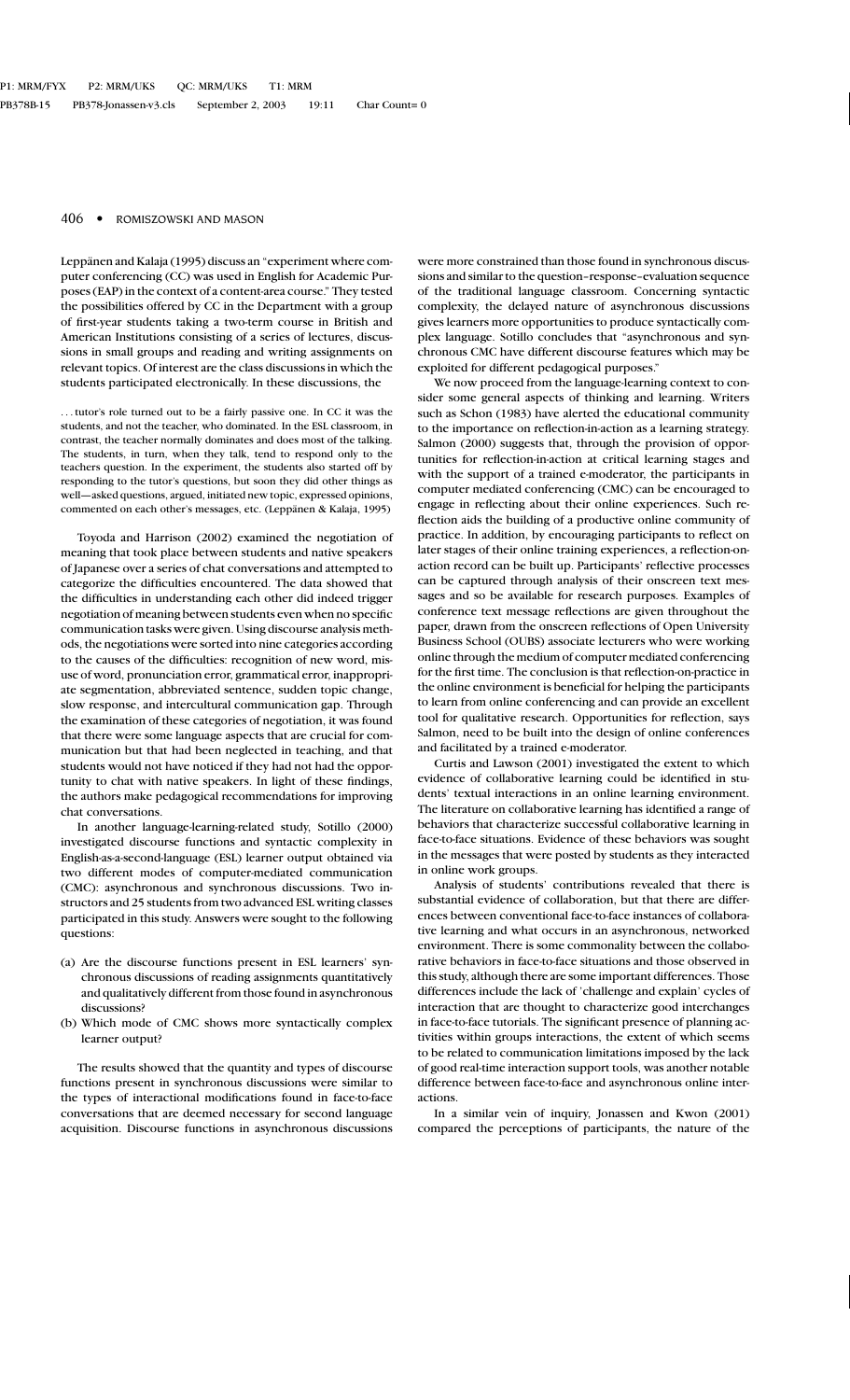comments made, and the patterns of communication in faceto-face and computer-mediated groups in terms of problemsolving activities while solving well-structured and ill-structured problems. Findings indicated that students in the computerconferencing groups perceived that communicating asynchronously through the conference was a higher quality and more satisfying experience than did F2F students; that students in the computer-conferencing environment used more taskdirected and focused communications while solving both wellstructured and ill-structured problems; and that students' patterns of communications in the computer-conferencing groups better reflected the problem-solving nature of the task when compared with the F2F environment. Although most participants indicated in their comments that the major advantage of computer conferencing was its flexibility and convenience, the more important implication is that participants perceived the flexibility to be conducive to deep and reflective thinking, as indicated in participants' comments.

Participants believed that even though they had to make a greater effort to communicate with other group members in the computer conferencing environment, they were satisfied with the group process because the greater levels of personal reflection and critical thinking facilitated better decisions.

That computer conferencing groups required four to six days to complete a group assignment, while most face-to-face groups finished their group assignments within one hour, confirms the greater opportunity for reflection and supports the beliefs of Kaye, Mason, and Harasim (1991) that the computer conferencing environment leads to more reflection and debate. (Jonassen and Kwon, 2001, p. 46)

The authors comment that these results are not consistent with the findings of Olaniran et al. (1996) who found that F2F groups were perceived as more effective, easier, and more satisfying than CMC groups. However, this study confirmed other research that found that group interactions in computer conferences are more task-oriented compared to face-to-face discussions (Olaniran, Friedrich, & VanGrundy, 1992). Both the total number of messages and the number of nontask messages in computer conferencing were smaller than those in face-to-face group negotiations. The study also supports previous research which showed that virtual groups tend to be more task oriented and exchange less social-emotional information (Chidambaram, 1996).

In addition to differences in participants' perceptions and the content of their messages, the patterns of reasoning, as reflected in their communications, also differed. The group interaction patterns in the computer conference were more complex and more similar to problem-solving processes than those in the F2F meetings.

Results of the cluster analysis indicated that the group interaction patterns were influenced by communication mode and to a lesser degree influenced by task variables. Activities were grouped into four different clusters that generally reflected the communication mode as well as the nature of the task (well-structured vs. ill-structured problem solving). Therefore, interaction between communication mode and task variable was a primary predictor of group activities into four patterns. (Jonassen and Kwon, 2001, p. 48)

*15.3.1.2 Online Community Development.* As Internetbased education applications began to proliferate, educators and researchers turned their attention to issues related to building community among the online learners (Bruffee, 1993; Dede, 1990, 1996; Harasim, Hiltz, Teles & Turoff, 1995; Kaye, 1995). As online programs replace the on-campus experience, there is increasing interest in understanding how interactions among learners are being addressed in the online world. There is, among other issues, a need to understand what community means in these environments. The emphasis on creating community is fueled by research that reveals a number of positive outcomes for individuals and the learning communities to which they belong. The strong interpersonal ties shared by community members increase the flow of information among all members, the availability of support, commitment to group goals, cooperation among members, and satisfaction with group efforts (Argyle, 1991; Bruffee, 1993; Dede, 1996; Harasim et al., 1995; Wellman, 1999). Individuals tend to benefit from community membership by experiencing a greater sense of well being and happiness, and having a larger set of colleagues to call on for support in times of need (Haines & Hurlbert, 1992; Haines, Hurlbert & Beggs, 1996; Walker, Wasserman, & Wellman, 1994; Wellman & Gulia, 1999b).

However, the situation in many learning communities is different from what many of these authors describe. First, the classic community model is bound to the notion of people living close to each other, interacting face-to-face to share companionship and support of all kinds (Wellman, 1999). So, too, our concept of learning communities is typically bound up with the notions of university campuses and physical colleges. How can we build community without a physical place, and through computer media that are unable to transmit the full range of verbal and nonverbal cues necessary to support strong interpersonal ties?

Second, there are different classes of communities described in the literature. Some authors focus on learning communities, as a general category (Baker & Moss, 1996; Bauman, 1997; Cross, 1998; Haythornthwaite, 1998; Hill & Raven, 2000; Kowch & Schwier, 1997; Palloff & Pratt, 1999; Rasmussen & Skinner, 1997; Raymond, 1999; Riel, 1998; Schwier, 1999; Wilson & Ryder, 1996). Others distinguish between learning communities and communities of practice (Lave, 1993; Lave & Wenger, 1991; Wenger, 1998). Yet others single out the special characteristics of virtual or online communities (Kim, 2000; Preece, 2000; Wellman, 1999; Wellman, Carrington, & Hall, 1988; Wellman & Guila, 1999a, 1999b).

Some studies of online environments have found that one can indeed create community and sustain strong ties through electronic media (e.g., Baym 1995, 1997; McLaughlin, Osborne, & Smith, 1995; Reid, 1995; Rheingold, 1993; Smith, McLaughlin, & Osborne, 1996). These studies show that when we view community as what people do together, rather than where or through what means they do them, we can see that community can exist separate from physical boundaries such as campuses (Wellman, 1999). Yet other studies suggest that online participants in email networks, newsgroups, chat rooms and MUD environments support common goals and a strong commitment to the purpose and tone of their community (Baym,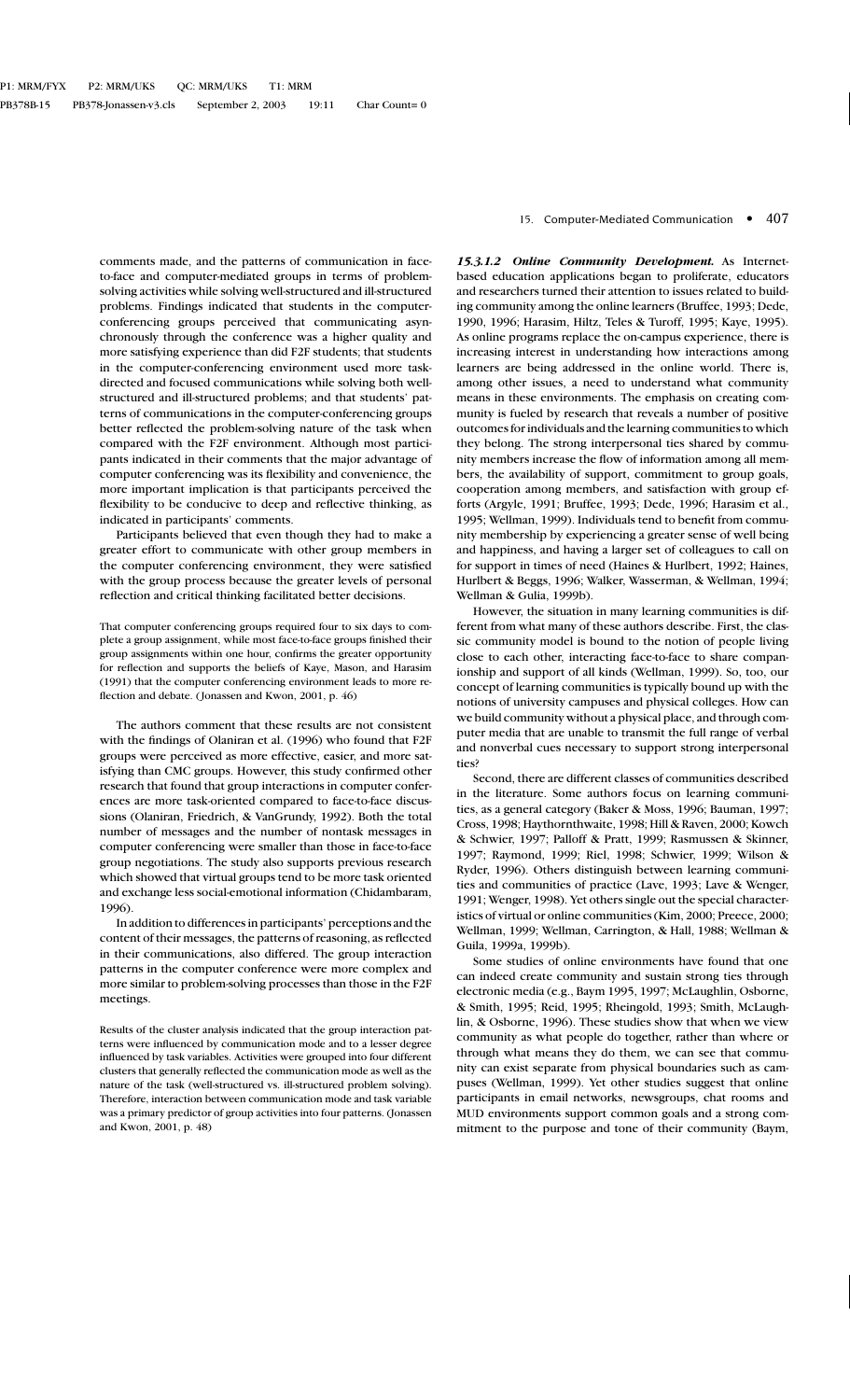1995; Curtis, 1997; Donath 1999; King, Grinter, & Pickering, 1997; Reid, 1995; Rheingold, 1993). They recognize boundaries that define who belongs and who does not, establishing their own hierarchies of expertise, their own vocabularies and modes of discourse (Marvin, 1995; Sproull & Kiesler, 1991). They may develop special rules and behaviors, even community rituals (Bruckman, 1997; Fernback, 1999; Jones, 1995, 1998; Kollock & Smith, 1999; McLaughlin, Osborne, & Smith, 1996).

In one study, singled out from this plethora for its unusual and unique contribution to the literature, Bruckman (1997) asserts that too much attention is paid to the Internet's ability to provide access to information and not enough to its use as a "context for learning through community-supported collaborative construction."

A constructionist approach to use of the Internet makes particularly good use of its educational potential. The Internet provides opportunities to move beyond the creation of constructionist tools and activities to the creation of constructionist cultures.

These issues are explored through a specific example: MOOSE Crossing, a text-based virtual world (or MUD) designed to be a constructionist learning environment for children ages 8 to 13. On MOOSE Crossing, children construct a virtual world together, making new places, objects, and creatures. Bruckman's thesis discusses the design principles underlying a new programming language (MOOSE) and client interface (MacMOOSE) designed to make it easier for children to learn to program. It presents a detailed analysis, using an ethnographic methodology, of children's activities and learning experiences on MOOSE Crossing, with special focus on seven children who participated in a weekly after-school program. In its analysis of children's activities, this thesis explores the relationship between construction and community. It describes how the MOOSE Crossing children motivated and supported one another's learning experiences: community provided support for learning through design and construction. Conversely, construction activities helped to create a particularly special, intellectually engaging sort of community. Finally, it argues that the design of all virtual communities, not just those with an explicitly educational focus, can be enhanced by a constructionist approach.

However, the special characteristics of groups (cohorts) in formal educational contexts are rather specific and in many ways different from the types of communities described in much of the literature quoted above (including Bruckman's thesis). For example, the virtual community literature puts much emphasis on attracting members and defining the community based on common interests. But in many educational contexts the students are "forced" to form a community by the structure of the course they are taking. Outsiders, who are not registered on the given course, are not allowed to participate. And the course participants are not a special-interest group of people who share common goals and can share relevant experience and knowledge. Unlike an informal learning community, which is based on a self-selected group of people coming together for informal learning purposes, the formal learning community is largely defined and structured by others than the actual community

members. Obviously, students may be encouraged to bring their experience and knowledge to bear on their coursework, but nevertheless, the learning in question will be much more restricted and externally defined than an informal learning community.

Misanchuk and Anderson (2002) discuss the above mentioned argument in a paper that proposes specific strategies for moving an online class "from cohort to community." The authors give suggestions for instructional and noninstructional strategies that have students interacting at the levels of communication, cooperation and collaboration. Strategies that fall into the instructional category include: ways of presenting material; assignment design; team management; content covered; strategies for discussing material. Noninstructional strategies include: creating a computer support system so that students look beyond the technology; making reserve readings and other library resources readily available to distance students; designing an onsite orientation that encourages students to quickly bond with each other at the beginning of the program; creating an online café for off-topic discussions; dealing with team/class disputes. The authors also identify a range of questions requiring further research. These include:

- What are valid measures of community development?
- How can learners be motivated to take part in community activities?
- What are the special features of the "forced community"?
- What is the expected/observed life cycle of the typical learning community?
- How does this community develop and maintain its history?
- Should the distance community be integrated with the residential graduate community? If so, how can this be accomplished?
- How can the community best be mentored?
- What are the different roles for instructors, graduate assistants, volunteers, etc?
- What communication/collaboration tools foster the development of a learning community?
- What are the best practices for using existing communication tools in distance education?
- What tool features lend themselves to different aspects of collaboration and community building?

Some recent research studies have addressed at least a few of this list of questions. Rovai (2002a, 2002b) investigated how the sense of community differs between students enrolled in traditional face-to-face and those enrolled in asynchronous learning network (ALN) courses. Subjects consist of 326 adult learners who were enrolled in a mix of 14 undergraduate and graduate courses at two urban universities. As operationalized by the Sense of Classroom Community Index (SCCI), there appears no significant difference in classroom community between the two groups of subjects. However, a discriminant analysis shows a significant overall difference in community structure between the two groups. Variations between groups on feelings of similarity of needs, recognition, importance of learning, connectedness,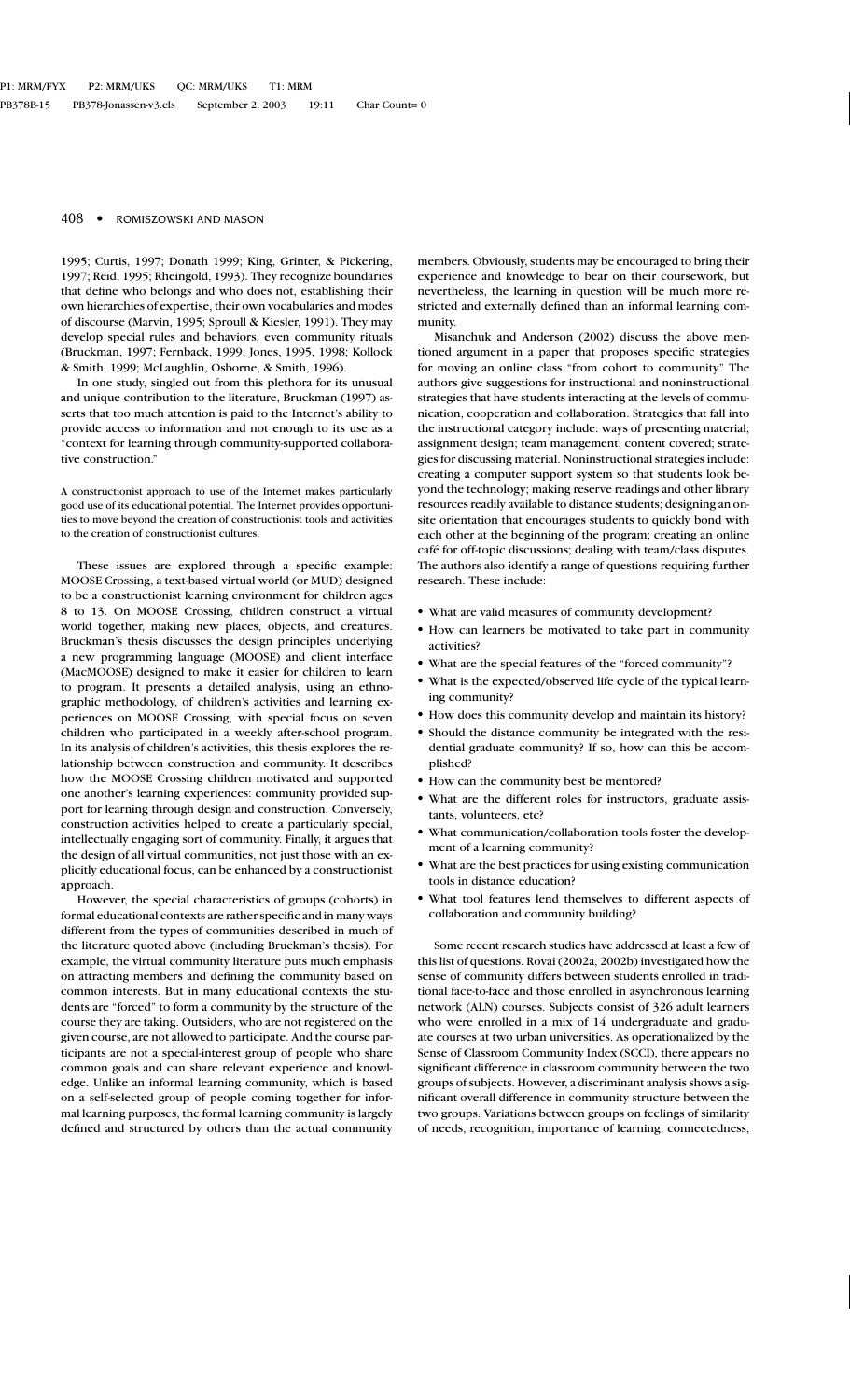friendship, thinking critically, safety, acceptance, group identity, and absence of confusion are the characteristics contributing mostly to this difference in learning effectiveness.

Brown (2001) discusses the process of community building in CMC, very much from the perspective of the students participating in the learning community. Based on interviews with 21 adult learners participating in online courses, she outlines a three-stage process of community development. The first stage was making friends online with whom students felt comfortable communicating. The second stage was community conferment (acceptance) which occurred when students were part of a long, thoughtful, threaded discussion on a subject of importance after which participants felt both personal satisfaction and kinship. The third stage was camaraderie which was achieved after long-term or intense association with others involving personal communication. Each of these stages involved a greater degree of engagement in both the class and the dialogue. She lists several helpful strategies to get the students to participate more fully in the social aspects of the forming community:

- Early discussion of community and its potential benefits may create a perceived need that students will then want to fill. Certainly the discussion will convey that community is a course expectation so students will work to meet it.
- Building opportunities for the students to learn more about each other to facilitate early discovery of commonalities. Asking the students to provide e-mail addresses, phone numbers (suggested but not required) and FAX numbers to encourage communication beyond the required responses.
- Asking them to note in the cafeteria when they are planning to go to what conferences or to be on-site because others from class may be there, and they could meet face-to-face.
- Using a "community reflection piece," perhaps three times a semester, in which students note what they have done to contribute to community, what others have done to help them feel more a part of a community, what this has accomplished, and what still needs to be attained.

Another perspective on community building is offered by Oren, Mioduser, and Nachmias (2002), reporting on five studies at Tel Aviv University, that explored social climate issues in both synchronous and asynchronous online activities in academic courses. These studies focused on the following questions: Does a social atmosphere develop in online learning discussion groups? What are the different modes of social interaction are manifest in online learning discussion groups? What is the role of the virtual teacher with regard to the social climate in online learning discussion groups?

Their research shows that teachers find it difficult to change their dominant role to that of moderators and facilitators of learning. As a result, students neither have enough opportunities to interact with each other, nor are they directed to develop self-initiative and make active contributions to the collaborative learning process. Social behavior is a natural human need and is acknowledged as an important factor in the development of learning processes. In their tutoring and moderating of virtual learning groups, teachers should explicitly support creation of a social climate with learning groups. With respect to the teachers' role in promoting community, the authors suggest that online teachers should:

- Moderate the group's work in a way that enables students to interact;
- Encourage participants to create a relaxed and calm atmosphere;
- Be attentive to participants' social needs;
- Offer a legitimate platform for messages that have social significance;
- Enhance the social atmosphere by using supportive feedback, discussing with the group ways to facilitate the creation of social interactions, emphasizing the importance of peer feedback, and by encouraging students to relate to each other during the learning activities and beyond.

Further observations at the level of the *pedagogical rationale* of online courses are related to aspects such as the character of the assignments included in the course, the focus of the discussion forums, or the identities assumed by the students. Examples of these are:

- Group work should be encouraged and course developers should aim to define learning assignments that demand varied forms of interaction and collaboration.
- Teachers should implement learning strategies that support communication such as appointing students to moderate discussion groups or encouraging students to help each other and to refer to each other.
- Course developers should create a varied range of virtual spaces in order to respond to different social needs evolving during the group's work.
- A distance learning course should include a social forum as a place for social integration of the learning group.
- It should also include a forum in which students can find contextual (e.g., technical, content-related) help.
- In order to achieve the degree of intimacy required for significant exchanges within online interactions, the number of participants be limited to 20.

This list of suggestions quite clearly places to responsibility for the building of a social climate and community on the course developers and teaching staff involved. It is not surprising, therefore, that in the remainder of their paper, the authors stress appropriate teacher training as a key factor in the "design of successful models of socially sound technology based learning."

## 15.3.2 Teacher Participation

*15.3.2.1 Teaching Strategies in CMC.* Online teachers have at their disposal a variety of novel strategies that they may incorporate in their lesson plans. Some of these, such as online threaded discussion lists, have already been discussed earlier. Others will be mentioned in this section. They also face some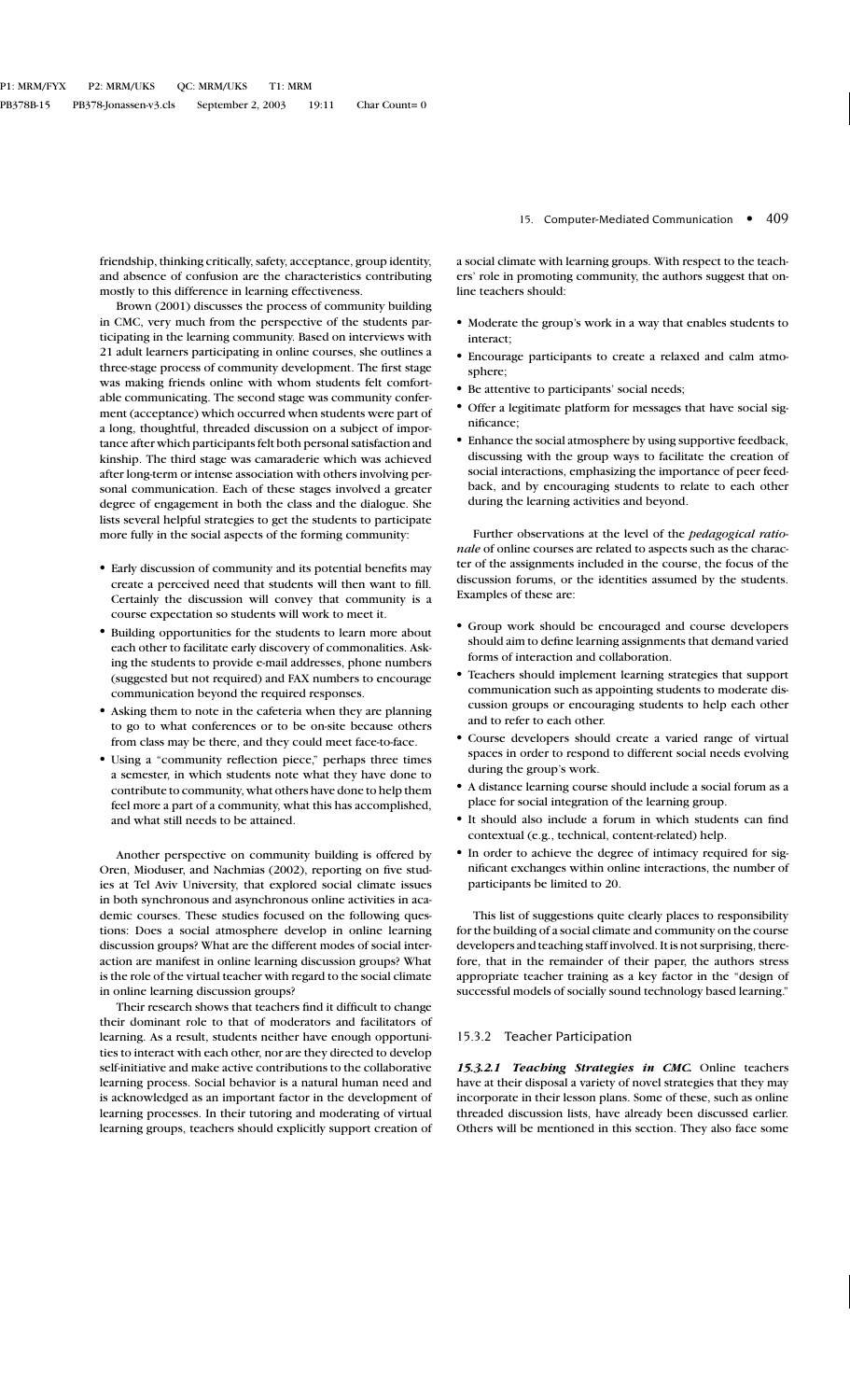novel problems, for example the relatively greater difficulty of keeping a virtual group working in an asynchronous mode "on task" or "on topic" (Romiszowski & DeHaas, 1989). Recent studies have begun to offer solutions to some of these problems.

Beaudin (1999) identifies various techniques recommended and used by online instructors for keeping online learners on topic during asynchronous discussion and researches what factors affected their selection. A 37-item online questionnaire was developed and completed by 135 online instructors. Thirteen techniques for keeping online asynchronous learners on topic were rated using a six-point Likert scale. The online instructors rated the following as the top four techniques for keeping asynchronous online discussion on topic:

- 1. Carefully design questions that specifically elicit on-topic discussion.
- 2. Provide guidelines to help online learners prepare on-topic responses.
- 3. Reword the original question when responses are going in the wrong direction.
- 4. Provide discussion summary on a regular basis.

A common element for learning in a typical classroom environment is the social and communicative interactions between student and teacher, and student and student. In examinations of interaction, the concept of presence or a sense of being in a place and belonging to a group also has received attention. However, as this concept is studied, the definition is expanding and being refined to include telepresence, cognitive presence, social presence, teaching presence, and other forms of presence. The term community is related to presence and refers to a group of individuals who belong to a social unit such as students in a class. In an online course, terms such as communities of inquiry, communities of learners, and knowledge-building communities have evolved. As the definition of presence has expanded and evolved, a distinction is being made between interaction and presence, emphasizing that they are not the same. Interaction may indicate presence but it is also possible for a student to interact by posting a message on an electronic bulletin board while not necessarily feeling that she or he is a part of a group or a class. If they are different, then it is also possible that interaction and presence can affect student performance independently.

Anderson et al. (2001) developed a tool for the purpose of assessing *teaching presence* in online courses that make use of computer conferencing. The concept of *teaching presence* is defined as having three categories—design and organization, facilitating discourse, and direct instruction. Indicators that we search for in the computer conference transcripts identify each category. Pilot testing of the instrument reveals differences in the extent and type of teaching presence found in different graduate level online courses. Results show the pattern of teaching presence varying considerably between two courses (in education and health) facilitated by two experienced online teachers.

Liu and Ginther (2002) review the knowledge base for verbal and nonverbal factors affecting impression formation in both FtF and CMC environments. Based on this review, instructional strategies for achieving effective communication and a positive impression in CMC distance education courses are proposed. These recommendations cover both verbal and nonverbal strategies. The verbal strategies discussed include:following language norms for greetings, information sequencing, reciprocity, and appropriate compliment giving; using standard discourse schemas—interpersonal, rhetorical, and narrative—selectively, in accordance with the nature of the topic being communicated; using pragmatic and syntactic codes selectively; using intense language, such as strongly worded messages, to express their attitudes toward the topic being communicated; using immediate language; using a wide range of vocabulary; using powerful language style; selecting appropriate verbal influence strategies when being involved in disagreements and/or persuasive learning tasks; using appropriate ironic remarks.

The nonverbal strategies discussed include: using paralinguistic cues such as emoticons appropriately; taking into account chronemics; maintaining a high frequency of messaging; maintaining longer duration messages; maintaining a fast reply of messaging; manipulating primacy effect; manipulating recency effect; ensuring no typing errors. Rossman (1999) performed a document analysis of more than 3000 course evaluations from 154 courses conducted during 11 consecutive quarters. The narrative responses were grouped into the following categories: faculty feedback, learner discussions, and course requirements. General observations related to these categories are presented followed by several tips for successful teaching in an online environment using an asynchronous learner discussion forum. The tips were initially generated by the document analysis. Additional tips were then added and the list was revised each quarter following the end-of-quarter teleconference with the instructors. The tips discussed include the following.

- A. Faculty Feedback: Weekly notes on class business; encourage learners to send private e-mail messages or to phone the instructor as appropriate; send personal notes throughout the online course to simulate the informal chat that often occurs at the beginning of a traditional class; keep track of those who respond and those who do not; encourage learners to complete course evaluations; encourage learners to engage each other in debate; post relevant citations or URLs; encourage learners to be on the lookout for URLs that interface with the course content units and to post them to the discussion forum for all to see; keep track of these to enhance the next offering of the course.
- B. Facilitating Discussion: Present a personal introduction the first week. Send a picture of yourself to all learners at all sites. Encourage learners to pass on to one another any helpful hints they may have or hear about regarding success at the home institution. Let learners know if you are comfortable with a first name basis for those who wish to address you by your first name. Use synchronous postings to the discussion forum and allow learners to post at their convenience. Post a weekly summary of the class discussion for the prior week. Make every effort to keep learners up to speed with the discussion's progress. Monitor the quality and regularity of learner postings. Keep all comments positive in the forum discuss negative feedback privately. Learners frequently have expertise related to the subject matter of the course and should be encouraged to share their knowledge with their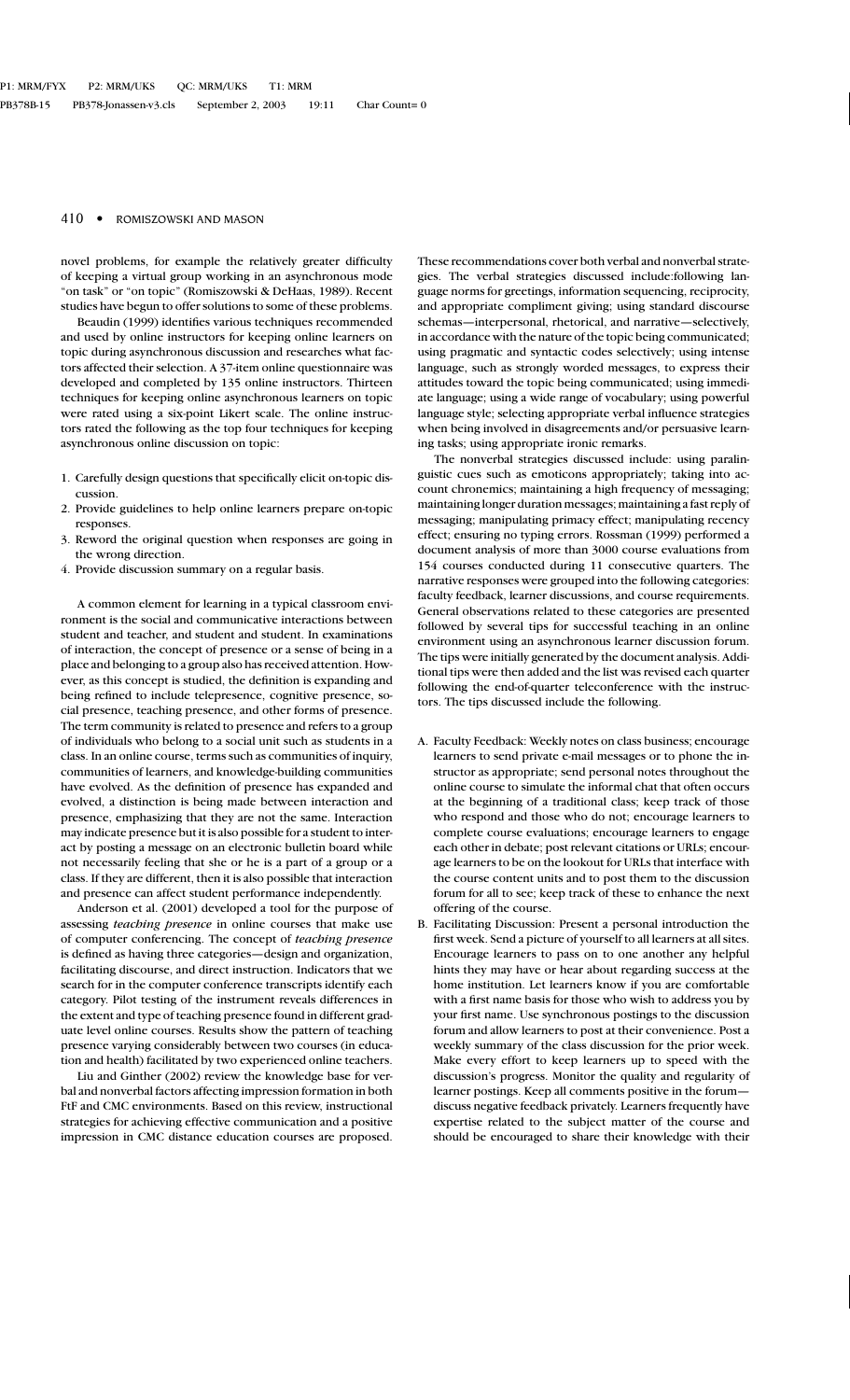classmates. Keep notes about each learner so that you are reminded about learner interests and experience.

C. Course Requirements Be sure to let the class know what your expectations are for the course. Be sure to negotiate the final project requirements, if required, with the learner well in advance of the time it is due. Be sure to find the time at the end to go through all the final papers or projects.

Campos, Laferrière, and Harasim (2001) analyse the teaching practices of postsecondary educators who integrated asynchronous electronic conferencing in over 100 mixed-mode courses at eight North American institutions between 1996 and 1999. Quantitative and qualitative research methods were applied to assess their practices and to further understand the correlation between the use of electronic conferencing and the degree of collaboration achieved. Based on the findings, pedagogical approaches for the use of electronic conferencing are provided, and are grouped according to the level of collaboration. As a result of this study, the authors present a suggested model for the networked classroom to foster and guide the transformation of pedagogical practice.

The study suggests that educators are integrating conferencing technology into their teaching in creative and dynamic ways. Results point to a re-discovery of the art of teaching with the support of new technologies. The authors suggest that even the most individualized activity presents a minimal level of collaboration. The findings highlight the pedagogical opportunities that technology offers to education and the profound changes that networked classrooms may bring to the very nature of the teaching and learning experience. This study also demonstrates the more online experience educators possess, the less they focus on individual processes and the more they benefit from the advantages and collaborative possibilities that new learning technologies bring. Finally, the authors claim that educators are learning how to integrate networked activities through applying and transferring their face-to-face expertise into the online environment. The findings and model identified present a first step for considering the dynamics of online course design.

*15.3.2.2 Teacher Training and Development.* One question raised by the previous paragraphs might be: So where do the online teachers gain their initial experience and expertise in online teaching? The answer most commonly offered is "On the Internet." This response may imply "learning by doing," but it also implies "learning from others, through knowledge-sharing in virtual communities of like-minded teachers." The literature on the use of such communities of practice is, as we have seen, quite extensive. However, in the case of the use of such communities for in service teacher development (whether for online or conventional teaching duties), the literature is not very conclusive.

Zhao and Rop (2000) present a critical review of the literature on networks as reflective discourse communities for teachers, that merits more detailed analysis. The study was guided by five questions.

First, why were electronic networks developed for teacher professional development? Second, what beliefs about the benefits of electronic teacher networks for professional development are evidenced by the goals of the networks? Third, to what extent were these claims evaluated in the literature? Fourth, to what extent were the claimed benefits realized? And last, what factors (e.g., technological and social arrangements, and participants' cognitive and affective characteristics) seem to be related to the degree of success or failure?

Twenty-eight papers, describing 14 networks that "ranged from small local efforts to huge national projects, and from early, pioneering ventures to very recent and current undertakings," were analyzed according to criteria established for the five research questions. It may be interesting to summarize the findings related to each of these questions, as they shed much light on the current state of the research on many topics associated with CMC.

*Why Electronic Teacher Networks?* The characteristics of CMC technologies that have been most frequently promoted in the literature as having the potential to counter the difficulties in teacher professional development are their power to transcend time and space. Furthermore, CMC technologies are believed to have the potential to individualize professional development. In addition, telecommunications technology may encourage the reflection needed for long-term teacher growth in several ways. Written interaction allows time to carefully shape discourse. This may encourage reflection and enable participation for some teachers. Network interactions also offer various degrees of anonymity. For some individuals this may encourage a freedom of expression and comfort level that allows them to address issues that they may not feel free to share with school colleagues (Hawkes, 1997; Zhao, 1998).

*What Claims Were Made for the Effects of the Network?* It is often claimed that networks had a number of positive effects on their participants: they supposedly reduced teacher isolation, enabled cooperative curriculum development, facilitated the dissemination of information, and provided easy access to curricular materials. The network also connected teachers to "local, national, and global communities of peers and experts," providing links to subject matter Internet resources, providing support for teachers and students in using community-based projects for math and science learning, and providing collaborative research opportunities. The network also supported conversations and "philosophical" discussions in addition to information and practical suggestions, and increased teachers' understanding of the national standards. Finally, it was claimed that networks provided emotional support for their participants and encouraged the feeling of belonging to a group. The general tendency is to assume that a group of people connected and periodically interacting via some kind of CMC technology constitutes an online community. Both in the larger body of literature that we initially explored and in the set of papers on the 14 networks examined, community is a term that generally is used as casually as it is pervasively. Although these networks were identified as communities, they were not necessarily identified as reflective discourse communities. The number of networks identified as "reflective discourse communities" is much smaller (about 34%). The concept of reflection and discourse as terms for substantive, thoughtful conversations, although not as commonly occurring as ideas of community, do appear repeatedly in the literature.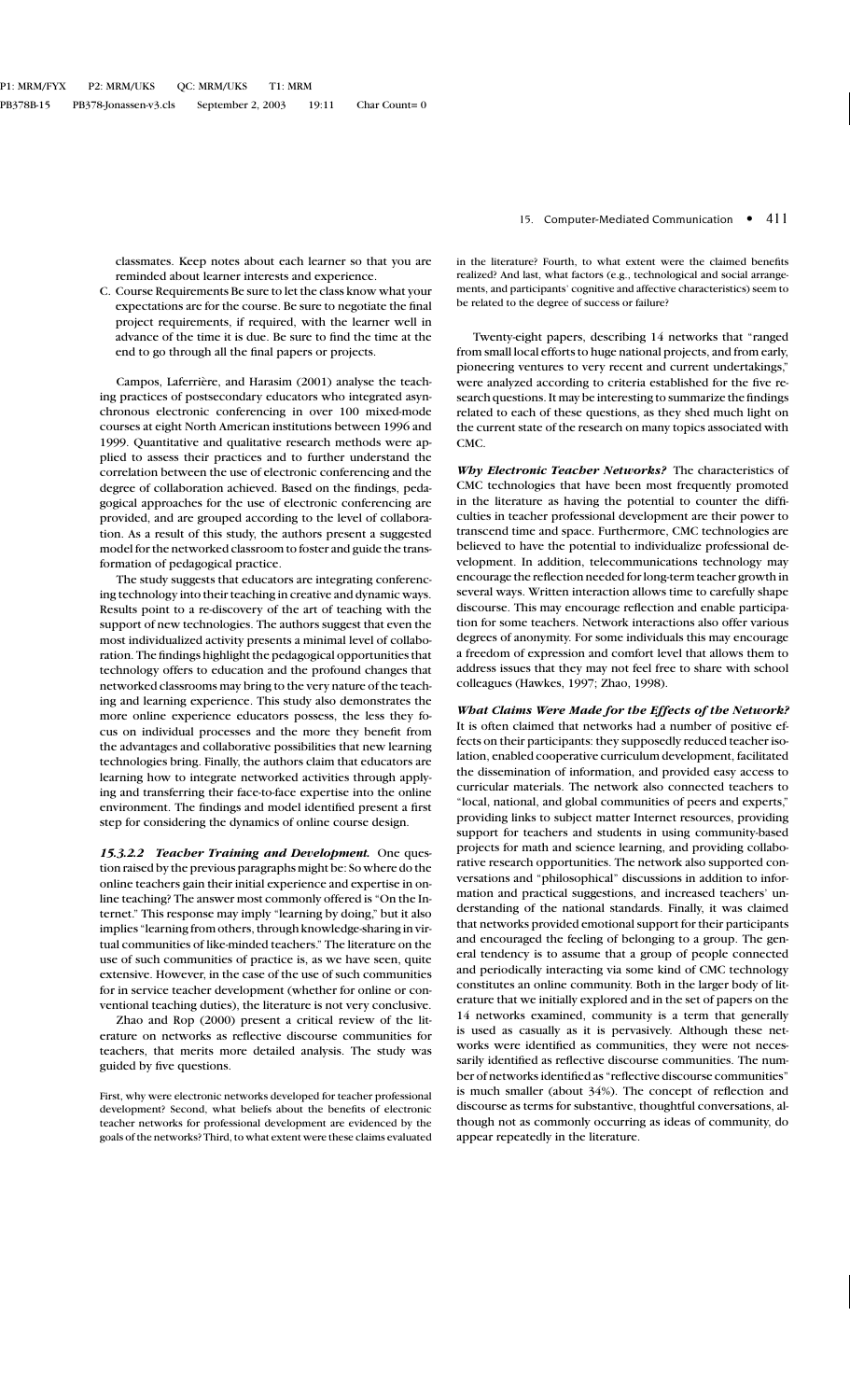*To What Extent Were the Claims Evaluated?* It is evident that beliefs about benefits shaped the network goals, but it is not common that the subsequent claims were carefully examined in the literature. Very few of these networks were subjected to a research process to determine if community did indeed exist; further, there were very limited indications of what community might be, and no concerted effort to define the concept. In most cases the only evidence that could be garnered for the existence of a community was that a number of people were communicating with each other.

*Were the Claimed Benefits Realized?* Most of the literature does not provide enough evidence to answer this question in any scientific fashion. In some cases authors made effective cases for specific claims. The more limited and specific the claims, the more likely that they were supported. However, in many cases, broad claims were made without supporting evidence. It is also safe to suggest that not many reflective discourse communities, in the true sense of the words reflective, discourse, and community, were realized in these efforts.

*What Factors Are Related to the Success of Networks?* Although a lot of time, money, energy, and commitment are being spent in trying to use telecommunications to link teachers, it seems apparent that the majority of these efforts are only mildly successful, even on their own terms. Some common factors surface which are necessary but not sufficient conditions for simply getting teachers talking to each other. We highlight some of these in the following paragraphs.

- **Technology.** Teachers' technological proficiency, access to equipment, and the stability of the technology have been reported to influence the success of networks. Several of the networks in this study found that their greater goals were limited or prevented by the teachers' technical difficulties.
- **Motivation.** Teachers must have some reason to talk to each other in the first place. We found that most of the networks were developed by university researchers with support from government agencies or private foundations. Very often the reasons for using the networks were determined by these researchers or project leaders, and not by teachers.
- **Project Time Frames.** Most of the networks had a relatively short life span. Consequently, few networks reached a point where a clear assessment of the project was viable. Many reports focused on suggestions for the future, rather than evidence of success.
- **Time to Participate.** Teachers cite a lack of available time as a primary reason for foregoing online communication. This problem must be addressed before it is reasonable to expect that reflective discourse communities can be effectively supported.
- **Project Goals.** The development of teacher reflective discourse communities in electronic contexts demands significant amounts of funding, with little to show for it in traditional terms. It also requires the development of a research base that supports the effects of this type of teacher development.

To summarize, it seems that the interest in development of computer networks for teachers results from two considerations: (1) CMC technologies can transcend time and space to bring together teachers who may not be able to communicate with each other in face-to-face situations, and (2) the nature of CMC technologies may enhance reflections and communitybuilding among teachers. Many networks have pursued the goal of building learning and reflective communities of teachers. However, the authors found a general lack of rigorous research on these networks. Little is known about their effectiveness for teacher learning. Few researchers seriously examined the degree to which the networks indeed were communities that promoted reflective discourse.

We now turn to some important issues highlighted by the study findings. First, although it seems that claims about the power of CMC technology to create reflective communities for teachers have not been well supported by systematic empirical evidence, on a theoretical level these claims seem logical and reasonable. Secondly, the study shows that although much has been written about the teacher networks, most of the studies have been descriptions of the design and implementation of networks, or a priori arguments for CMC's potential benefits for teacher professional development. Furthermore, the evaluative studies relied mostly on surface features, such as number of participants, number of messages/turns, or simple topic/thread counts, and anecdotal evidence, such as selected comments by participants.

Collaboration is generally described as a process of willing cooperation with peers and colleagues to reach educational objectives. In schools, however, teachers often work more in isolation from—than in collaboration with—each other. In a study of teachers' collegial relations, Rosenholtz (1988), using case study methods and repeated measures, arrived at some conclusions about the effects on teachers working in isolation. In interviews with 55 teachers from schools classified as having isolating characteristics, Rosenholtz found that collaboration included little if any sharing of existing materials and ideas; that planning and problem solving with colleagues rarely happened at all; and that teachers preferred to keep discipline problems to themselves.

Newer visions of professional development emphasize critical reflection on teaching practice through collaboration and collegial dialogue. Research on approaches bearing these qualities indicate that by using them, teachers are better able to make and sustain unproved instructional practices with greater consistency than when attempting to make these improvements alone or when supported by traditional professional development approaches (Corcoran, 1995; Darling-Hammond, 1996; Lichtenstein, McLaughlin, & Knudsen, 1992; Lieberman & McLaughlin, 1993). Unfortunately, the research also indicates that due to time, cost, and lack of will and vision, opportunities to engage in professional development experiences that are collaborative, collegial, and reflective are limited (Lichtenstein, McLaughlin, & Knudsen, 1992; Little, 1993, Lieberman, 1995).

In its role of bringing together diverse voices, CMC is thought to be especially suited to the task of linking teachers together in experiences that may be both professionally and personally rewarding (Honey, 1995; Kimball, 1995; Ringstaff, Sandholtz, & Dwyer, 1994).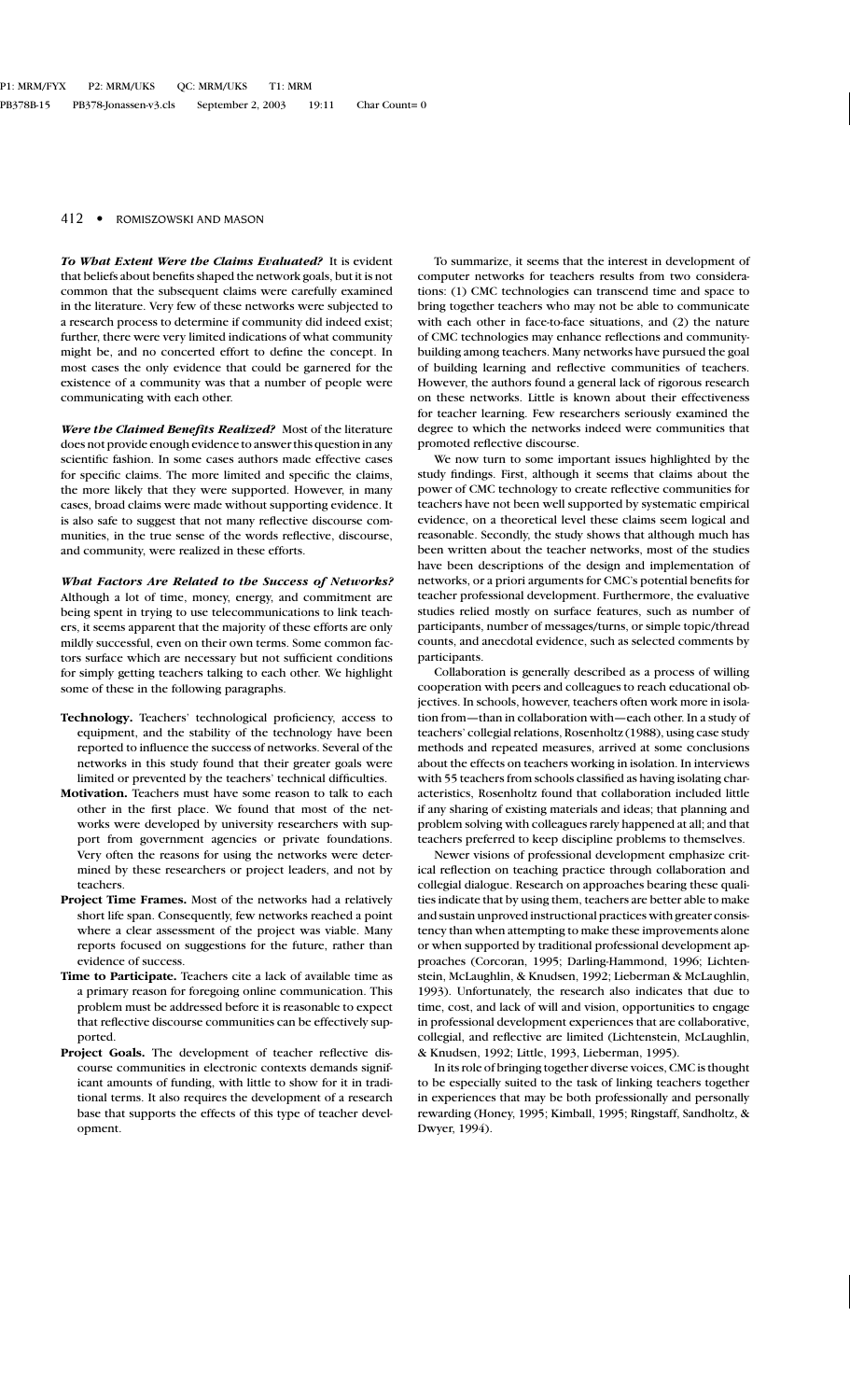Despite CMC's ability to connect teachers, little is known about the technology's ability to facilitate teacher collaborative reflective processes. Studies that do address reflection are usually done in the highly controlled context of pre-service teachers development (Colton & Sparks-Langer, 1993; Kenny, Andrews, Vignola, Schilz, & Covert, 1999; Mickelson & Paulin, 1997; Ropp, 1998). Only a few studies address the reflective quality of computer-mediated discourse for practicing teachers. Of those studies, little description of the reflective processes or outcomes of collaborative teacher discourse is offered.

One of the earliest efforts offering an insight into the application of network-based communications is the LabNet project. In 1989 the Technical Education Research Center (TERC) launched the LabNet project as a technology-supported teacherenhancement program aimed at high school physics teachers. LabNet organized 99 physical science teachers from across the county into clusters of 6 to 10 teachers in a summer workshop experience. Teachers used the asynchronous network to communicate with peers both in and out of their clusters. An analysis of the conversation of these teachers showed discourse outcomes of growing teacher confidence for teaching physics, increased enthusiasm for teaching, and a sense of belonging to the physics teaching community (Spitzer, Wedding, & DiMauro, 1995). These outcomes are attributed in part to the reflective nature of the teacher discourse. Unfortunately, the study does not treat reflection as a systematic variable, and no discussion on the nature of the reflection or the process used to examine the reflective content is made.

Another informative study of reflective outcomes of CMC is McMahon's (1996) research on the PBS Mathline project. This project brought together middle school teachers using a wide range of technologies—video, computers, satellite, and closed circuit broadcast television—to deliver and discuss material aligned with National Council of Teachers of Mathematics (NCTM) standards in curriculum, teaching, and assessment. The online electronic support system linked 25 to 30 teachers at a time. McMahon studied the flow, frequency, and volume of the 393 messages posted to the listserv over the 8 weeks of the course. Using a four-point reflection rubric to determine the reflective nature of electronic messages in the listserv, McMahon discovered that 29 percent of the participants posted at least one critically reflective message. A message was critically reflective when it "raised issues exploring underlying beliefs, motivations, and implications related to teaching and learning" (p. 91).

In a similar vein, Hawkes & Romiszowski (2001) describe a study that explored the professional development experiences of 28 practicing teachers in 10 Chicago suburban schools involved in a 2-year technology supported problem-based learning (PBL) curriculum development effort. Asynchronous computermediated communications were used as the communication tools of the project. The computer-mediated discourse produced by the teachers was compared with the discourse produced by teachers in face-to-face meetings. Research methods including discourse analysis and archival data analysis were applied to determine the nature of the teacher discourse and its reflective content.

The primary goal at the outset of the program involved building teacher capacity for developing PBL curricula. Teacher teams completed and delivered their first PBL unit in the spring of the first project year. Teachers provided written critiques on their units shortly after, and planned for refinements to the first PBL units and the development of a second unit through the summer. The focus of the second year of the initiative was to use new technology tools to expand teacher instructional practices and skills in PBL curricular development.

To determine what levels of collaborative reflection are present when teachers interact under normal circumstances, researchers recorded face-to-face work meetings of school teams consisting of two to five teachers. The collection of computer-mediated communication commenced through the same four month period that face-to-face data were gathered. Collection and storage of CMC discourse between members of the group was ongoing. Researchers categorized messages posted to the common project forums as they were produced. Reading the posts as they appeared provided an indication of the pace of online activity and the topics that were addressed.

All computer-mediated and face-to-face communications between project participants were scored on a seven-point reflection rubric. The rubric is based on Simmons, Sparks, Starko, Pasc, Colton, & Grinberg's (1989) taxonomy for assessing reflective thinking. This framework for analyzing the reflective discourse embraces a model of teacher development in which teachers acquire new information that helps them reach "new and creative solutions" to decision making through collaborative dialogue-leading to reflection (Colton & Sparks-Langer, 1993; p. 49). Independent rater assessments show that computermediated discourse achieves a higher overall reflective level than reflections generated by teachers in face-to-face discourse. Although more reflective, CMC proved not to be as interactive as face-to-face discourse.

Teachers found that the convenience, quality, breadth, and volume of peer-provided information facilitated by network technology improved their knowledge of educational theory, policy, and the educational community. Still some teachers in this study remained hesitant about the use of technology for an intimate level of discussion. Follow-up interviews revealed that nearly half the teachers participating in this study firmly believe that CMC cannot a replace face-to-face conversation; that the disjointed presentation of information on the medium is difficult to understand; and that disclosure on a public forum brings professional risks. These and other reservations remind us that network technology is not an answer to every teacher's professional development needs.

## 15.4 THE INDIVIDUALS INVOLVED IN THE PROCESS

15.4.1 Student-Related Questions

*15.4.1.1 Gender Issues.* Issues of gender have been studied ever since the first computer networks and email systems were invented. Recently, the intensity of this particular strand of research seems to have become less popular. It is not clear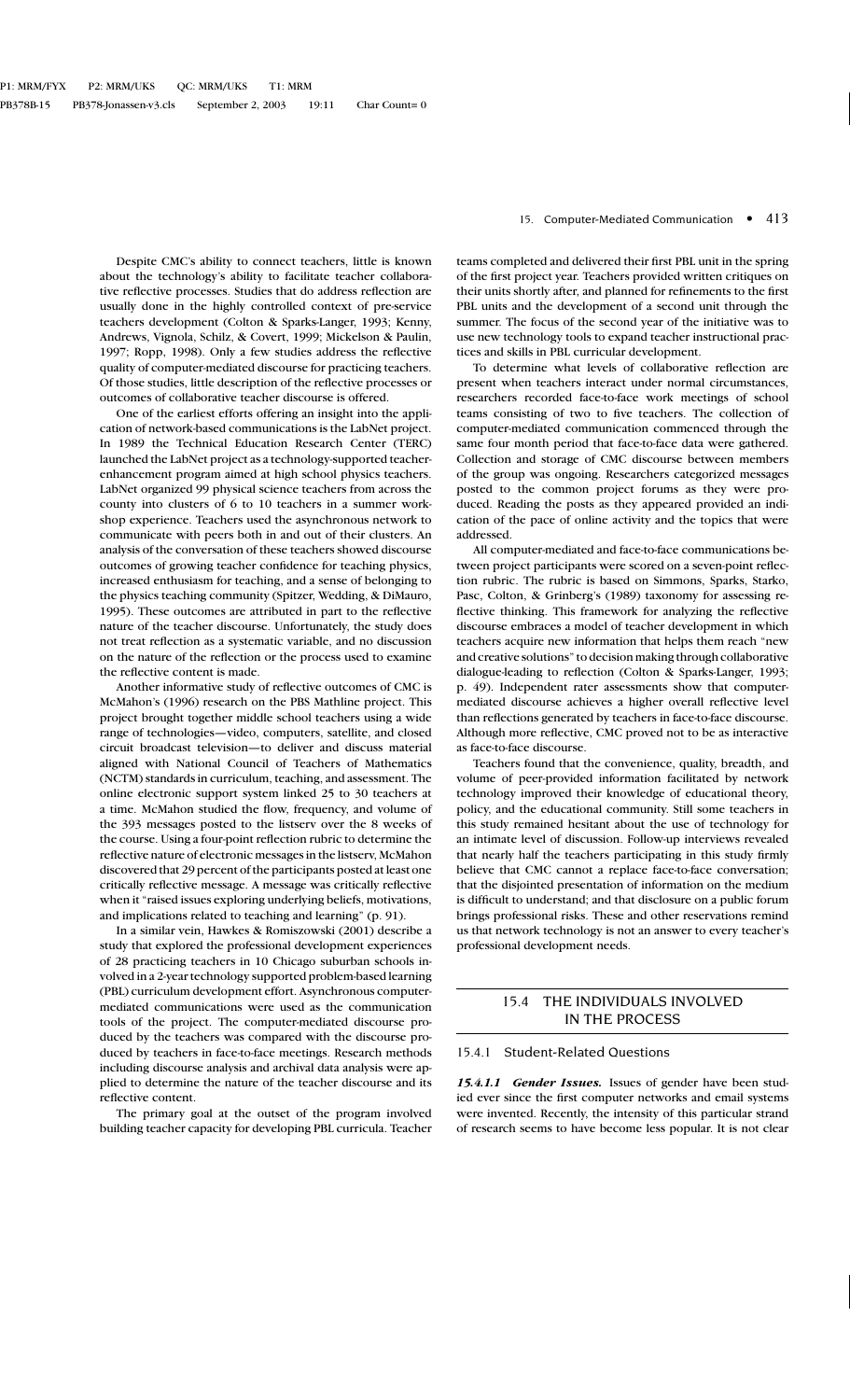whether this is due to the "answers being known" or to other reasons. The few selected research studies on gender influences in the context of educational CMC, reported below, would seem to indicate that there is still much to learn regarding this question.

Tella's (1992) study focused on "students' attitudes and preferences to teaching practices and teaching tools." The study examined the "gender sensitivity" of e-mail and "the question of equality" in education. Tella addressed the following issues: "computer equity/inequity," "equality education," "opinions and preferences between boys and girls concerning the use of communications NetWorks and e-mail," "achievability of aims and goals," "student-generated disturbances," and "students' initiative."

In the course of the study, Tella found that girls' comments were "more analytical" than those of boys. "When expressing a critical opinion, many girls motivated their views while the boys often contented themselves with blunt statements. More girls than boys appeared to be ready to commit themselves to a new kind of learning environment." Tella concludes that computermediated instruction should take into account the differences which tend to surface regarding boys' and girls' preferences and aptitudes in computing. Boys tend to have an interest in the hardware and technology used in itself, while girls tend to focus on "manipulat[ing] the word-processors" and "exchang[ing] ideas in writing." In the end,

both boys and girls could enjoy working in a learning environment focused on computer-mediated communication", becoming "deeply committed to working in an e-mail-equipped co-operative environment". In such an environment they would "learn not only from each other but also learn from and interact productively with the computer.

Hardy et al. (1994) open their article with a review of important studies dealing with "Gender and CMC," "Gender and education," and "Gender and language." The article principally deals with three small-scale studies which Hardy and her colleagues performed on three computer-mediated graduate courses in management learning. The first study looks at the number and length of turns taken by men and women in online conferences. The results of this study showed that women take more turns, but that the length of turns is approximately the same for men and women. Many previous studies had claimed that men generally took more turns.

The second study treats "the nature of men's talk and of women's talk and their impact as experienced by women." This study's results showed that women spent more time "being themselves or using their own language" and finding "the ease of feeling connected to and responding to other women." On the other hand, women commented on the men's contributions, referring to the length, "the language used and something about the style, 'heavy and cerebral' and their [own] reactions such as to be 'intimidated', or to 'shy away'."

The third study deals with comments on how "some people behaved online and how easy or not it was to read and respond to their inputs." Women tended to engage in "rapport" talk, while men engaged in "report" talk. While women would speak of feelings or relationships between participants, men tended to distance themselves emotionally and intellectualize all responses. Sometimes, when "feelings" were at issue male participants would address other males about something a female had written, rather than respond to the female directly.

The authors conclude that while CMC does have certain egalitarian potential (in the realm of turn taking) there is still a "subtle potential for gender imbalance in online conversations."

In contrast, Ory, Bullock, and Burnaska (1997) present the results of an investigation of male and female student use of and attitudes about CMC after 1 year of implementation in a university setting. Results of this study revealed no significant gender differences.

Blum's (1999) research project was an interpretative qualitative case study of higher education students learning through asynchronous, CMC-based distance education. Subjects consisted of adult professionals studying for bachelor and master's degrees. Male and female preferred learning styles, communication patterns, and participation barriers were compared for differences in gender. Differences were then contrasted with traditional gender differences in face-to-face (FTF) higher education learning environments. Results of content analysis from one month of online student messages suggests there are gender differences between male and female distance education students which contribute toward inequitable gender differences which are both similar and different from the traditional learning environment. There are higher dispositional, situational, and institutional barriers for female distance education students. This helps to create an inequitable learning environment for distance education students because the nature of the medium requires at least some technical skills and a degree of confidence about distance education. Furthermore, the CMC-based environment supported a tolerance of male domination in online communication patterns, which effectively silenced female students. Implications for practice are discussed.

*15.4.1.2 Discourse Analysis.* Kilian (1994) treats what he refers to as the "passive–aggressive paradox" in online discussions as it applies to the classroom. While many claim that electronic media help to eliminate the domination of discussion by a small minority, this may not in fact be the case. Kilian holds that in electronic bulletin board systems, for example, a few contributors dominate while everyone else "lurks." This is what he calls the passive–aggressive syndrome. The same phenomenon, he contends, occurs in the classroom: "Most teachers and students who go on line are passive readers of other people's postings; they rarely, if ever, respond to what they read. That leaves the aggressives in charge—teachers and students who post often and, of course, have only one another to respond to." This is due to the fact that people who are not computer specialists do not know the "rituals" of cyberspace—which is to say that there is no easily identifiable linguistic register on line. As a shortterm solution, Kilian (1994) suggests that: "Cyberspace democracy, like the classroom itself, will need to rely for a time on teacher domination of the medium to ensure that a disinterested moderator is there to look after the interests of the less aggressive." For the long term, he writes that "we need to get beyond mere netiquette to find the real registers of on-line communication."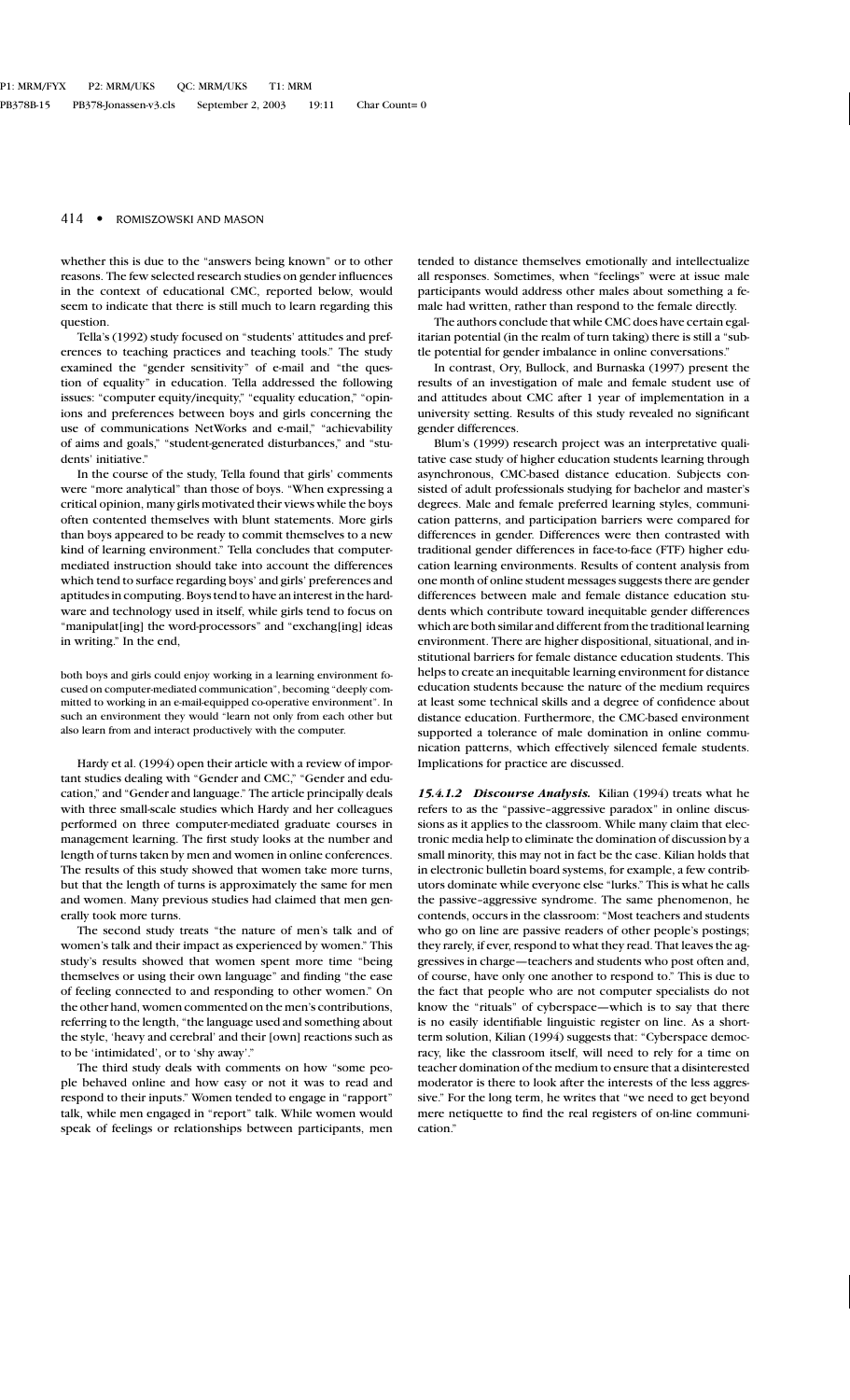Uhlíøová (1994) examined the "textual properties of a corpus of computer-mediated messages" to "show the effects of the computer as a new technological medium upon the message." The corpus of messages studied was composed of over 100 messages written by two correspondents in Prague to various recipients, and approximately 50 messages which these same two correspondents received. Uhlígová outlines the "*contexts of situations*" in which e-mail is used. These include the following: common *subject matters;* more or less private issues; secondary messages (e.g., a proposal for an official wording of an agreement or of a project, a curriculum vitae, a list of e-mail names); and messages about the technology of e-mailing. Also included in the article are descriptions of the mix of spoken and written language features in e-mail. Uhlíøová concludes that e-mail ". . . contributes significantly to the development of language use offering new writing strategies in the frame of new constraints and requirements of the medium." This is because "although *written* in its substance, e-mail messages are in some respects no less interactive than speech," and this "blurs" the categories of writing and speaking. Not only does the "capability of e-mail to widen the possibilities of language use" affect the content of messages sent, but may eventually lead to the creation of new registers."

Warschauer, Turbee, and Roberts (1996) analyze the potential of computer learning networks to empower second language learners in three ways: (1) by enhancing student's opportunities for autonomous control and initiative in language learning, (2) by providing opportunities for more equal participation by those students who may be otherwise excluded or discriminated against, and (3) by developing students' independent and critical learning skills. The article reviews the literature as it relates to these three points and also includes a discussion of potential problems. The final section, "Suggestions for the Practitioner," discusses some general principles for effective use of computer learning networks.

In a related paper, Warschauer (1996a) compared ESL students' discourse and participation in two modes: (1) face-to face discussion and (2) electronic discussion. A repeated measures, counterbalanced experiment was set up to compare student participation and language complexity in four-person groups in the two modes. Using a formula which measured relative balance based on words per student, the study found that the electronic discussion featured participation which was twice as balanced (i.e., more equal among participants) than the faceto-face discussion. This was due in part to the fact that the Japanese students in this multiethnic class were largely silent in the face-to-face discussion, but participated much more regularly in the electronic discussion. The study found that students' increased participation in the electronic mode correlated highly with their relative feelings of discomfort in face-to-face discussion.

Finally, the study looked at the lexical complexity of the discourse in the two modes as well as the comparative syntactic complexity. The electronic discussion was found to be significantly more complex both lexically and syntactically. This finding was highlighted by the use of examples which illustrated some of the lexical and syntactic differences between the discourse of the two environments.

*15.4.1.3 Individual Student Styles, Perceptions, and Attitudes.* The research literature regarding the importance of interaction in education especially in Web-based distance learning is extensive. Both students and faculty typically report increased satisfaction in online courses depending on the quality and quantity of interactions. For example, Shea, Fredericksen, Pickett, Pelz, and Swan (2001) in a survey of 3,800 students enrolled in 264 courses through the SUNY Learning Network (SLN), conclude that the "greater the percentage of the course grade that was based on discussion, the more satisfied the students were, the more they thought they learned from the course, and the more interaction they thought they had with the instructor and with their peers." Dziuban and Moskal (2001), likewise report very high correlations and relationships between interaction in online courses and student satisfaction.

Related to the research on interaction is the concept of presence. Students who feel that they are part of a group or present in a community will, it is argued, wish to participate actively in group and community activities. Lombard and Ditton (1997) define presence as the perceptual "illusion of nonmediation." An illusion of nonmediation occurs when a person fails to perceive or acknowledge the existence of a medium in his/her communication environment and responds as he/she would if the medium were not there. Furthermore, because it is a perception, presence can and does vary from individual to individual. It can also be situational and vary across time for the same individual, making it a complex subject for research. Researchers studying applications related to virtual reality software, CMC and online learning increasingly are redefining our understanding of presence in light of the ability of individuals to communicate extensively in a group via digital communications networks. The term "telepresence" has evolved and has become popular as an area of study.

Biocca (1995) classifies presence into three types: spatial presence, self-reflective presence and social presence. Rourke, Anderson, Garrison, and Archer (2001a; 2001b ) have proposed a community of inquiry model with three presence components: cognitive, social, and teaching. Their model supports the design of online courses as active learning environments or communities dependent on instructors and students sharing ideas, information, and opinions. What is critical here is that presence in an online course is fundamentally a social phenomenon and manifests itself through interactions among students and instructors.

Interaction and presence in a an online course can be studied for many reasons. Ultimately, however, student performance outcomes need to be evaluated to determine the overall success of a course. An extensive amount of literature exists on performance outcomes as related to distance learning. Course completion and attrition rates are considered to be important student performance measures especially as related to adult and distance learning. The literature on quality issues in distance learning suggests that multiple measures related to individual academic program and course objectives should be used in studying student performance (Dziuban & Moskal, 2001; Shea et al., 2001). Performance data can be in the form of tests, written assignments, projects, and satisfaction surveys. The above discussion sets the scene for an extensive study (Picciano, 2002)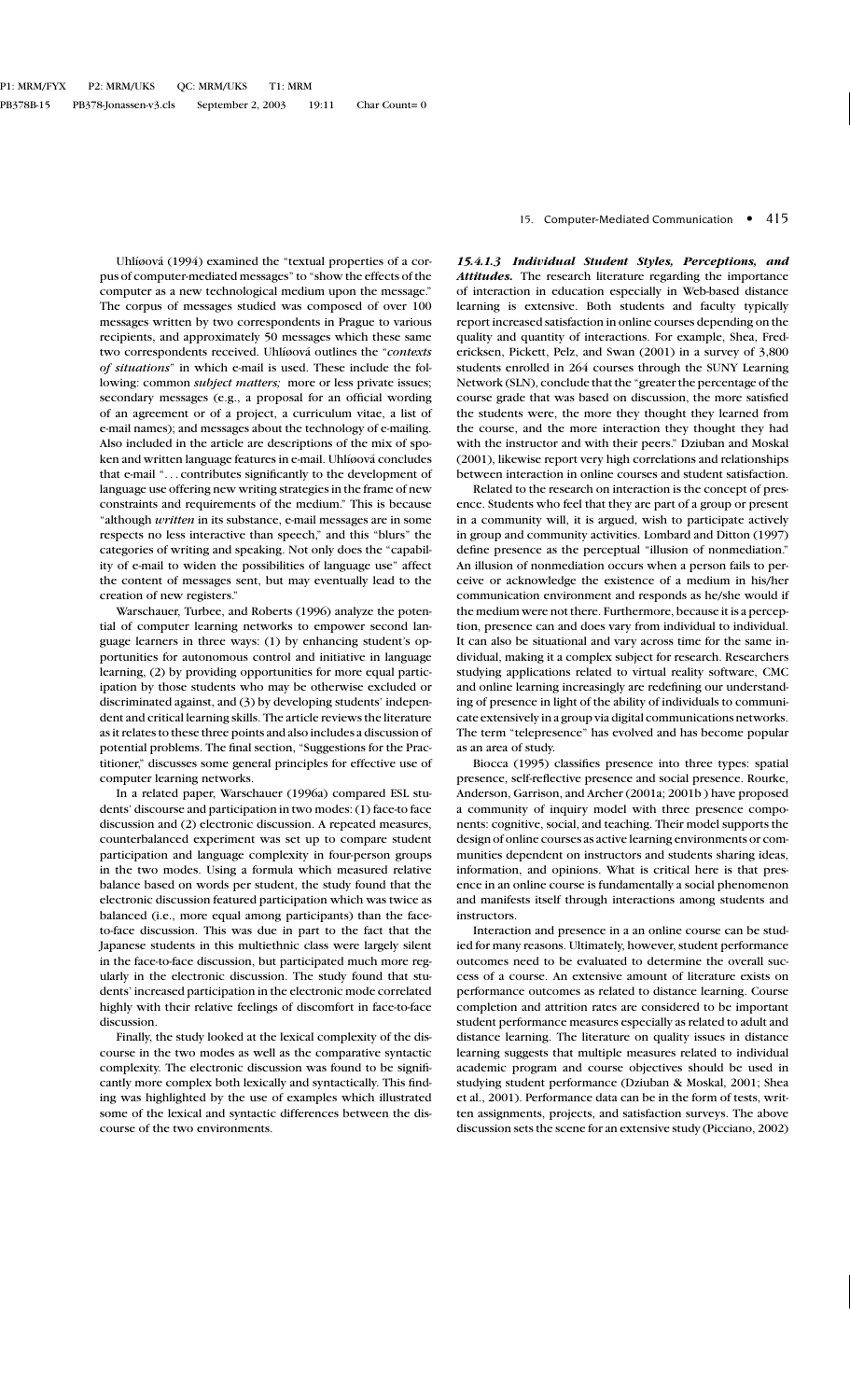that utilizes this multiple measure approach. The major research questions that guided this study are as follows:

- 1. What is the relationship between actual student interaction/participation and performance?
- 2. What is the relationship between student perception of social presence and performance?
- 3. What is the relationship between student perceptions of social presence and actual participation?
- 4. Are there differences in student perceptions of their learning experiences and actual performance?
- 5. Are there differences in student perceptions of their interaction and actual participation?

Data on student participation in online discussions were collected throughout the semester. Students also completed a satisfaction survey at the end of the course, which asked a series of questions addressing their overall experiences, especially as related to their learning and interaction with others and the technology used. A series of questions that relate to social presence was included as part of this survey.

In addition to student perceptions of their learning as collected on the student satisfaction survey, two further student performance measures were collected: scores on an examination and scores on a written assignment. The latter measures relate to the course's two main objectives: to develop and add to the student's knowledge base regarding contemporary issues in education, as well as to provide future administrators with an appreciation of differences in points of view and an ability to approach issues that can be divisive in a school or community. The results are summarized below.

*Student Perceptions of Interaction and Learning.* These results indicated that there is a strong, positive relationship between student perceptions of their interaction in the course and their perceptions of the quality and quantity of their learning.

*Actual Student Interaction and Performance.* The overall conclusion was that actual student interaction as measured by the number of postings on the discussion board had no relationship to performance on the examination. Actual student interaction as measured by the number of postings on the discussion board did have a relationship to the written assignment for students in the high interactive grouping.

*Social Presence and Performance.* In comparing student perceptions of social presence with actual performance measures, the results are somewhat different. The overall conclusion is that student perception of social presence did not have a statistically significant relationship to performance on the examination, while student perception of social presence had a positive, statistically significant relationship to performance on the written assignment.

*Student Perceptions of Interaction and Actual Participation.* The last area for analysis in this study was the relationship between the perceived interaction of students and actual interaction. While the perceptions of the number of postings of the moderate interaction group of students are consistent with their actual postings, the low interaction group perceived themselves to have made a higher number of postings than they actually did and the high interaction group perceived themselves to have made fewer postings than they actually did. The results indicate that student perceptions of their interaction in a course need to be viewed with a bit of caution.

Daughenbaugh et al. (2002) sought to determine if different personality types express more or less satisfaction with courses delivered online versus those delivered in the classroom. The methodology employed two online surveys—the Keirsey Temperament Sorter (KTS) and a course satisfaction instrument. The four hypotheses are that Introvert, Intuition, Thinking, and Perceiving personalities express greater satisfaction with online courses than Extrovert, Sensing, Feeling, and Judging personalities. Both descriptive and inferential statistics were used in the study.

This study resulted in a statistically significant difference between the preference for online courses between Introvert personalities and Extrovert personalities. However, the findings of this study were exactly opposite of what had been hypothesized. Extroverts expressed stronger preference for online courses than did Introverts. No statistically significant difference was found in the preference for online courses between students with predominately Intuition personalities and those with predominately Sensing personalities, between students with predominately Thinking personalities and those with predominately Feeling personalities, and between students with predominately Perceiving personalities and those with predominately Judging personalities.

There were, however, six other interesting findings of this study.

- 1. There were statistically significant differences in the responses to certain course satisfaction variables among those in the Extrovert/Introvert temperament group.
- 2. There were statistically significant differences in the responses to certain course satisfaction variables among those in the Intuition/Sensing temperament group.
- 3. There were no statistically significant differences in the responses to any course satisfaction variables among those in the Thinking/Feeling temperament group.
- 4. There were statistically significant differences in the responses to certain course satisfaction variables among those in the Perceiving/Judging temperament group.
- 5. There was a statistically significant difference in satisfaction with student interaction between students taking online courses and those taking in-class courses. Students taking in-class courses had greater satisfaction with their level of student interaction than students in online courses.
- 6. There was no statistically significant difference related to gender in the preference for online or in-class courses. Females and males in this study expressed nearly identical levels of preference for online or in-class course.

Based on the findings of this study, the authors recommend that instructors teaching online (a) should consider the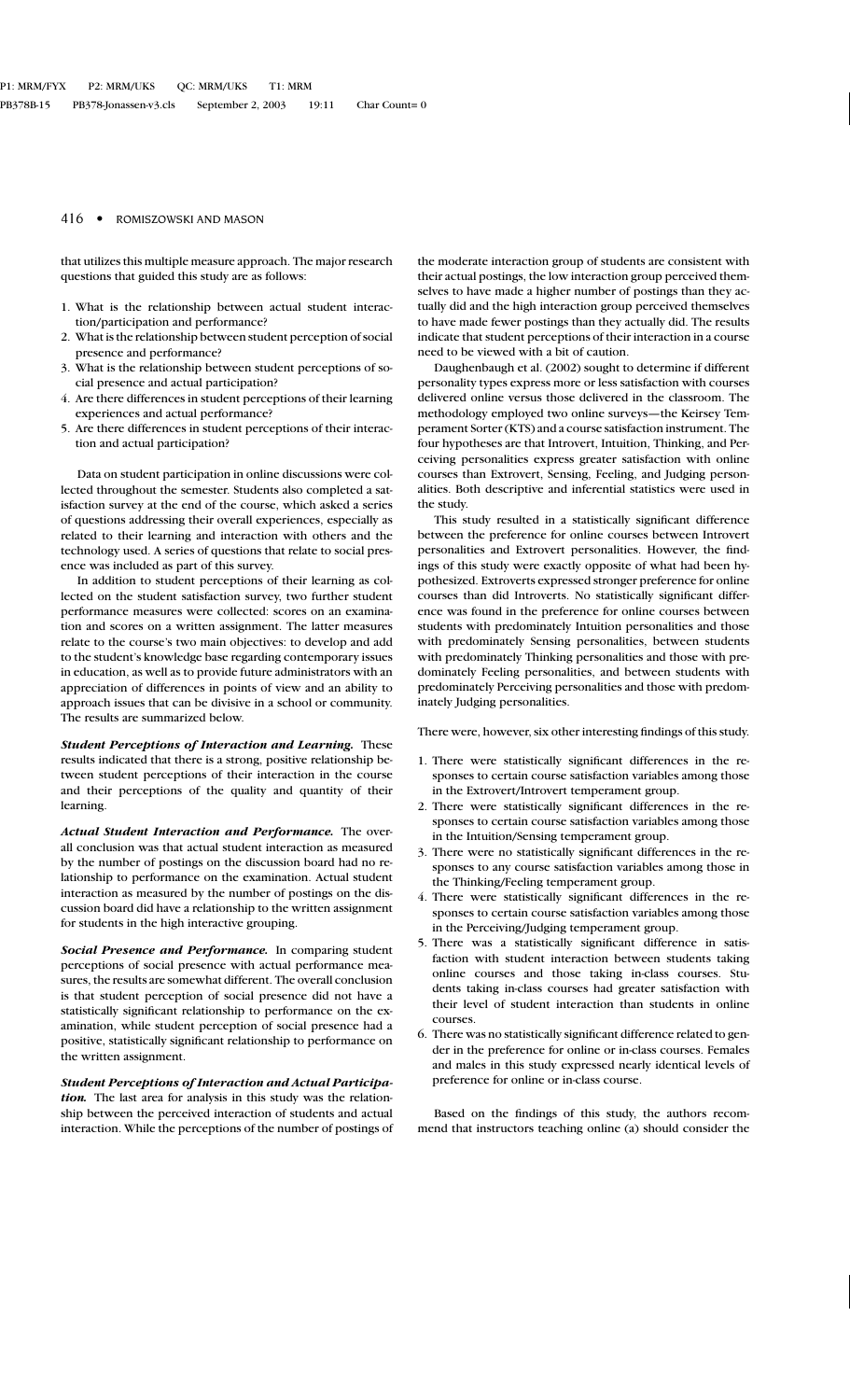personality types of students in their courses and (b) should provide a variety of ways for students to interact with each other.

## 15.4.2 Teacher Related Questions

*15.4.2.1 Faculty Participation Issues.* Most of the literature on Asynchronous Learning Networks (ALNs) has focused on the pedagogical and technological advantages of this educational delivery mode and the way ALNs can respond to the changing demands and pressures placed on institutions of higher education. However, there are considerable obstacles preventing the widespread implementation of ALNs. These obstacles, and the associated forms of opposition and resistance, were analyzed by Jaffee (1998) in an organizational context that examines the prevailing academic culture and the widely institutionalized value placed on classroom-based teaching and learning. The writer argues that the recognition of the classroom as a "sacred institution in higher education, and a major source of professorial identity," is a necessary first step toward developing strategies for organizational change and pedagogical transformation.

Various strategies for change are discussed, with the objective to convert what may be outright hostility and a perception that ALNs are totally illegitimate into a greater acceptance of ALNs on the basis of their ability to address some of the pedagogical problems faced by all faculty. While faculty members may be unwilling to relinquish their attachment and devotion to the conventional classroom institution, they can better appreciate the reasons why other faculty might want to experiment with ALNs and they may even be interested in developing some kind of on-line web conference for their classroom course as a way to extend the classroom beyond the spatial and temporal confines of four walls and seventy-five minute time limits. This is an important intermediate application of instructional technology between the pure classroom and the exclusively online delivery modes. As human organizations, institutions of higher education are constrained by habit, tradition, and culture. These represent the most significant obstacles to organizational change and they therefore must be recognized and addressed in order to realize genuine pedagogical and institutional transformation.

Schifter (2000) compares the top five motivating and inhibiting factors for faculty participation in Asynchronous Learning Networks or CMC as reported by faculty participators and nonparticipators, and administrators. While faculty and administrators agreed strongly on what inhibits faculty from participating in such programs, there were significantly different perceptions on what motivates faculty to participate. "Personal motivation to use technology" was a strong motive for participating in ALN/DE at this institution, as noted by all parties involved. The faculty, participators and non-participators, rated issues that could be considered intrinsic factors as motivating for participation in DE, while administrators indicated a perception that faculty would be more motivated by factors that could be considered extrinsic.

The top inhibiting factors were rated very similarly across groups and all five top inhibiting factors appear to be more extrinsic in nature than intrinsic. Determining what factors would deter faculty from participating in ALN/DE appears easier than what would motivate. The results of this study suggest that faculty are more likely to participate in CMC programs due to interest in using computers in teaching, interest in exploring new opportunities for programs and students and interest in the intellectual challenge, rather than monetary or personal rewards.

Hislop and Atwood (2000) surveyed teacher attitudes and behaviors in CMC courses in the College of Information Science and Technology (IST) at Drexel University that began a longterm initiative in early 1994 to develop online teaching capabilities. The survey consisted primarily of a series of statements to which respondents were asked to indicate their agreement or disagreement using a seven-point scale. In addition to the quantitative response, the survey allowed for comments on each statement and included several open-ended questions inviting comment about concerns and potential of ALN. The researchers received 19 responses out of a possible 26.

Overall the survey seems to show broad support for online education among the faculty, tempered by some sources of concern. There is strong agreement that the College should continue work in this area, although there are clearly differences in the types of degrees the faculty feel are most appropriate for online delivery. There is some concern about the effectiveness of online education compared to traditional education. There is also some personal preference for teaching face-to-face. However, many of the faculty are willing to have a substantial portion of their teaching assignment be online.

Full-time faculty members have been involved with all phases of the project from course conversion to teaching, development, administration, and evaluation. A variety of factors were found to affect faculty motivation for the online program.

- The faculty who started the project formed a natural group of early adopters.
- All of the faculty members teaching in the program have substantial technical ability and generally enjoy working with new technologies.
- Courses taught online count as a part of regular faculty teaching load, with online and traditional courses counting the same. To provide some additional incentive, faculty members teaching online also receive extra compensation.
- New faculty members are hired with the understanding that they are likely to teach in the online program. On the other hand, all faculty members who teach online also teach traditional classes.
- Participation by faculty members in the online program is recognized as a desirable activity in the university performance appraisal process for faculty.

Berg (2000) investigated the compensation practices for faculty developing and teaching distance learning courses. The research divides itself into two basic lines of inquiry: direct and indirect compensation (including royalties, training, and professional recognition). Also, economic models for distance learning are examined with a view towards understanding faculty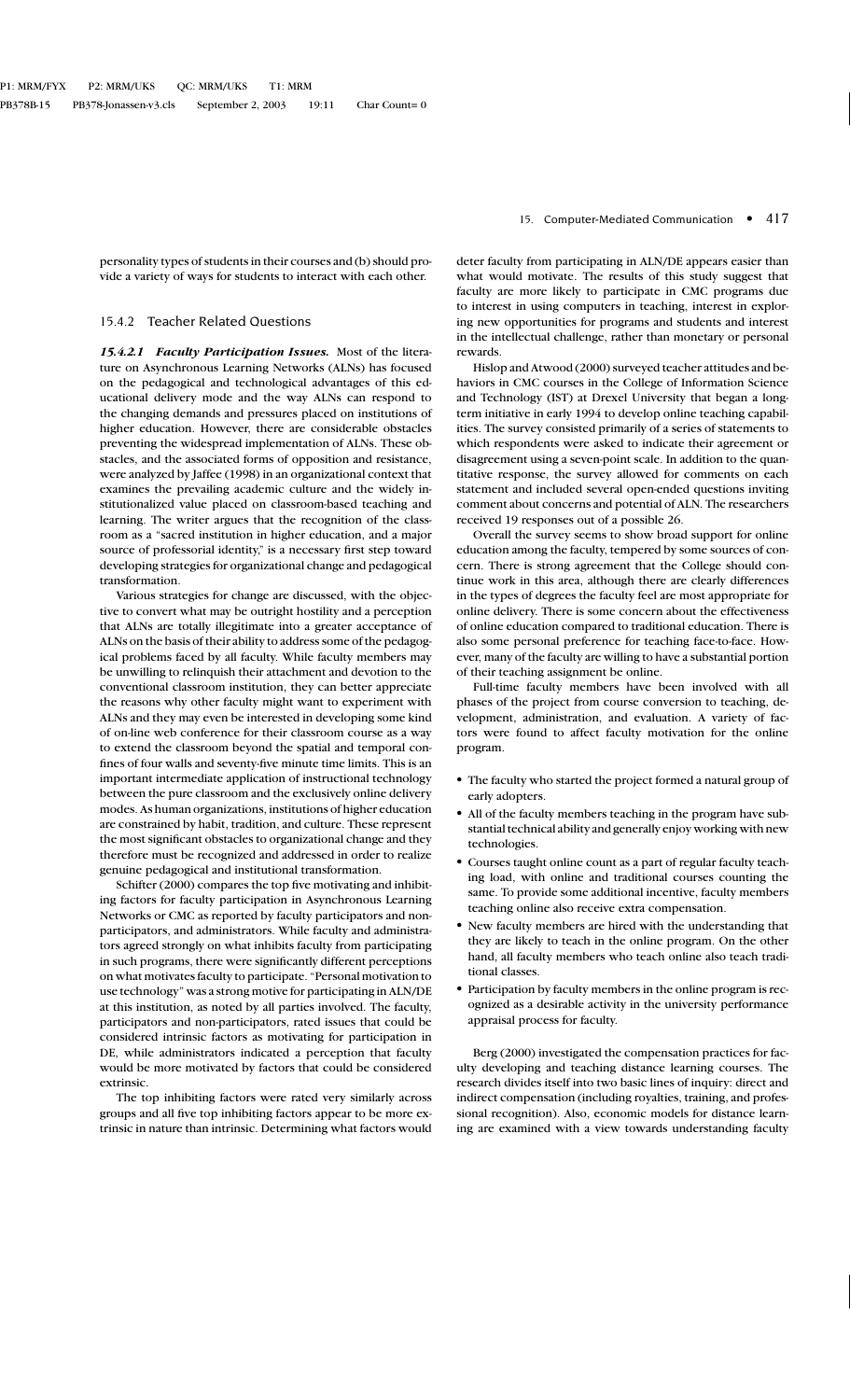compensation within attempts to reduce labor costs. The primary questions this research attempts to answer are:

- What are the current policies and practices in higher education for compensating faculty who develop and teach distance learning format courses?
- Will the increased use of distance learning format courses alter overall labor conditions for American faculty? If so, how?

Although information is limited, it is found that faculty work in both developing and teaching CMC courses tends thus far to be seen as work-for-hire under regular load with little additional indirect compensation or royalty arrangements.

*15.4.2.2 Teacher Opinions—Some Case Studies.* The State University of New York (SUNY) Learning Network (SLN) is the on-line instructional program created for the 64 colleges and nearly 400,000 students of SUNY. The foundation of the program is "freedom from schedule and location constraints for faculty and students." The primary goals of the SLN are to bring SUNY's diverse and high-quality instructional programs within the reach of learners everywhere, and to be the best provider of asynchronous instruction for learners in New York State and beyond.

Fredericksen et al. (2000) examine the factors that have contributed to the high level of faculty satisfaction we have achieved in the SLN. A faculty satisfaction survey revealed a number of indicators that address the issue of teaching satisfaction. Eightythree percent responded that they found their online teaching experiences very satisfying and 17 percent found them somewhat satisfying. One-hundred percent of the faculty responded that they plan to continue teaching online courses. Asked to evaluate the effectiveness of the online teaching strategies they used, 83 percent responded that they were very satisfied. Sixty-seven percent of the faculty characterized the quantity of student-to-student interaction, and student-to-professor interaction as "more than in the classroom." In response to a question about the quality of interaction, 67 percent said that the quality of student-to student interaction was higher than in the classroom, and 50 percent responded that the quality of student-toprofessor interaction was higher than in the classroom.

When asked why some mainstream faculty might resist online teaching, they gave the following responses:

- Afraid of the technology. Unsure of the pedagogy. Questions the authenticity.
- Afraid of the unknown and the potential work involved in trying something new.
- It threatens the territory they have become comfortable in.
- Technophobia and not having thorough knowledge or exposure to the methodology.
- Online teaching is too impersonal and does not allow for meaningful interaction.

Asked what could be done to break down this resistance, they replied:

- Demonstrate effective pedagogy. Testimonials from respected colleagues.
- Roundtable discussions with experienced onliners.
- Set a good example and outline the positive features of teaching via the Internet.
- Convince them it's not a threat, just an enhancement.
- Professional development seminars where faculty are interactive within a course.
- One-on-one demonstrations with faculty who are cautious but interested.
- Show them a course and answer their questions.
- Suggest they take a course online themselves before teaching one.

Hartman, Dziuban, and Moskal (2000) describe relationships among infrastructure, student outcomes, and faculty satisfaction at the University of Central Florida (UCF). The model focuses on a developmental process that progresses from courses with some Web presence to those that are driven by CMC. Faculty receive support for online teaching in the form of release time for training and development, upgraded hardware, and complete course development services. The results of the impact evaluation at UCF indicate that faculty feel that their teaching is more flexible and that interaction increases in the ALN environment. On the other hand, they are concerned that online teaching may not fit into the academy culture. Uniformly, faculty using the CMC environments indicate that their workload increases along with the amount and quality of the interaction with and between students.

Kashy et al. (2000) present a case study that describes the implementation and continued operation of a large on-campus CMC system for a 500-student course in introductory physics. A highly positive impact on student success rates was achieved. Factors that increased faculty satisfaction and instances of dissatisfaction are presented. The potential increase in the latter with technology is of some concern. To put the faculty satisfaction issues in perspective, the researchers interviewed faculty, including some who have not used CMC in their disciplines and looked at previous studies of issues that affect faculty satisfaction. The principal factors, which emerge include collegiality, workload, and autonomy. An interesting observation concerns the role conflict that occurs at the intersection between faculty and administrative domains of responsibility. While it does not appear to affect general faculty satisfaction, it can be a source of disaffection and dissatisfaction. The authors describe several specific cases of such critical factors.

Arvan and Musumeci (2000) present the results of interviews with the principal investigators of the current Sloan Center for Asynchronous Learning Environments (SCALE) Efficiency Projects. There are six such projects: Spanish, microbiology, economics, math, chemistry, and physics. The paper reviews each project individually, summarizes the results, and then discusses some common lessons learned as well as some still open issues. The paper considers satisfaction both from the perspective of the course director/designer and from the perspective of other instructors and graduate teaching assistants. The evidence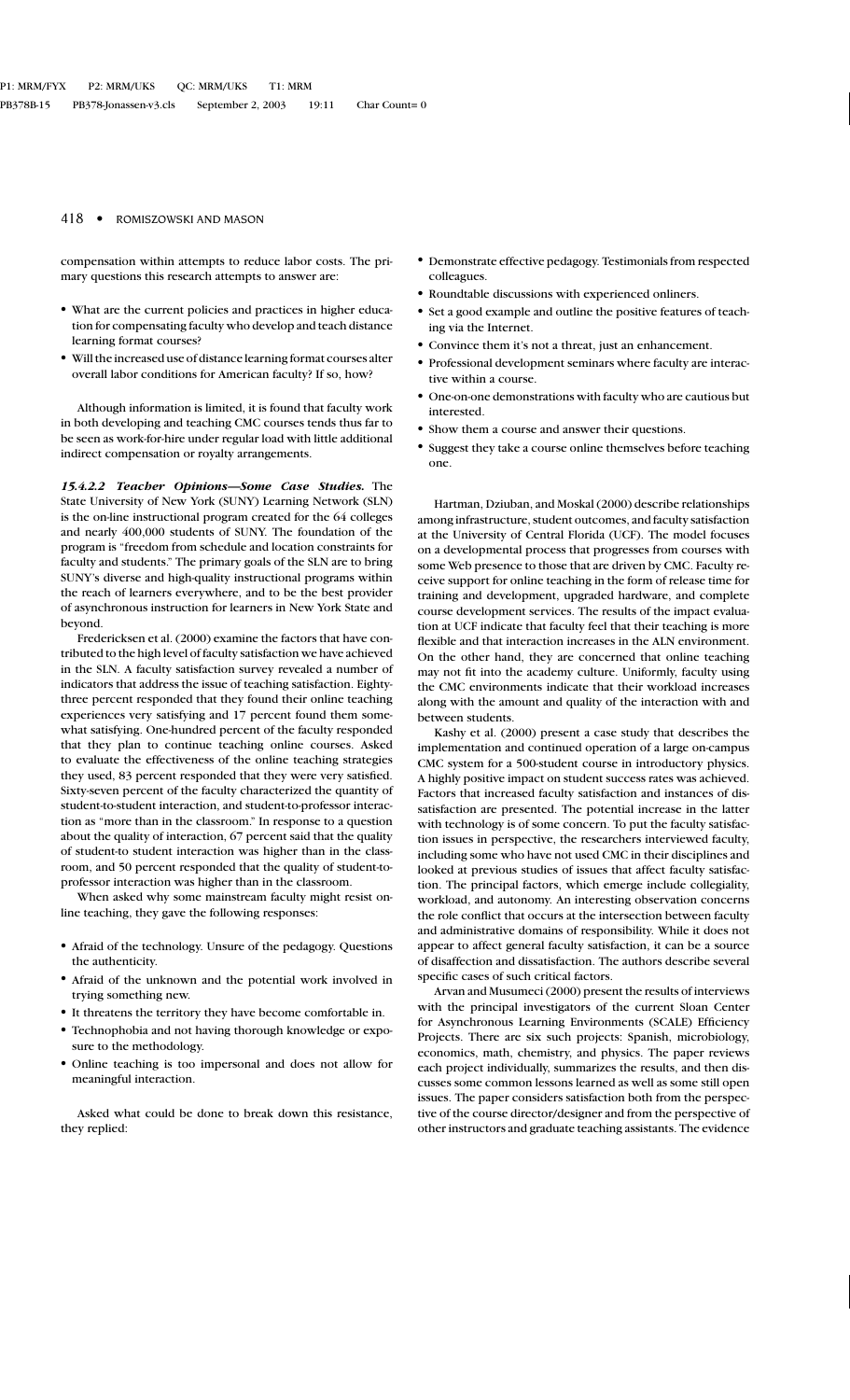appears to show that all of these groups are satisfied with ALN, relative to the prior situation. Nonetheless, it is not clear whether these results would translate to other high enrollment courses.

Almeda and Rose (2000) investigated instructor satisfaction in 14 online courses in freshman-level composition and literature, business writing, and ESL offered in the University of California (UC) Extension's online program. The results of an informal instructor survey also are discussed. Obstacles to adoption, effective and problematic practices, and critical programmatic and individual course factors gleaned from this analysis are outlined. The obstacles identified include: lack of face-toface interaction; the workload is greater than in other teaching experiences; compensation is seen as inadequate.

The paper by Turgeon, Di Biase, and Miller (2000) describes two of the distance education programs offered through the Penn State World Campus during its first year of operation in 1998. Detailed information is provided on how these programs were selected and supported, the nature of the students who enrolled and the faculty who developed and taught the courses, and the technology and infrastructure employed for delivering content and engaging students in collaborative learning. The organization of the World Campus, the evolution of these programs, and the results obtained from them during the first 18 months of operation are presented. Several contemporary issues are addressed from a faculty perspective, including: teaching effectiveness, relationship with students, satisfaction with product, compatibility with other responsibilities, ethical concerns, incentives and rewards, team efforts, support services, perceptions by colleagues, scholarly value, opportunity cost for faculty, intellectual property concerns, and compensation.

## 15.5 RESEARCH METHODOLOGIES

The methods used to research the theory and practice of CMC applications in education have evolved over the 15 years or so that the medium has been available. As the technologies have matured and become more widespread, a greater range of researchers have become interested in investigating all aspects of their educational use. In the 1980s and early 1990s, much research seems to have been grounded in positivistic paradigms, while from the mid-1990s onwards, there has been a shift to much more use of qualitative methods. In addition, there has been a move away from experimental environments, so that much more use is made of data from real-life interactions between CMC students, rather than quasi-scientific laboratory studies of user reactions. CMC researchers now, on the whole, are taking a naturalistic approach to the collection and interpretation of data. Early researchers shied away from analyzing the content of messages, partly because there were no precedents or methods for carrying out the task, and partly because it was highly time consuming. However these barriers have been overcome and the field has, finally, moved away from the situation wherein real data from CMC interactions is "paradoxically the least used" (Mason, 1991).

## 15.5.1 Evolving Approaches to CMC Research

Much of the early research on CMC focused on quantitative measures such as numbers of messages per participant, message length and frequency, and particularly message maps showing patterns of response to key inputs. Furthermore, early adopters seemed to feel it necessary to prove that studying online produced the same results—measured by examination results—as campus based education. The massive amount of research of this kind has now been collected together on the "No significant difference" web site at http://teleeducation.nb.ca/nosignificantdifference/.

Many early researchers drew on the automatic computerbased recording of communications transactions, and examined usage and interaction. Harasim (1987) used mainframe computer records to analyze student access times and dispersion of participation in a graduate computer conference. There was, up to the early 1990s, relatively little use of qualitative approaches based in observation and interviewing of CMC users—survey questionnaires were the preferred method. Some studies did begin to use these methods in the early 1990s (e.g., Burge, 1993; Eastmond, 1993).

The variety of methods and approaches to CMC research that began to develop in the mid-1990s is reflected in two volumes in particular. Ess' (1996a) book examines a range of issues in the analysis, application and development of CMC. In particular, the volume addresses philosophical issues and the effect of gender on CMC use. It presents a range of philosophical approaches and frameworks for the analysis, including poststructuralist perspectives (e.g., Yoon, 1996), semiotics (Shank & Cunningham, 1996), critical theory (Ess, 1996b), and ethnography (Herring, 1996b).

Herring's (1996c) collection of essays on linguistic, social and other issues in CMC presents more analyses based in mixed methods and philosophical approaches and frameworks. These include conversation and discourse analyses and ethnographic studies of online communities. While there does seem to be a general convergence of methods for researching CMC, some researchers note that "CMC is not homogeneous, but like any communication modality, manifests itself in different styles and genres" (Herring, 1996c).

*15.5.1.1 Content Analysis.* Various forms of content analysis, some grounded in specific theoretical frameworks and others not, have been used over at least the past 10 years in CMC studies. The need to move away from gathering quantitative data and to analyze the interactive exchanges of CMC and to demonstrate the effects and advantages of interactive exchange in learning is now well established in the research community.

An early solution (Henri, 1991) was a model and analytic framework that analysed the text of the messages from a number of dimensions, including levels of participation, social aspects of the interactions, types and levels of interaction and intertextuality, and evidence of cognitive and metacognitive aspects of the messages. While a step towards some of the more integrated, qualitative methods developed, this analysis seems to have taken the text in isolation, rather than including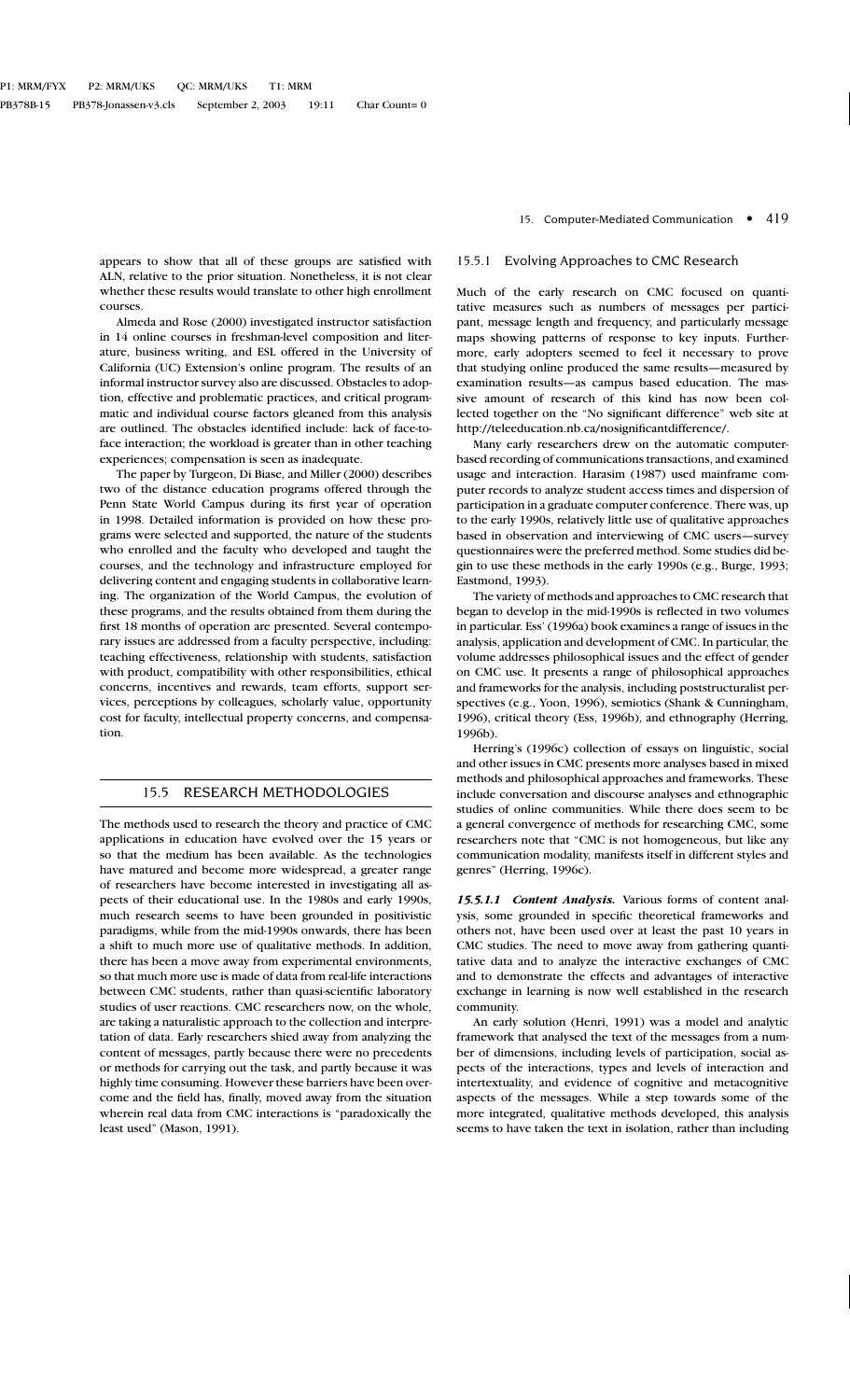consideration of the social and other contexts within which the messages were being exchanged.

Bowers (1997), the listowner of a psychiatric nursing discussion list, presents a content analysis of discussions on the list during the first 16 months of its existence. His findings are congruent with other studies from that era (e.g., Murray, 1996), noting the use of discussions to explore and challenge current practice.

Some attempts have also been made to use postmodern and poststructuralist approaches or frameworks in the analysis of CMC. Aycock (1995) explored synchronous CMC (Usenet) discussions within Foucault's (1988) concept of the technologies of self. Other researchers (e.g., Baym, 1995) have moved away from focusing on building predictive models of CMC, and favor more naturalistic, ethnographic, and microanalytic research to refine our understanding of both influences and outcomes.

A review of the issues and methodologies related to CMC content analysis has been carried out by Rourke, Anderson, Garrison, and Archer (2001a). Their paper explores six fundamental issues of content analysis: criteria of objectivity, reliability, replicability, and systematic consistency in quantitative content analysis; descriptive and experimental research designs; manifest content and latent content; the unit of analysis in content analysis of transcripts; software packages to facilitate the process and ethical issues. They note:

The analysis of computer conference transcripts is beset with a number of significant difficulties, which is why this technique is more often praised than practiced. First, it is impossible to avoid some degree of subjectivity in the coding of segments of transcripts into categories; however, the degree of subjectivity must be kept to a minimum, or the value of the study will be seriously compromised. Second, the value of quantitative studies that do not report the reliability of their coding (and many do not) is also questionable . . .

When the content being analysed is manifest in the transcript—e.g., when the researcher is counting the number of times participants address each other by name—then reliability is a much less significant problem and the analysis can in at least some cases be automated. However, in most cases the researcher is interested in variables that are latent—i.e., have to be inferred from the words that appear in the transcript. Various techniques have been developed for dealing with such variables. The most popular has been to define the latent variables and then deduce manifest indicators of those variables. This is the technique that has been used by our own research group, as well as a number of the other researchers whose work we examined. (Archer, Garrison, Anderson, & Rourke, 2001, p. 6)

Content analysis is one of the key areas of research in the CMC field. It is beginning to develop theoretical foundations and a variety of frameworks within which analysis can be situated.

*15.5.1.2 Case Study Methodologies.* However, by far the majority of research papers on CMC are case studies and are usually based on survey research, through electronic or conventionally distributed questionnaires (e.g., Phillips, 1990; Phillips & Pease, 1987; Ryan, 1992). While this kind of research is appropriate and necessary in a newly developing field such as CMC was in the early 1990s, there is now an urgent need for methodologies that provide generalizable evidence and meta-analyses that build upon the results of the extensive case study literature.

An example of a case study that makes good use of the methodology is a paper by Creanor (2002), in which she compares her experience of tutoring on two contrasting courses. While much of the paper is inevitably descriptive, the author does use the five-stage model of online interactivity as defined by Salmon (2000), to understand the differences between the two courses. Her conclusion is indicative of the kind of results that case study methodologies produce:

Measures of success are relative to the learning context. As online education reaches out to homes, communities and workplaces on a global scale, factors such as those described are more likely to impact on success or failure than the technology itself. Issues such as the preparation of tutors through specialist training and the links between tutor and student engagement certainly merit further research, perhaps through wider comparative studies. There can be no doubt, however, that the experienced tutor with well-developed moderating skills, organisation abilities, and above all an awareness of the external influences will become highly prized as the keystone of the e-learning experience. (Creanor, 2002, p 67)

Despite this weakness in CMC research, there are outstanding examples of appropriate methodologies being applied and adapted to the CMC environment. Three such methods are: ethnography, surveys and focus groups.

*15.5.1.3 Ethnographic Methodologies.* Ethnographic perspectives, through using interviews and participant observation (Murray, 2002; Schrum, 1995) in the study of asynchronous CMC are becoming increasingly popular. Similar approaches have been adopted in the study of synchronous interactions (e.g., Waskul & Douglass, 1997).

A classic example of the application of ethnographic methodologies to the CMC field is the paper by McConnell (2002). Using over 1000 messages running to 240 pages of text, McConnell adapted a grounded theory approach of reading and rereading the data from a postgraduate problem-based online MEd. He sought to answer the questions, "How does a group of distributed learners negotiate its way through the problem that it is working on? How does it come to define its problem, produce a method for investigating it, and produce a final 'product'?" He describes his method of working thus:

As a category emerged from the analysis, I would make a note of it and proceed with the analysis of the transcript, trying to find evidence that might support or refute each category being included in the final set of categories. I would then look in depth at these emerging categories, re-read the margin annotations and notes to myself, moving back and forward from the text of the transcripts to my notes. A new set of notes was made on the particular category, clarifying, for example, who said what or who did what, how others reacted to that, and how the group worked with members' ideas and suggestions. (McConnell, 2002, p. 65)

In this way, categories were re-worked and reconceptualized on the basis of analysis of the transcripts, and the final categories and emergent theories were grounded in rigorous analysis of the data. In addition, he developed a flow chart indicating the work of the online students, detailing significant events, agreements reached and steps in understanding. This acted as an aide-memoire for him as he read through the transcripts and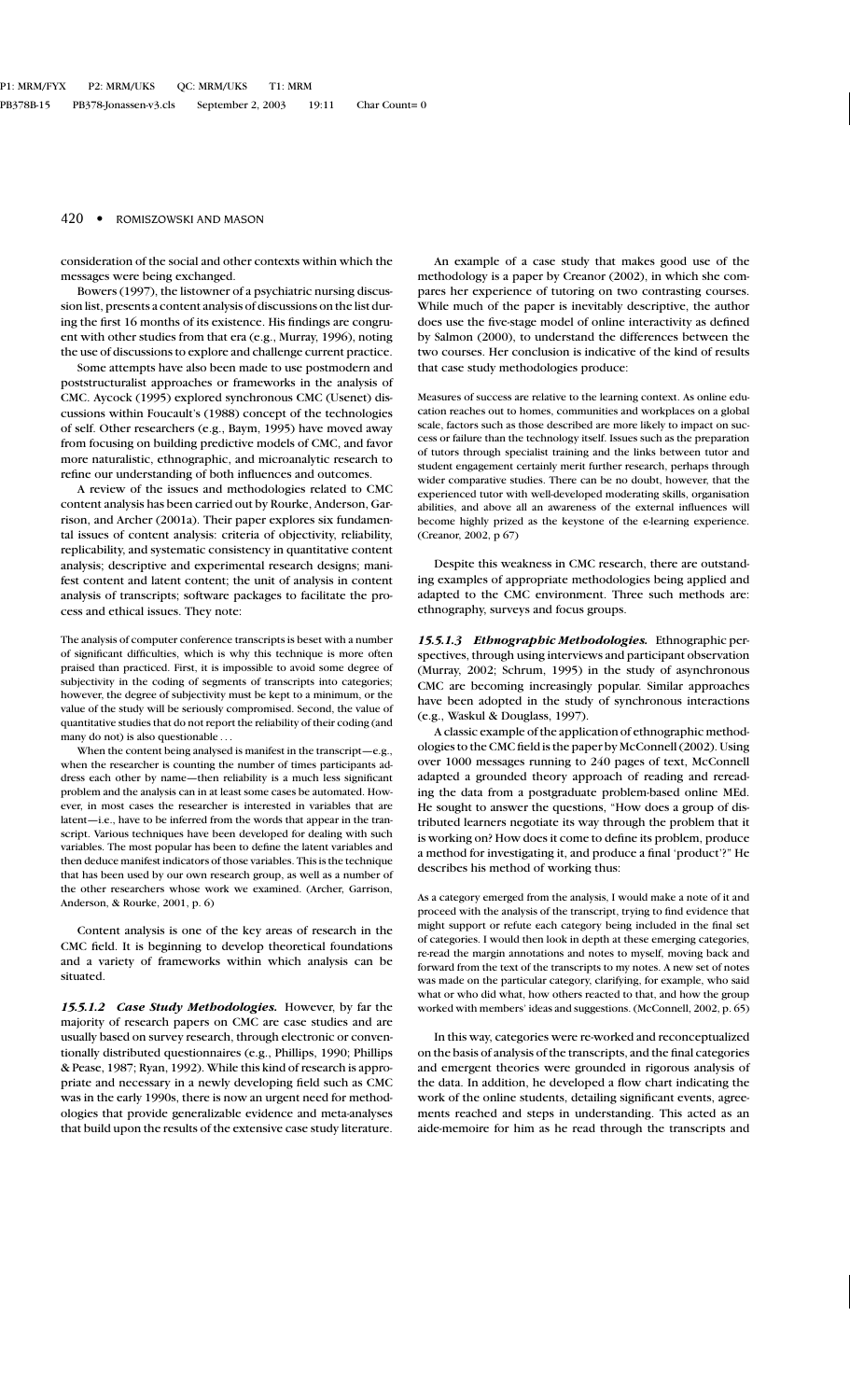refined his categories. For triangulation of results, he carried out face-to-face interviews with students, which he recorded and transcribed. These also were subjected to grounded theory analysis.

McConnell then goes on to use the categories and phases his research has produced to discuss the implications of his analysis for practice—both his own and that of other CMC tutors and instructors. The depth and groundedness of his research method lends weight to his conclusions and substance to his generalizations.

Research of this kind—open ended, exploratory, descriptive, grounded in real learning situations and contexts, addressing both broad themes and micro issues—helps us understand the complexity of learning and teaching in distributed Problem Based Learning environments and offers insights which can be useful in developing our practice. (McConnell, 2002, p. 80)

Ethnographic research is inevitably labor intensive and time consuming, but is ideally suited to providing a rich understanding of the nature of learning in the CMC environment.

*15.5.1.3.1 Survey Methodologies.* Survey research is very commonly used in studying educational computer conferencing, but is most effective when used with large numbers of students. The shortcomings of surveys—superficiality of the data, reliability of individual answers—are less problematic, and the scale of the responses provide a broad overview of the issues addressed. Where it is used with 20–50 students, as it too often is in CMC research, it tends to raise far more questions than it ever answers. Two good examples of effective use of survey questionnaires are an Australian study of online education across all universities, sponsored by the Australian Department of Education, Science and Training (Bell, Bush, Nicholson, O'Brien, & Tran, 2002), and a paper by an American academic interested in measuring the development of community in online courses (Rovai, 2002b).

The Australian study had a simple aim: to ascertain the current extent of online education in Australian universities. All universities were sent a questionnaire and 40 out of 43 responded. This high response rate is one of the factors which contributes to the effectiveness of the study. Many other research reports using survey questionnaires base results on return rates of 60 percent and some make do with return rates below 50 percent! One of the problems is that with the proliferation of surveys, people are less and less willing to fill them out and return them. Another problem is the reliability of the responses. A statement of the limitations perceived by the survey are common in most research papers. The Australian report notes:

The quality of responses was not always as high as expected. For instance, data was not divided into undergraduate and postgraduate figures; data was missing; errors in calculating percentages were common; information was not always returned in the form required. In one case, the university's system of recording units made it difficult to extract the number of units without double-counting. (Bell et al., 2002, p. 8)

Because the report sought factual information, the aim was well matched with the methodology. Questionnaires asking students to reflect on their use of CMC or worse still, to categorize their feelings based on Likert scale responses, are usually less satisfactory. The fact that the Australian survey went to 100 percent of universities adds to the validity of the findings. The report provides comprehensive figures on the numbers and types of online courses, the systems used to manage online interaction and other support services such as library, administration, and fee payment.

The article by Rovai (2002b) aimed to develop and field-test an instrument to measure classroom community with university students taking courses online. The survey questions did ask students to rate their feelings about community on 1–5 Likert scales. However, the strength of the research lies in the development of a Classroom Community Scale measuring sense of community in a learning environment. It aims to help educators identify ways of promoting the development of community. Data were collected from 375 students enrolled in 28 different courses, offered to postgraduates learning online.

The 40-item questionnaire was developed by several means: a review of the literature on the characteristics of sense of community, use of both face-to-face and virtual classroom indicators of community and finally ratings from a panel of experts in educational psychology on the validity of each item in the scale. Half of the items related to feelings of connectedness and half related to feelings regarding the use of interaction within the community to construct understanding, and to the extent to which learning goals were being satisfied in the online learning environment. The findings lack the depth and richness of those resulting from the McConnell ethnographic study, but they provide breadth from the relatively large sample studied and a sort of dip stick methodology for educators to easily assess the growth of community. The researcher provides further suggestions for strengthening the research:

In the future, other target populations, such as traditional students and high school students, as well as other university populations, could be used for the purpose of norming the Classroom Community Scale. Other forms of distance education, such as broadcast television, video and audio teleconferencing could also be examined. Resultant scores could then be standardized for ease of interpretation. (Rovai, 2002b, p. 208)

Survey questionnaires are likely to be used increasingly in CMC research, if only because the numbers of students studying via CMC is increasing. It is interesting to compare the findings of the Rovai research with those of a study on the same topic—the process of community building in online courses—which used ethnographic methodologies (extensive interviews, analysis of conference interactions, coding of the data into categories based on rereading and refining the emergent issues (Brown, 2001). The paper presents rich and reliable outputs:

Nine themes or categories emerged through open coding that characterized community-building in asynchronous text-based distance education graduate classes . . . Relationships between categories were explored through axial coding. A paradigm model was developed that portrayed the interrelationships of the axial coding categories by using the following headings: causal conditions, phenomenon, context, intervening conditions, strategies and consequences. From this, selective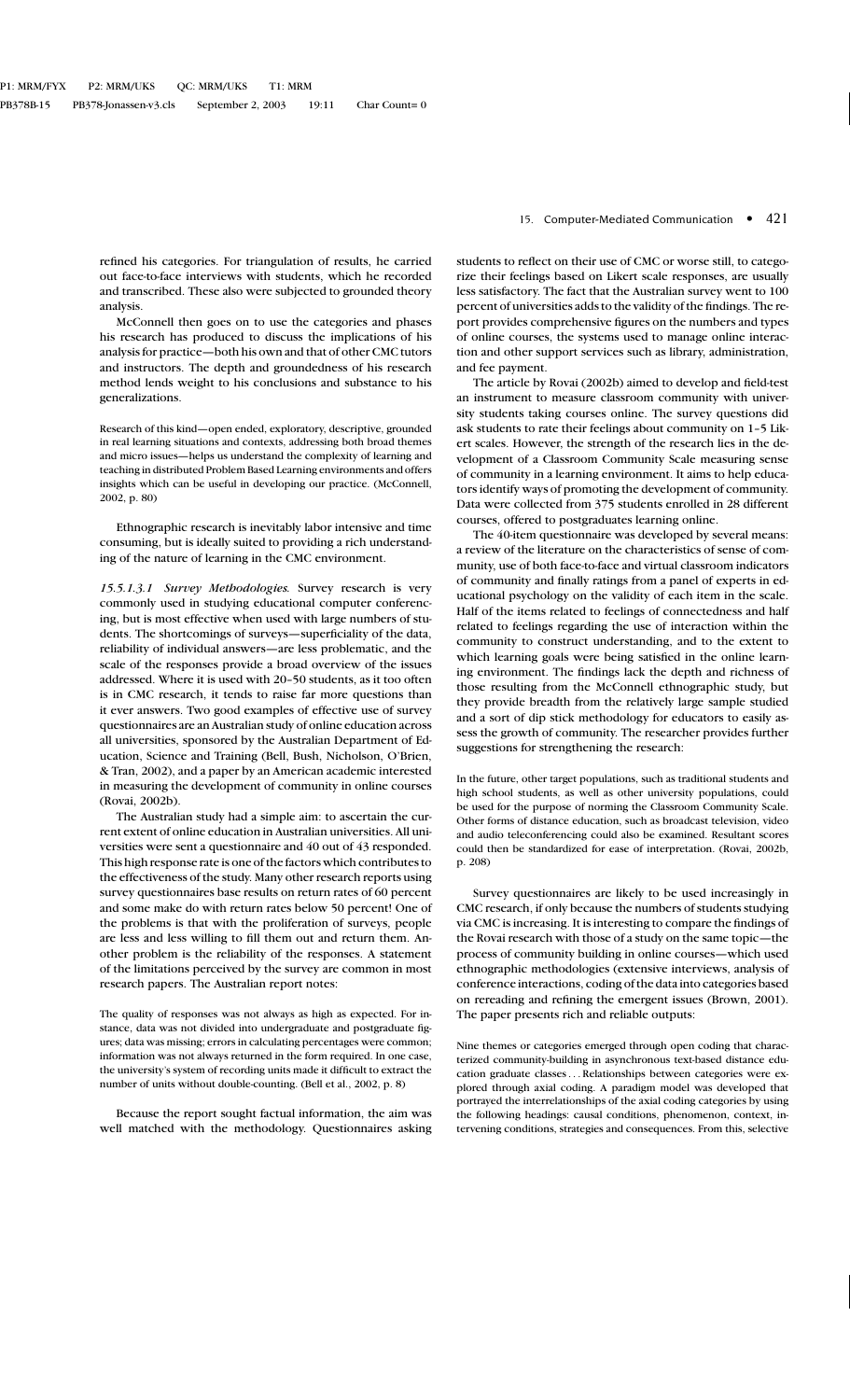coding generated a theory which is shown as a visual model with accompanying explanation. (Brown, 2001, p. 4)

The researcher was able to generate theoretical propositions grounded in the data, to identify a variety of levels of community engagement in the online environment, and to develop a community building paradigm.

*15.5.1.4 Focus Groups.* As a methodology, the focus group is a form of structured group discussion that offers the potential of richer and broader feedback than individual interviews. Whether face-to-face or online, focus groups use a facilitator to manage a structured protocol in facilitating group discussion. The aim is usually to obtain qualitative, affective information from the group. In many ways, the method is ideally suited to the online medium because it supports distributed, reflective, asynchronous interaction. Not surprisingly, online focus groups are being used in a wide range of contexts: for universities to gather feedback from students, and for organizations of all kinds to collect the views of their clients or stakeholders. In many cases, the onus is on users to join a focus group. In formal research studies, it is more usual for the researchers to select the participants according to a set of appropriate criteria.

A study by Killingsworth, Schellenberger and Kleckley (2000) reports on the experiences and associated benefits of using face-to-face focus groups, in this case to design and develop a U.S. labor exchange system to be used on the Internet. The researchers note:

If focus groups are to provide useful information it is necessary to use valid and effective methods. Selection of facilitators and selection of the focus group members are critical to ultimate success. If possible, an experienced and properly trained contractor should be selected to conduct the focus groups. Adequate planning time must be provided . . . It is also important to identify all stakeholder groups so that all can be represented. Finally it is necessary to conduct sessions with multiple focus groups. (Killingsworth et al., pp. 2–3)

Greenbaum (2000), an experienced focus group leader, makes a case against online focus groups as a tool for gathering marketing information:

The authority role of the moderator is one of the most important reasons why traditional focus groups are so important. An experienced moderator is in complete charge of the group activities and is able to ensure that everyone participates and that the focus of the discussion remains on target.

It is virtually impossible to establish authority from behind a computer screen.

One of the major benefits of traditional focus groups is the interaction among the various participants. A well conducted focus group utilizes this interaction to explore topics in more detail and to draw out the feelings of each of the participants based on their reactions to what others in the room have said.

This is not viable in an Internet environment.

A competent focus group moderator will use non-verbal cues from participants to direct the discussion in the room. Often the non-verbal inputs can be as important as the verbal in determining the reactions to various ideas.

It is impossible to address non-verbal reactions in an online focus group. (Greenbaum, 2000, p. 1)

Nevertheless, for educational research online focus groups are increasingly the source of innovative studies. For example, a paper by Rezabek (2000) used online focus groups to formulate the key issues and questions to be explored in a large scale questionnaire survey and in small scale in-depth interviews.

The members of the focus group were first asked to consider a question, respond with their thoughts, feelings, experiences and suggestions, and then react to the responses given by the various members of the group. In this way, a discussion was generated, resulting in a rich environment of thought and idea formation.

The focus group discussion commenced with an invitation to present some biographical information as an introduction of each person. Then, an initial question from this researcher was presented. The discussion and concept threads then evolved as the members of the focus group considered the question and responded with their thoughts, feelings, and experiences. They were then asked to also react to the responses given by the various members of the group. Subsequent questions were then posed to the group after everyone had had a chance to comment and react to the others' comments. (Rezabek, 2000, paragraphs 30–31)

## 15.5.2 Ethical Issues and Intellectual Property in CMC Research

In an area as relatively new (compared with the history of methods for face-to-face research techniques) as CMC research, one would expect methods and conventions around ethical issues, especially those of accessing sources of data, quoting communications, etc., to be in an early stage of development. This is certainly the case. There are still ongoing debates on the ethics of CMC research, especially in terms of the rights of the researcher and the researched, and of who owns or should give permission for the use of materials from online discussions, be they from closed educational conferences or open access discussion lists. Little seems to have changed or been resolved in the years since Mason (1988) said that "quoting from a conference raises the vexed question of privacy and ownership of messages... issues that have yet to be settled formally by the conferencing community." Different researchers have adopted positions depending, often, on their own research traditions and methods, and the particular studies they have undertaken. The thorny issue of precisely whose permission might be needed to use a particular contribution to a list discussion, or other form of CMC, still lies generally unresolved. This may be no bad thing, and a plurality of approaches may be needed, depending on the nature and context of any particular study. This plurality is, however, situated within the context of general ethical principles of research, of doing no harm to participants, (e.g., Herring 1996a), and the time and virtual space within which the research is conducted.

This seems akin to the ethical principle of beneficence (i.e., maximizing possible benefit and minimizing possible harm from one's actions; Engelhardt & Wildes, 1994), a principle that seems to underpin implicitly, if not explicitly, the views of many CMC researchers. Coupled with this it seems to be common practice to consider anything posted to any list or newsgroup as public information. One early view (Howard, 1993) was that completing the study and then going back to seek permission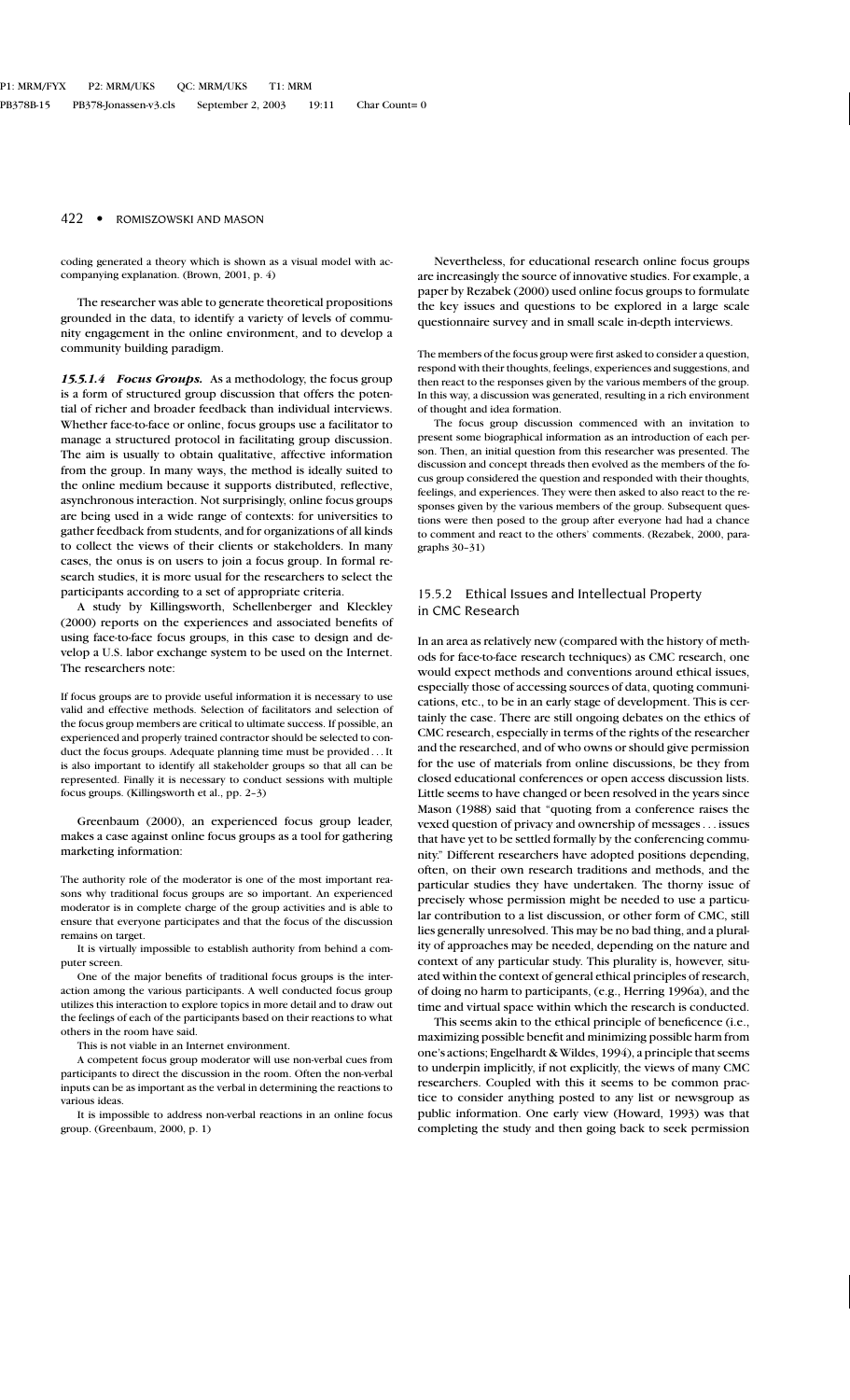to quote was both labor-intensive and inefficient. To overcome the problems, Howard (1993) decided not to seek authors' specific permission, but always to anonymize any quoted materials, while providing sufficient material to establish context.

The issues of ownership and permission are compounded by the fact that much of the communication is across national boundaries, each of which may have their own peculiarities of copyright, and more recently of data protection legislation. Whose permission is needed, for example, for a researcher based in the United Kingdom to use a message posted by a participant in Australia to a list that is distributed via a computer in Canada? And what if the researcher happens to be in the United States or France when they access the message? Is it that of the original author, the contributor who has included part of that message in their own response, the list owner, or the general consent of all who have been party to the discussions through their reading, or by virtue of being a member of the list, whether they have been active participant or lurker? This is reflected in the fact that, at the beginning of the 21st century we are seeing attempts by national and international legislation to catch up with developments as the reality of e-commerce, technological change and CMC continue to evolve faster than laws.

In relation to the ownership of messages in discussion lists and other forms of CMC, a distinction between publicly accessible and publicly distributed messages is suggested (Waskul & Douglass, 1996). The same researchers also question the nature and possibility of informed consent in a CMC group that is in a constant state of flux in terms of its membership. They acknowledge that, in reality, online interactions often render attempting to obtain informed consent a practical impossibility.

Not all CMC researchers would advocate a cautious approach. In one of the pivotal publications addressing the area (a special edition of the journal *The Information Society*), Thomas (1996) summarized key points of the issues raised in a variety of articles and views. These included the statements that:

- Research in cyberspace provides no special dispensation to ignore ethical precepts;
- There may not be exact analogues in the offline world to ethical issues in cyberspace;
- While certain research activities may be possible, or not precluded, this doesn't mean they are necessarily allowable or ethical; and
- The ultimate responsibility lies with the individual researcher for honesty and ethical integrity.

Some recommendations on the approach to be taken reveal opposing views, with each seeming to assume only one particular type of CMC and seeking to generalize recommendations based on that type to other forms of CMC (Herring, 1996d). One view, from a legal perspective, sees all CMC as published work, protected by copyright law, and thus necessitating full referencing if used, including authors' names and other identifying details (Cavazos & Morin, 1994).

Few CMC researchers would adopt this viewpoint, which is in direct contradiction of the usual anonymization of sources in much research. King's (1996) standpoint is that all messages in online discussion groups are potentially private, and so if used in research should be totally anonymized, even to the extent of not identifying the discussion group itself and paraphrasing, in preference to directly quoting, the contributions. Obviously, such paraphrasing would make many of the forms of textual, linguistic and discourse analysis that have been employed impossible to use on CMC interactions. Herring (1996a) criticizes both extremes of absolutist position as untenable in the reality of CMC research, as they assume only one form of CMC exists, or one approach to CMC research. They also imply that generalizations from one form can be applied to all other variants and forms. She also criticizes both sets as not allowing for critical research, excluding the complex reality of both cyberspace and research, and excluding legitimate forms of research on CMC.

Schrum (1995) proposes a set of guidelines (Fig. 15.1) for the conduct of ethical electronic research, using an amalgam of techniques, including an ethnographic perspective, use of interviews and participant observation, and the need to maintain a delicate balance between protecting the subjects and the freedoms of the researcher.

## 15.6 A RESEARCH AGENDA

## 15.6.1 Mobile Learning

We are beginning to move from e-learning environments, where despite the flexibility offered, learners are still tied to a placebased mode of educational delivery, to the possibility of more mobile access to education. With the rise in use of mobile telephones, and their convergence with PDAs (personal digital assistants) and similar devices, new vista are opened for the intersection of communication and education.

Few would have predicted, for example, the extent to which text messaging via mobile phones is now a common part of the everyday life of many young people, people who are, or soon will be, our students. It is a form of CMC, and while some universities have used text alerts to students as reminders of submission dates, for example, there has yet been little study of the potential of this form of interaction. The European Commission, through its Information Society initiatives, has funded some research and development projects that are exploring the use of mobile devices for providing distance education.

In addition to the range of technological issues to be explored in enabling truly mobile education, there are many interesting social issues that probably present more opportunities for research and the development of new ways of education. If students can provide instant text responses, are they likely to do so, and perhaps not engage in reflection on issues before providing such a response?

Mobile and wireless networks might have additional effects on personalisation and/or intimacy of the learning experience if the student is truly able to study anywhere, anytime, and both receive information and provide information and interaction wherever they may be.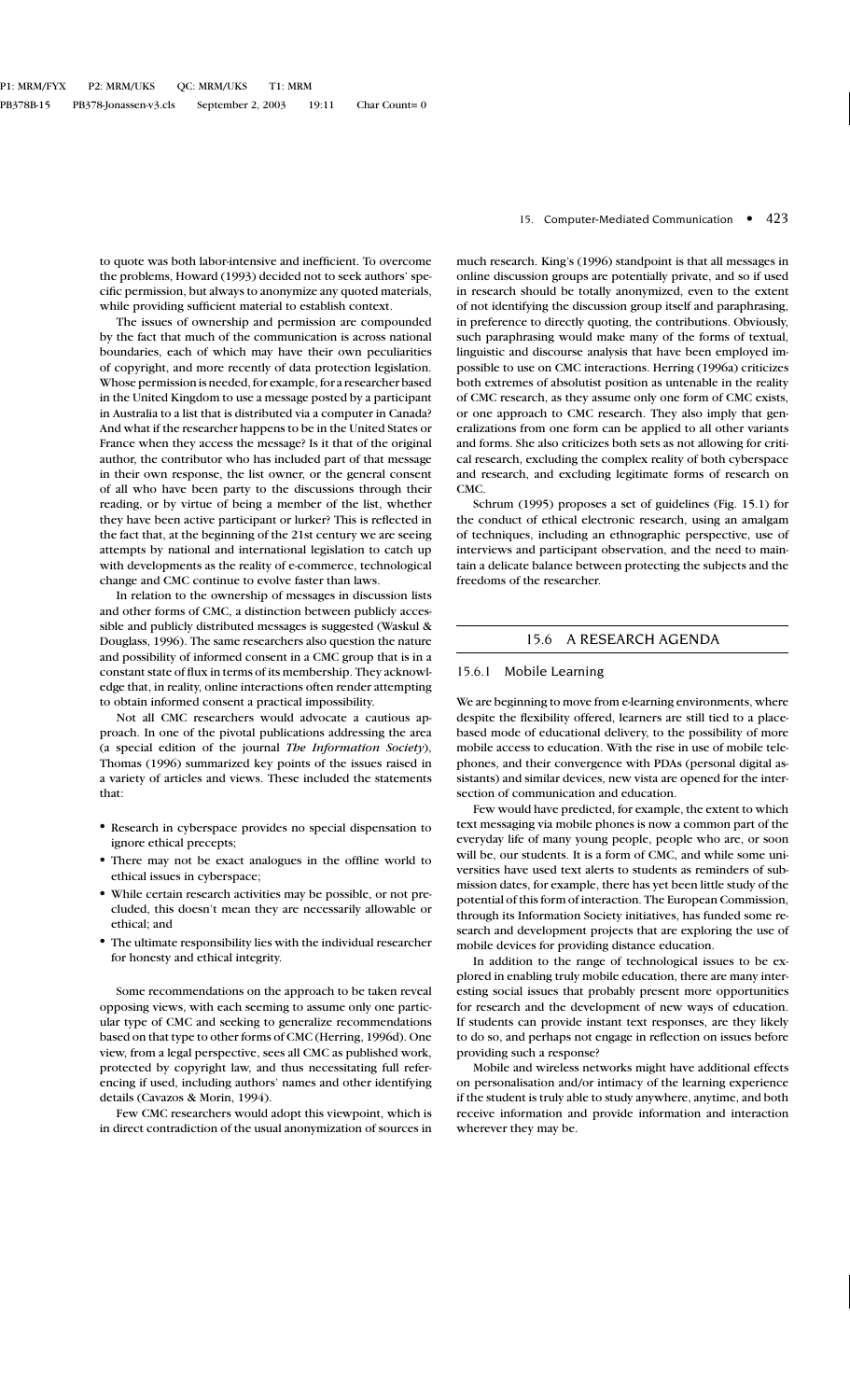Researchers:

- 1. Must begin with an understanding of the basic tenets of conducting ethical qualitative research;
- 2. Should consider the respondents and participants as owners of the materials; the respondents should have the ability to modify or correct statements for spelling, substance, or language;
- 3. Need to describe in detail the goals of the research, the purposes to which the results will be put, plans of the researcher to protect participants, and recourse open to those who feel mistreated;
- 4. Should strive to create a climate of trust, collaboration, and equality with electronic community members, within an environment that is non-evaluative and safe;
- 5. Should negotiate their entry into an electronic community, beginning with the owner of the discussion, if one exists. After gaining entry, they should make their presence known in any electronic community (e.g., a listserv, specialized discussion group, or electronic class format) as frequently as necessary to inform all participants of their presence and engagement in electronic research;
- 6. Should treat electronic mail as private correspondence that is not to be forwarded, shared, or used as research data unless express permission is given;
- 7. Have an obligation to begin by informing participants as much as possible about the purposes, activities, benefits, and burdens that may result from their being studied;
- 8. Must inform participants as to any risks that might result from their agreeing to be part of the study-especially psychological or social risks;
- 9. Researchers must respect the identity of the members of the community, with special efforts to mask the origins of the communication, unless express permission to use identifying information is given;
- 10. Must be aware of the steep learning curve for electronic communications. Information about the research should be placed in a variety of accessible formats; and
- 11. Have an obligation to the electronic community in which they work and participate to communicate back the results of their work.

FIGURE 15.1. Schrum's ethical electronic research guidelines (from Schrum, 1995).

## 15.6.2 Vicarious Learning and Informal Discussion Environments

Communities of practice may be formally constituted, but there is increasing scope, with the widespread adoption of flexible approaches to continuing professional education and the recording of supporting evidence, for more informal approaches, generated from the needs of practitioners. McKendree et al. (1998) discuss vicarious learning and the fact that much real learning occurs through observation of other learners engaged in active dialogues. Murray's (2002) research identified a number of the issues arising, including the potential benefits of lurking. Boyle and Cook (2001) have used assessed online discussion groups to attempt to foster a community of enquiry (Lipman, 1991) and to foster vicarious learning. Many issues around the nature and extent of such vicarious learning would seem to be ripe for research over the coming years.

## 15.6.3 Structured Learning Activities

Asynchronous discussions and individual messaging are an important component of most models of online courses (Mason, 1998). In order to encourage discussion, in practical implementation of discussion within taught courses, it has been found to be important for course designers to structure the online environment. This involves devising stimulating individual and group activities, providing small group discussion areas and supporting students through facilitative rather than instructive moderating (Salmon, 2000).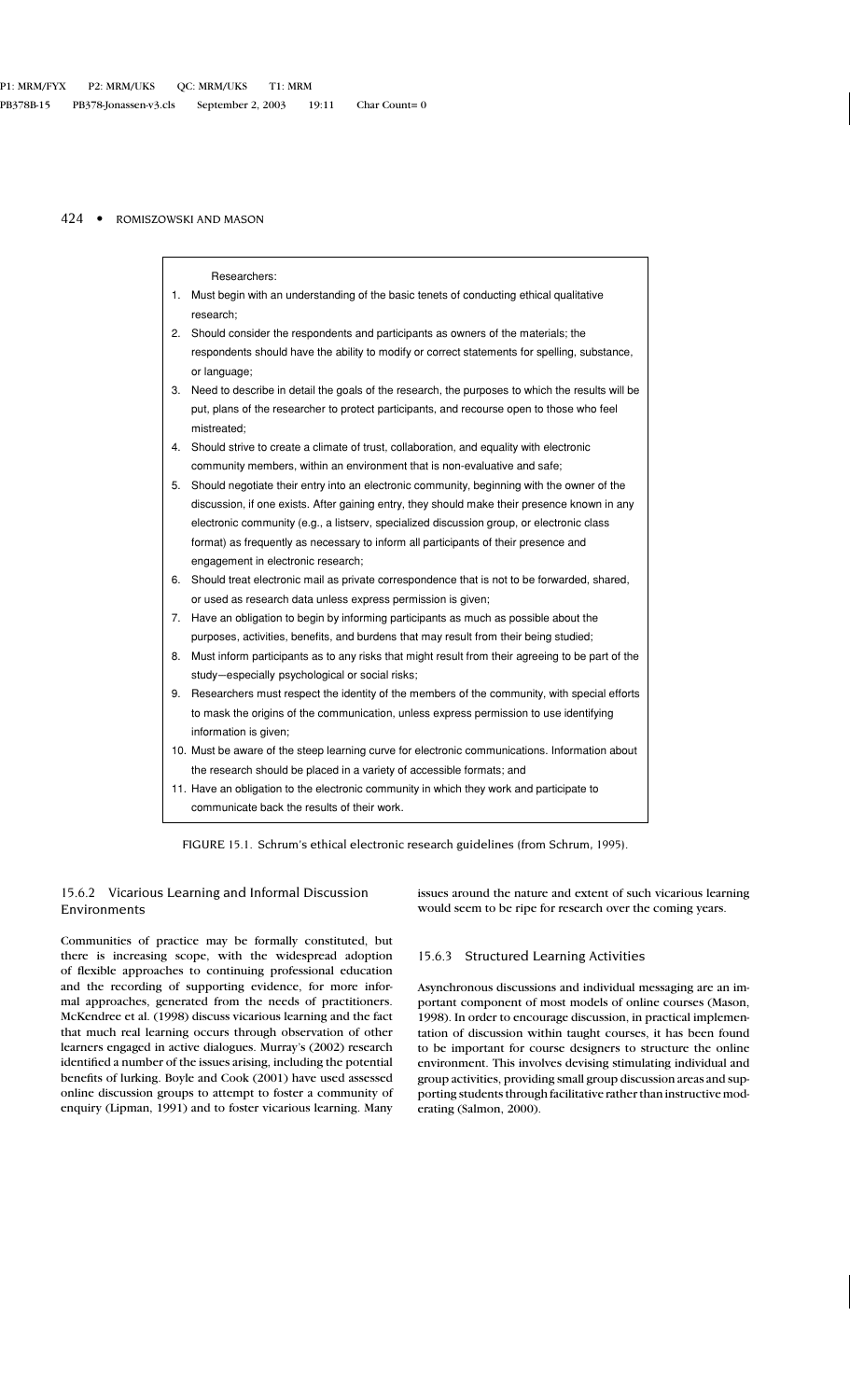Coomey and Stephenson (2001) stress the importance of dialogue, involvement and support in learning online, identifying four major features essential for good practice. They also state that dialogue must be carefully structured into a course to be successful, with the role of the moderator being, in part, to facilitate active participation through dialogue, in-depth reflection and thoughtful responses. Involvement through structured tasks, support, including periodic face to face contact, online tutor supervision, peer support, and advice from experts are seen to be important components, while the extent to which learners have control of key learning activities, and the extent to which students are encouraged to exercise that control have been shown, from the existing research, to facilitate online learning through CMC (Coomey & Stephenson 2001).

However, this evidence of a need for structure may seem to be at odds with the opportunities introduced above for informal learning opportunities, with potentially much less structured development. The possible tension between these two approaches is an important area of future research, as it may be that quite different processes are at work in the different environments.

## 15.6.4 Assessment Based on CMC

Much of the assessment of e-learning, as with many of the teaching and learning methods, used essentially offline methods, usually with little variation. Many current forms of online assessment are based on what we have used in the classroom for decades, including quizzes and submission of essays. The benefits of online assessment are measured in terms of automation and time and cost savings (McCormack & Jones, 1998). There has been relatively little attempt to explore new forms of assessment that might be made possible by online interaction, especially among groups of learners. Online assessment is a vital area for research over the next few years, in terms of investigating not only the appropriateness of transferring offline methods to e-learning, but also the development of new assessment methods grounded in the opportunities offered by the online world. Joint assessment and group web work are only two of the possibilities that have had some exploration so far, but which merit much more. Some collaborative CMC projects, which might form the basis of assessments, are suggested by Collis (1996), such as discussion of news items from the viewpoints of different cultural contexts, or exploring issues of cultural sensitivity through exploration of customs and lifestyles among students in a culturally diverse, international group.

As Mason (1998) notes, in group work integrated with assessment and examination, most students overcome their inhibitions and play their part in joint activities. The assessment procedures currently used in tertiary education are particularly ill suited to the digital age in which the ways people use information are more important than simply rote learning and regurgitation. She adds a further challenge that reusing material should be viewed as a skill to be encouraged, not as academic plagiarism to be despised. Through taking this approach, novel assessment methods might be developed, for example, through devising assignments and assessment procedures that reflect team working ability and knowledge management skills. These might also include the assessment of new knowledge jointly generated by students through online discussions.

## 15.6.5 Different Learners

For learners who come to e-learning from a cultural tradition that is based around a teacher-centered approach, rote learning or individual as opposed to group achievement, collaboration and discussion may not work well, and research will be needed into how best to use CMC within multicultural and unicultural groups.

Similarly, gender differences between and among online learners has received some attention within the CMC research (e.g., Spender, 1995), but there are still many areas to be examined. Different approaches to the use of CMC and collaborative learning between different professional groups, or within professions, merit much further work.

It is suggested that e-learning facilitates different learning styles, but research is needed into the practical application of different learning styles in the development of e-learning. Related questions include whether, or to what extent, different types of learner need to belong to a community in order to maximize the chances of success in both the development of the learning community and the meeting of individuals' learning needs.

## 15.6.6 Beyond Replicating Face-to-Face Teaching

Much CMC use has been grounded in replication of what can be done offline, in face-to-face encounters or by those mediated by other technologies, such as the telephone. However, just as the ways in which telephone use changed after it became widespread within the population, and in some unexpected ways, so we should expect that the use of CMC will change. Dillenbourg & Schneider (2002) state that, currently, most e-learning is in a stage of design-by-imitation, often reproducing classroom activities and with virtual campuses mimicking physical campuses. Practically-oriented texts on the development of online education (e.g., Collis, 1996; McCormack & Jones, 1998) tend to base their approaches in modeling classroom-based methods and interactions in the online environment.

What Mason (1998) terms "pedagogical evolution" refers not to a notion of teaching getting better, or the invention of new and different methods, but working with the technology (itself a moving target) and with course participants to arrive at new perspectives on how learning is best encouraged and supported in the online environment. Whether such new perspectives can be achieved is, to some degree, an assumption, and itself needs testing in the crucible of practice-based research. Two concepts that may emerge from research-based examination of the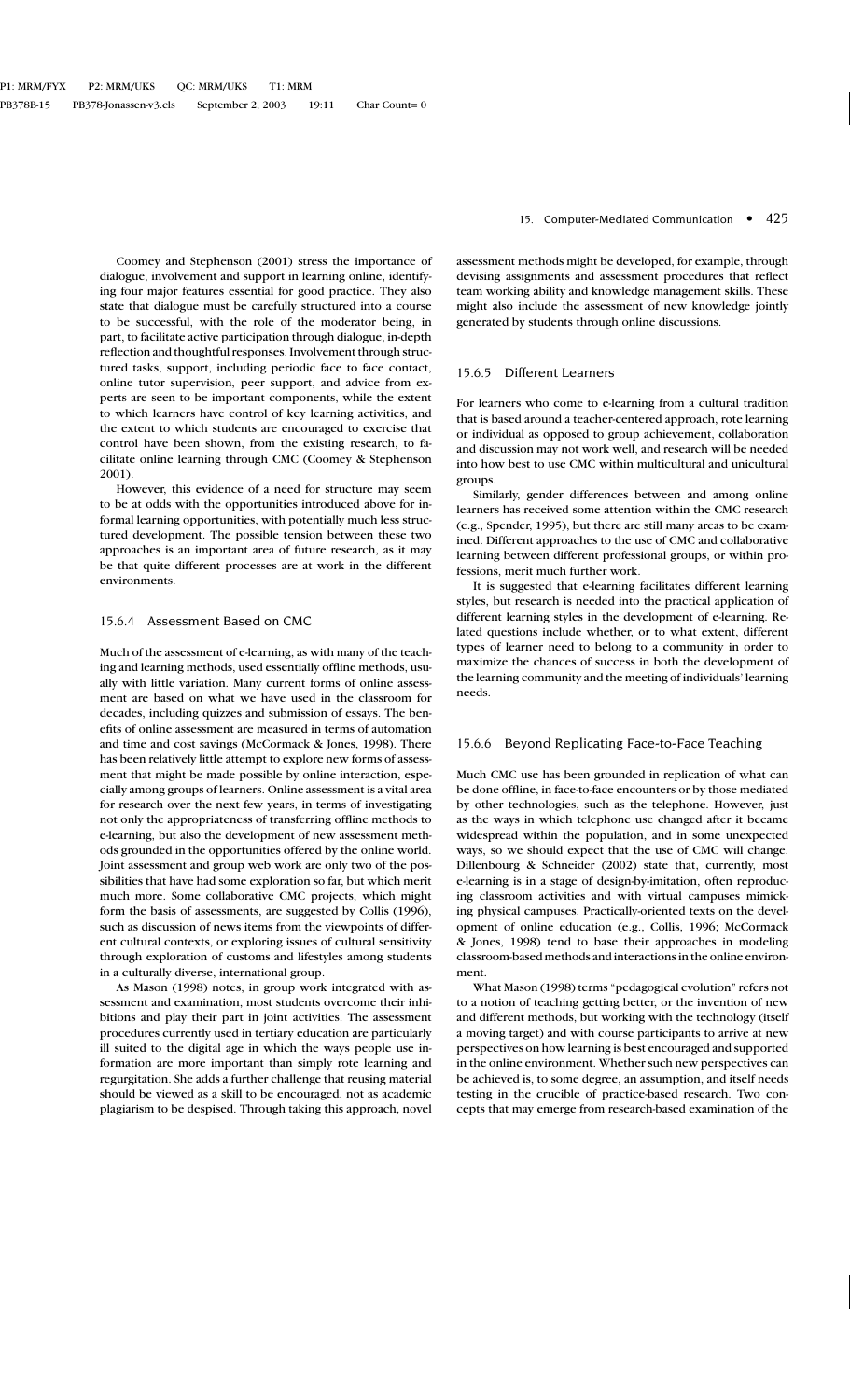potential of the technologies, and new learning environments are a break down of the distinction between teacher and taught, and the collective construction of the educational course and, more broadly, of new knowledge. The online environment, with its resources, places to interact and people to contact, can form the backdrop against which a learning community comes together briefly to collaborate in a shared course.

Dillenbourg and Schneider (2002) view the most promising work in e-learning as investigating functionalities that do not exist in face-to-face interactions, for instance the possibility for learners to analyze their own interactions, or to see a display of their group dynamics. A group of learners and their e-learning tools might constitute a distributed system which self-organizes in a different way than a group of learners face to face. To investigate, and perhaps realize, some of this vision, is the greatest challenge facing the research and policy agendas for educators. This is especially so when we seem to be in a climate where funders of education provision are seeking materials and courses linked to specific occupational skills, rather than education for its own sake.

## *References*

- Almeda, M. B., and Rose, R. (2000). Instructor satisfaction in University of California Extension's on-line writing curriculum. *Journal of Asynchronous Learning Networks, 4*(3).
- Anderson, T., Rourke, L., Garrison, D. R., & Archer, W. (2001). Assessing teaching presence in a computer conferencing context. *Journal of Asynchronous Learning Networks, 5*(2). From http://www.aln. org/alnweb.journal/
- Archer, W., Garrison, D. R., Anderson, T., & Rourke, L. (2001). *A framework for analyzing critical thinking in computer conferences.* Paper presented at EURO-CSCL, Maastricht.
- Argyle, M. (1991). Cooperation in working groups. In *Cooperation: The basis of sociability* (pp. 115–131). London: Routledge.
- Arvan, L. and Musumeci, D. (2000). Instructor attitudes within the SCALE efficiency projects. *Journal of Asynchronous Learning Networks, 4*(3).
- Aycock, A. (1995). Technologies of the self: Michael Foucault online. *Journal of Computer-Mediated Communication, 1*(2). From http://www.ascusc.org/jcmc/vol1/issue2/aycock.html
- Baker, P., & Moss, K. (1996). Building learning communities through guided participation. *Primary Voices K-6, 4*(2), 2–6.
- Bauman, M. (1997). *Online learning communities*. Paper presented at the Teaching in the Community Colleges Online Conference.
- Baym, N. K. (1995). The emergence of community in computermediated communication. In S. Jones (Ed.) *CyberSociety: Computermediated communication and community* (pp. 138–63). Thousand Oaks, CA: Sage.
- Baym, N. K. (1997). Interpreting soap operas and creating community: Inside an electronic fan culture. In S. Kiesler (Ed.) *Culture of the Internet* (pp. 103–20). Mahwah, NJ: Lawrence Erlbaum.
- Beaudin, B. P. (1999). Keeping online asynchronous discussions on topic. *Journal of Asynchronous Learning Networks, 3*(2). From http://www.aln.org/alnweb.journal/
- Becker, D., & Dwyer, M. (1998). The impact of student verbal/visual learning style preference on implementing groupware in the classroom. *Journal of Asynchronous Learning Networks, 2*(2). From http://www.aln.org/alnweb.journal/
- Bell, M., Bush, D., Nicholson, P., O'Brien, D., & Tran, T. (2002). *Universities online. A survey of online education and services in Australia, Commonwealth Department of Education Science & Training.* From http://www.dest.gov.au/highered/occpaper/02a/default. htm
- Berg, G (2000). "Early Patterns of Faculty Compensation for Developing and Teaching Distance Learning Courses." *Journal of Asynchronous Learning Networks, 4*(1).
- Berge, Z. (1997). Characteristics of online teaching in post-secondary formal education. *Educational Technology, 37*(3), 35–47.
- Biocca, F. (1995). *Presence.* Presentation at a workshop on Cognitive Issues in Virtual Reality, VR '95 Conference and Expo, San Jose, CA.
- Bloom, B. (1981). *A Primer for parents, instructors and other educators: All our children learning*. New York: McGraw-Hill.
- Blum, K. D. (1999). Gender differences in asynchronous learning in higher education: Learning styles, participation barriers and communication patterns. *Journal of Asynchronous Learning Networks, 3*(1). From http://www.aln.org/alnweb.journal/
- Bolter J. D. (1989). Beyond word processing: The computer as a new writing space. *Language and Communication, 9*(2/3), 129–142.
- Bowers, L. (1997). Constructing international professional identity: What psychiatric nurses talk about on the Internet. *International Journal of Nursing Studies, 34*(3), 208–212.
- Boyle, T., & Cook, J. (2001) Online interactivity: Best practice based on two case studies. *ALT-J, Association of Learning Technology Journal, 9*(1), 94–102.
- Brown, R. E. (2001). The process of community-building in distance learning classes. *Journal of Asynchronous Learning Networks, 5*(2). From http://www.aln.org/alnweb/journal/
- Bruckman, A. (1998). Community support for constructionist learning. *CSCW: The Journal of Collaborative Computing, 7,* 47–86.
- Bruckman, A. S. (1997). *MOOSE crossing: Construction, community, and learning in a Networked virtual world for kids*. Dissertation, School Of Architecture And Planning, Massachusetts Institute of Technology. From http://asb.www.media.mit.edu/people/ asb/thesis/0-front-matter.html#abstract
- Bruffee, K. A. (1993). *Collaborative learning: Higher education, interdependence, and the authority of knowledge*. Baltimore: John Hopkins University Press.
- Burge, E. J. (1993). *Students' perceptions of learning in computer conferencing: A qualitative analysis*. EdD thesis (unpublished), Graduate Department of Education, University of Toronto, Canada.
- Campos, M., Laferrière, T., & Harasim, L. (2001). The post-secondary networked classroom: Renewal of teaching practices and social interaction. *Journal of Asynchronous Learning Networks, 5*(2). From http://www.aln.org/alnweb/journal/
- Carswell, L., Thomas, P., Petre, M., Price, B., & Richards, M. (2000). Distance education via the Internet: the student experience. *British Journal of Educational Technology, 31*(1), 29–46.
- Cavazos, E. A., & Morin, G. (1994). *Cyberspace and the law: your rights and duties in the on-line world*. Cambridge, MA: The MIT Press.
- Chen, D. T., & Hung, D. (2002). Personalized knowledge representations: The missing half of online discussions. *British Journal of Educational Technology, 33*(3), 279–290.
- Chidambaram, L. (1996). Relational development in computer supported groups. *MIS Quarterly, 20*(2), 443–470.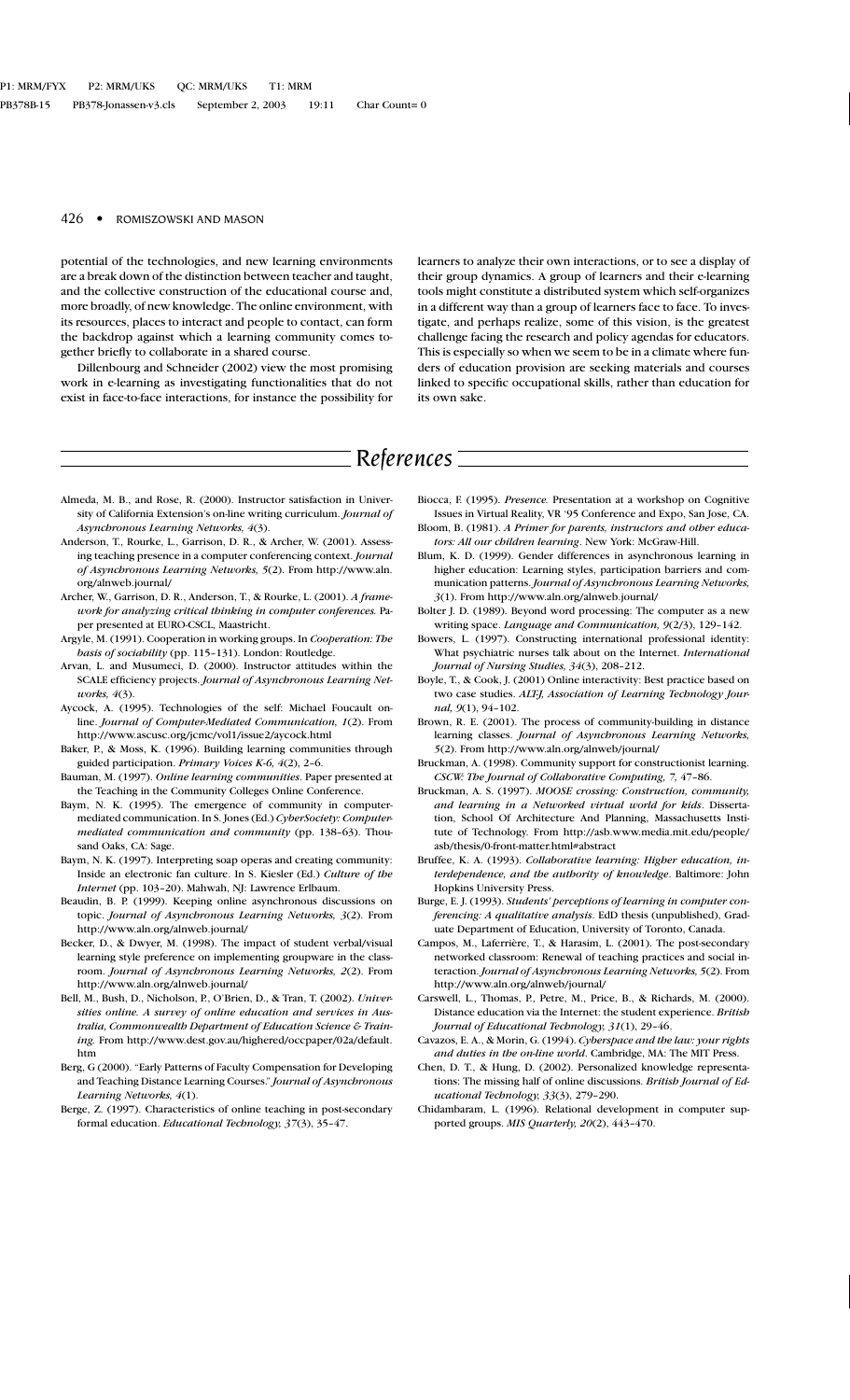- Collins, D., & Bostock, S. J. (1993) Educational effectiveness and the computer conferencing interface. *ETTI, 30*(4), 334–342.
- Collins, M. (2000). Comparing Web, correspondence and lecture versions of a second-year non-major biology course. *British Journal of Educational Technology, 31*(1).
- Collis, B. (1996). *Tele-learning in a digital world: The future of distance learning*. London: International Thomson Computer Press.
- Collis, B., & Winnips, K. (2002). Two scenarios for productive learning environments in the workplace. *British Journal of Educational Technology, 33*(2), 133–148.
- Collis. B. (2002). Information technologies for education and training. In Adelsberger, H. H., Collis, B., & Pawlowski, J. M. (Eds.), *Handbook on information technologies for education and training.* Berlin: Springer-Verlag.
- Colton, A. B., & Sparks-Langer, G. M. (1993). A conceptual framework to guide the development of teacher reflection and decision making. *Journal of Teacher Education, 44*(1), 45–54.
- Coomey, M. & Stephenson, J. (2001). Online learning: it is all about dialogue, involvement, support and control - according to the research. In J. Stephenson (Ed.) *Teaching and learning online: Pedagogies for new technologies*. London: Kogan Page.
- Corcoran, T. C. (1995). *Transforming professional development for teachers: A guide for state policymakers.* Washington, DC: National Governors Association.
- Creanor, L. (2002). A tale of two courses: A comparative study of tutoring online. *Open Learning, 17*(1), 57–68.
- Cross, P. K. (1998). Why learning communities? Why now? *About Campus, 3*(3), 4–11.
- Curtis, D. D., & Lawson, M. J. (2001). Exploring collaborative online learning. *Journal of Asynchronous Learning Networks, 5*(1). From http://www.aln.org/alnweb/journal/
- Curtis, P. (1997). MUDDING: Social phenomena in text-based virtual realities. In S. Kiesler (Ed.), *Culture of the Internet* (pp. 121–142). Mahwah, NJ: Lawrence Erlbaum.
- Darling-Hammond, L. (1996). The right to learn and the advancement of teaching: Research, policy, and practice for democratic education. *Educational Researcher, 25*(6), 5–17.
- Daughenbaugh, R., Ensminger, D., Frederick, L., & Surry, D. (2002). *Does personality type effect online versus in-class course satisfaction?* Paper presented at the Seventh Annual Mid-South Instructional Technology Conference on Teaching, Learning, & Technology.
- December, J. (1996). What is Computer-mediated Communication? From http://www.december.com/john/study/cmc/what.html
- Dede, C. J. (1990). The evolution of distance learning: Technologymediated interactive learning. *Journal of Research on Computers in Education, 22*, 247–264.
- Dede, C. (1996). The evolution of distance education: Emerging technologies and distributed learning. *American Journal of Distance Education, 10*(2), 4–36.
- Dillenbourg, P., & Schneider, D. K. (2002). *A call to break away from imitating schooling*. From http://musgrave.cqu.edu.au/clp/ clpsite/guest editorial.htm (Accessed 31/10/02)
- Dills, C. & Romiszowski, A. J. (Eds.). (1997). *Instructional development paradigms*. Englewood Cliffs, NJ: Educational Technology Publications.
- Donath, J. S. (1999). Identity and deception in the virtual community. In M. A. Smith & P. Kollock (Eds.), *Communities in cyberspace* (pp. 29–59). New York: Routledge.
- Dziuban, C. & Moskal, P. (2001). *Emerging research issues in distributed learning*. Paper delivered at the 7th Sloan-C International Conference on Asynchronous Learning Networks.

Eastmond, D. V. (1993). *Adult learning of distance students through*

*computer conferencing*. PhD dissertation. Syracuse, NY: Syracuse University.

- Engelhardt, H. T., & Wildes, K. W. (1994). The four principles of health care ethics and post-modernity: why a libertarian interpretation is unavoidable. In R. Gillon (Ed.), *Principles of health care ethics*. Chichester, UK: John Wiley & Sons.
- Ess, C. (Ed.) (1996a). *Philosophical perspectives on computer-mediated communication.* Albany, NY: State University of New York Press.
- Ess, C. (1996b). Introduction: Thoughts along the I-way: philosophy and the emergence of computer-mediated communication. In C. Ess (Ed.), *Philosophical perspectives on computer-mediated communication.* Albany, NY: State University of New York Press.
- Fanderclai, T. L. (1995). MUDs in Education: New Environments, New Pedagogies. Computer-Mediated Communication Magazine, From http://www.ibiblio.org/cmc/mag/1995/jan/fanderclai.html
- Feenberg, A. (1989). The written world: On the theory and practice of computer conferencing. In R. Mason & A. Kaye (Eds.), Mindweave: Communication, computers and distance education, Pergammon Press, Oxford, pp. 22–39.
- Fernback, J. (1999). There is a there there: Notes toward a definition of cyberspace. In S. G. Jones (Ed.), *Doing Internet research*. Thousand Oaks, CA: Sage.
- Foucault, M. (1988). *Technologies of the self: A seminar with Michel Foucault*. In L. H. Martin et al. (Eds.). Amherst, MA: University of Massachusetts Press.
- Fredricksen, E., Pickett, A., Shea, P., Pelz, W., & Swan, K. (2000). Student satisfaction and perceived learning with online courses: Principles and examples from the SUNY Learning Network. Journal of Asynchronous Learning Networks, *4*. Retrieved october 30, 2002, from http://www.aln.org/alnweb/journal/Vol4 issue2/le/ Fredericksen/LE-fredericksen.htm
- Graham, M., & Scarborough, H. (1999). Computer mediated communication and collaborative learning in an undergraduate distance education environment. *Australian Journal of Educational Technology, 15*(1), 20–46. From http://wwwasu.murdoch.edu.au/ajet/
- Greenbaum, T. (2000). Focus Groups vs Online. *Advertising Age* (Feb, 2000). From http://www.isixsigma.com/offsite.asp?A=Fr& Url=http://www.groupsplus.com/pages/
- Haines, V. A., & Hurlbert, J. S. (1992). Network range and health. *Journal of Health and Social Behavior, 33*, 254–266.
- Haines, V. A., Hurlbert, J. S. & Beggs, J. J. (1996). Exploring the determinants of support provision: Provider characteristics, personal networks, community contexts, and support following life events, *Journal of Health & Social Behavior, 37*(3), 252–64.
- Harasim, L., Hiltz, S. R., Teles, L., & Turoff, M. (1995). *Learning networks: A field guide to teaching and learning online*. Cambridge, MA: MIT Press.
- Harasim, L. M. (1987). Teaching and learning on-line; issues in computermediated graduate courses. *Canadian Journal of Educational Communication, 16*(2), 117–135.
- Hardy, V., Hodgson, V., & McConnell, D. (1994). Computer conferencing: A new medium for investigating issues in gender and learning. *Higher Education, 28,* 403–418.
- Hartman, J., Dziuban, C., & Moskal, P. (2000). Faculty Satisfaction in ALNs: A dependent or independent variable? *Journal of Asynchronous Learning Networks, 4*(3).
- Haythornthwaite, C. (1998). A social network study of the growth of community among distance learners. *Information Research, 4*(1).
- Hill, J., R., & Raven, A. (2000). *Creating and implementing Webbased instruction environments for community building*. Paper presented at the AECT International Conference, Denver, CO.
- Hiltz, S. R. (1994). *The virtual classroom*. Norwood, NJ: Ablex Publishing Corporation.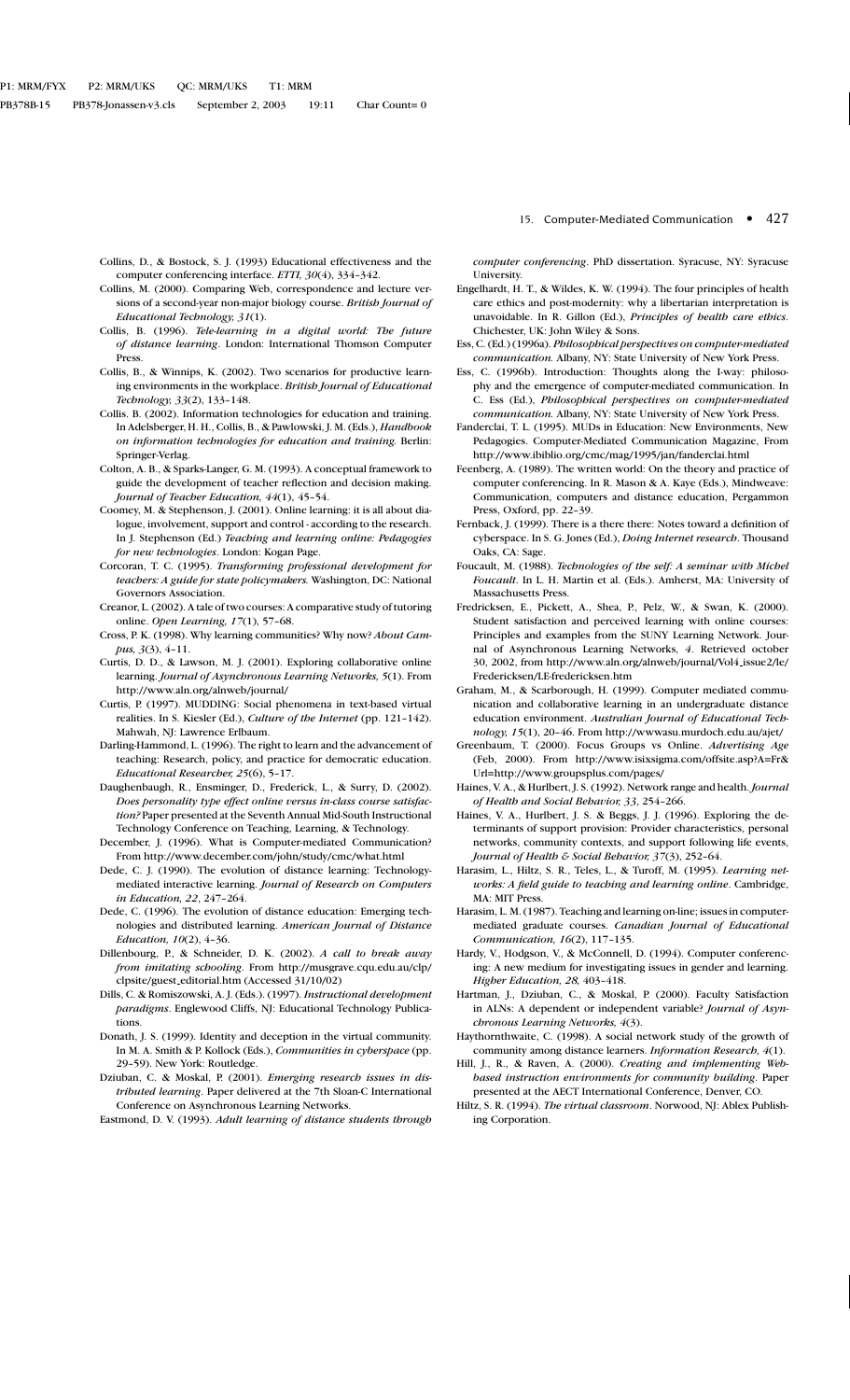#### 428 • ROMISZOWSKI AND MASON

- Hawkes, M. (1997). *Employing educational telecommunications technologies as a professional development structure for facilitating sustained teacher reflection.* Paper presented at the Annual Meeting of the American Educational Research Association, Chicago, IL.
- Hawkes, M., & Romiszowski, A. J. (2001). Examining the reflective outcomes of asynchronous computer-mediated communication on inservice teacher development. *Journal of Technology and Teacher Education, 9*(2), 285–308.
- Henri, F. (1991). Computer conferencing and content analysis. In A. R. Kaye (Ed.), *Collaborative learning through computer conferencing: The Najaden papers*. pp. 117–135. Berlin: Springer-Verlag/NATO Scientific Affairs Division.
- Herring, S. (1996a). Linguistic and critical analysis of computermediated communication: Some ethical and scholarly considerations. *The Information Society, 12,* 153–168.
- Herring, S. (1996b). Posting in a different voice: Gender and ethics in computer-mediated communication. In C. Ess (ed.), *Philosophical perspectives on computer-mediated communication*. Albany, NY: State University of New York Press.
- Herring, S. (Ed.) (1996c). *Computer-mediated communication: Linguistic, social and cross-cultural perspectives.* Amsterdam: John Benjamins Publishing Company.
- Herring, S. (1996d). Two variants of an electronic messaging schema. In S. Herring (Ed.), *Computer-mediated communication: Linguistic, social and cross-cultural perspectives.* Amsterdam: John Benjamins Publishing Company.
- Hightower, R., & Sayeed, L. (1995). The impact of computer-mediated communication systems on biased group discussion. *Computers in Human Behavior, 11,* 33–44.
- Hiltz, S. R. (1997). *Impacts of college-level courses via asynchronous learning networks: Some preliminary results.* From http://eies. njit.edu/∼hiltz/workingpapers/philly/philly.htm
- Hislop, G. (2000). ALN teaching as a routine faculty workload. *Journal of Asynchronous Learning Networks, 4*(3).
- Hislop, G., and Atwood, M., (2000). ALN Teaching as Routine Faculty Workload. *Journal of Asynchronous Learning Networks, 4*(3). From http://www.aln.org/alnweb/journal/Vol4 issue3/fs/hislop/ fs-hislop.htm
- Hollingsworth, S. (1994). *Teacher research and urban literacy education: Lessons and conversations in a feminist key.* New York: Teachers College.
- Honey, M. (1995). Online communities: They can't happen without thought and hard work. *Electronic Learning 14*(4), 12–13.
- Horton, S. (2000). Web teaching guide: A practical approach to creating course web sites. New Haven, CT: Yale University Press.
- Howard, T. (1993). The property issue in e-mail research. *Bulletin of the Association of Business Communications, 56*(2), 40–41.
- Jaffee, D. (1998). Institutionalized resistance to asynchronous learning networks. *Journal of Asynchronous Learning Networks, 2*(2).
- Jonassen, D. H. & Kwon, H. II. (2001). Communication patterns in computer mediated versus face-to-face group problem solving. *Educational Technology Research and Development, 49*(1), 35–51.
- Jonassen, D., Davidson, M., Collins, M., Campbell, J. & Haag, B. B. (1995). Constructivism and computer-mediated communication in distance education. *The American Journal of Distance Education, 9*(2), 7–26.
- Jones, S. G. (1995). Understanding community in the information age. In S. G. Jones (Ed.) Cybersociety - computer-mediated communication and community. Thousand Oaks, CA: Sage Publications Inc.
- Jones, S. G. (Ed.) (1995). *CyberSociety: Computer-mediated communication and community*. Thousand Oaks, CA: Sage.
- Jones, S. G. (Ed.) (1998). *CyberSociety 2.0: Revisiting computermediated communication and community*. Thousand Oaks, CA: Sage.
- Kashy, E., Thoennessen, M., Albertelli, G. & Tsai, Y. (2000). Implementing a large on-campus ALN: Faculty perspective. *Journal of Asynchronous Learning Networks, 4*(3).
- Kaye, A. (1991). Learning together apart. In A. R. Kaye (ed.), *Collaborative learning through computer conferencing: The Najaden papers.* Berlin: Springer-Verlag/NATO Scientific Affairs Division.
- Kaye, A., Mason, R., & Harasim, L. (1991). Computer conferencing in the academic environment. ERIC Document Reproduction Service, No. 320 540.
- Kaye, A. (1995). Computer supported collaborative learning. In N. Heap et al. (Eds.), *Information technology and society* (pp. 192–210). London: Sage.
- Kearsley, G., & Shneiderman, B. (1998). Engagement theory. *Educational Technology, 38*(3).
- Kenny, R. F., Andrews, B. W., Vignola, M., Schilz, A., & Covert, J. (1999). Toward guidelines for the design of interactive multimedia instruction: Fostering the reflective decision-making of preservice teachers. *Journal of Technology and Teacher Education, 71,* 13–31.
- Kilian, C. (1994). The passive-aggressive paradox of on-line discourse. *The Education Digest*, *60*, 33–36.
- Killingsworth, B., Schellenberger, R., & Kleckley, J. (2000). The use of focus groups in the design and development of a national labor exchange system. *First Monday*, *5*(7), 1–18. From http://firstmonday.org/issues/issue5 7/killingsworth/index.html
- Kim, A. J. (2000). *Community building on the Web*. Berkeley, CA: Peachpit Press.
- Kimball, L. (1995). Ten ways to make online learning groups work. *Educational Leadership, 53*(2), 54–56.
- King, J. L., Grinter, R. E., & Pickering, J. M. (1997). The rise and fall of Netville: The saga of a cyberspace construction boomtown in the great divide. In S. Kiesler (Ed.), *Culture of the Internet* (pp. 3–33). Mahwah, NJ: Lawrence Erlbaum.
- King, S. A. (1996). Researching Internet communities: Proposed ethical guidelines for the reporting of results. *The Information Society*, *12,* 119–127.
- Kollock, P., & Smith, M. A. (1999). Communities in cyberspace. In M. A. Smith & P. Kollock (Eds.), *Communities in cyberspace* (pp. 3–25). New York: Routledge.
- Kowch, E., & Schwier, R. (1997). Considerations in the construction of technology-based virtual learning communities. *Canadian Journal of Educational Communication*, *26*(1).
- Lave, J. (1993). *Understanding practice : Perspectives on activity and context*. Cambridge, UK/New York: Cambridge University Press.
- Lave, J., & Wenger, E. (1991). *Situated learning : Legitimate peripheral participation*. Cambridge, UK/New York: Cambridge University Press.
- Leppänen, S., & Kalaja, P. (1995). Experimenting with computer conferencing in English for academic purposes. *ELT Journal*, *49,* 26–36.
- Lewis, B. A. (2001). *Learning effectiveness: Efficacy of quizzes vs. discussions in on-line learning*. Doctoral Dissertation. IDD&E, Syracuse University School of Education.
- Lewis, B. A. (2002). The effectiveness of discussion forums in on-line learning. *Brazilian Review of Education at a Distance, 1*(1). From http://www.abed.org.br
- Lichtenstein, G., McLaughlin, M., & Knudsen, J. (1992). Teacher empowerment and professional knowledge. In A. Lieberman (Ed.), *The National Society for Studies in Education 91st yearbook* (Part II). Chicago, IL: University of Chicago.
- Lieberman, A. (1995). Practices that support teacher development: Transforming conceptions of professional learning. *Phi Delta Kappan, 76*(8), 591–596.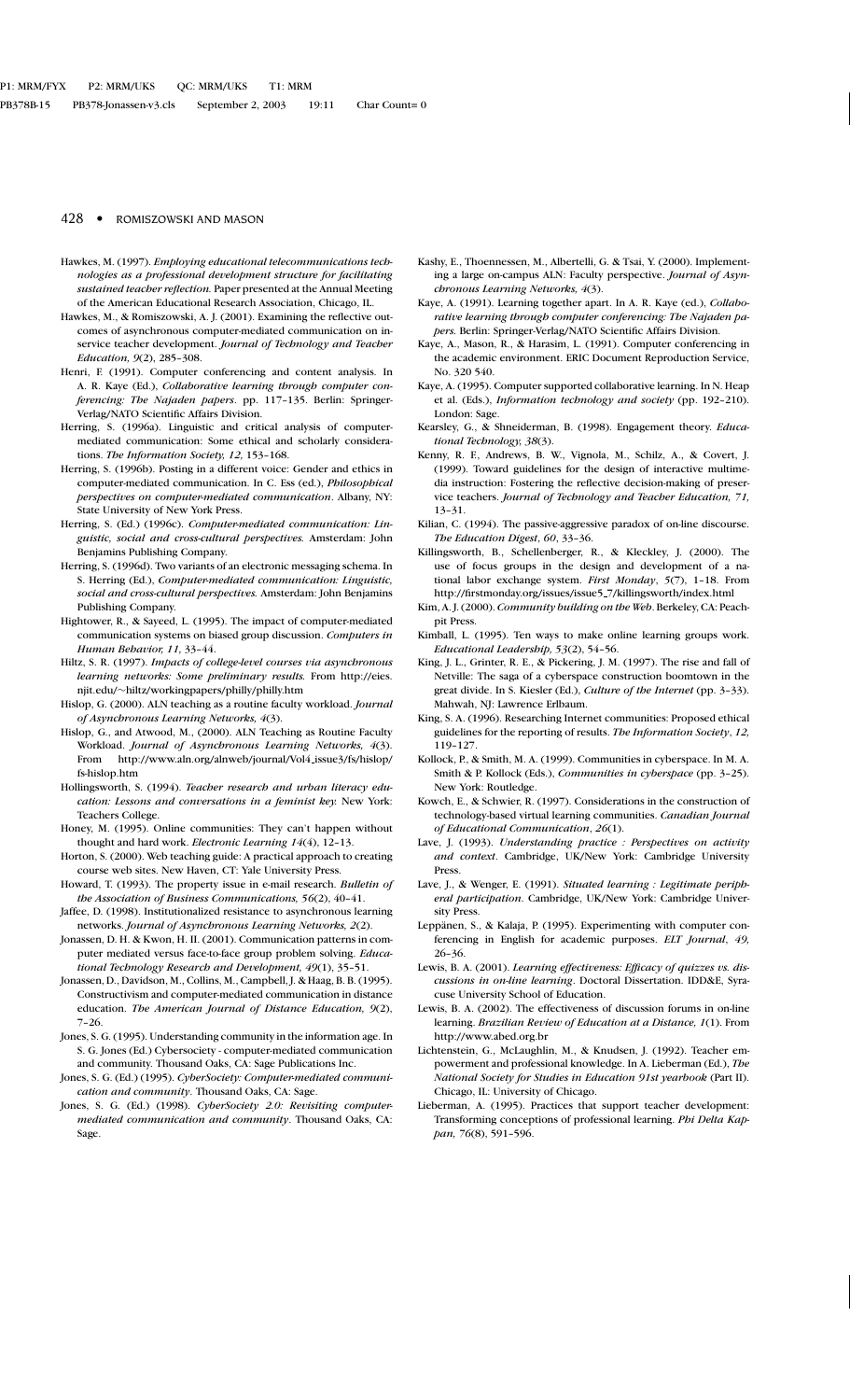- Lieberman, A., & McLaughlin, M. W. (1993). Networks for educational change: Powerful and problematic. *Phi Delta Kappan, 75*(9), 673– 677.
- Lipman, M. (1991). *Thinking in education*. New York: Cambridge University Press.
- Little, J. W. (1993). Teachers' professional development in a climate of educational reform. *Educational Evaluation and Policy Analysis, 15*(2), 129–152.
- Liu, Y., & Ginther, D. W. (2002). *Instructional strategies for achieving a positive impression in computer mediated communication (CMC) distance education courses*. Proceedings of Teaching, Learning, & Technology Conference, Middle Tennessee State University.
- Lombard, M., & Ditton, T. (1997). At the heart of it all: The concept of presence. *Journal of Computer Mediated Communications, 3*(2). From http://www.ascusc.org/jcmc/
- Looi, C.-K. (2002). Communication techniques. In Adelsberger, H. H., Collis, B., & Pawlowski, J. M. (Eds.), *Handbook on information technologies for education and training.* Berlin: Springer-Verlag
- Lucena, C. P. J., Fuks, H., Milidiu, R., Laufer, C., Blois, M., Choren, R., Torres, V., and Daflon, L. (1998). AulaNet: helping teachers to do their homework. Proceedings of the Multimedia Computer Techniques in Engineering Seminar/Workshop, Technische Universitat Graz, Graz, Austria (pp. 16–30).
- Marvin, L. (1995). Spoof, spam, lurk and lag: The aesthetics of text-based virtual realities. *Journal of Computer-Mediated Communication, 1*(2). From http://www.ascusc.org/jcmc/
- Mason, R.. (1991). Evaluation methodologies for computer conferencing applications. In A. R. Kaye (Ed.), *Collaborative learning through computer conferencing: The Najaden papers*. Berlin: Springer-Verlag/NATO Scientific Affairs Division.
- Mason, R. (1992). Computer conferencing for managers. *Interactive Learning International, 8*, 15–28.
- Mason, R. (1998). Models of online courses. *ALN Magazine 2*(2). From http://www.aln.org/alnweb/magazine/vol2 issue2/Masonfinal.htm
- Mayadas, F. (1997). Asynchronous learning networks: A Sloane Foundation perspective. *Journal of Asynchronous Learning Networks, 1*(1). From http://www.aln.org/alnweb.journal/issue1/ mayadas.htm)
- McConnell, D. (2002). Action research and distributed problem-based learning in continuing professional education. *Distance Education, 23*(1), 59–83.
- McCormack, C., & Jones, D. (1998). *Building a web-based education system.* New York: Wiley Computer Publishing.
- McKendree, J., Stenning, K., Mayes, T., Lee, J., & Cox, R. (1998). Why observing a dialogue may benefit learning. *Journal of Computer Assisted Learning, 14*(2), 110–119.
- McMahon, T. A. (1996). *From isolation to interaction? Computermediated communications and teacher professional development.* Doctoral dissertation. Bloomington, IN: Indiana University.
- McLaughlin, M. L., Osborne, K. K., & Smith, C. B. (1995). Standards of conduct on Usenet. In S. G. Jones (Ed.), *CyberSociety: Computermediated communication and community* (pp. 90–111). Thousand Oaks, CA: Sage.
- Mickelson, K. M., & Paulin, R. S. (1997). *Beyond technical reflection: The possibilities of classroom drama in early preservice teacher education.* Paper presented at the annual meeting of the American Educational Research Association. Chicago, IL.
- Misanchuk, M., & Anderson, T. (2002). Building community in an online learning environment: Communication, cooperation and collaboration. *Proceedings of the Teaching Learning and Technology Conference,* Middle Tennessee State University, April 7–9.
- Moore, G. (1997). Sharing faces, places, and spaces: The Ontario Telepresence Project Field Studies. In K. E. Finn et. al (Eds.), *Videomediated communication* (pp. 301–321). Mahwah, NJ: Lawrence Erlbaum.
- Moore, M. G., & Kearsley, G. (1996). *Distance education: A systems view*. Boston, MA: Wadsworth Publishing.
- Mouton, H. (1988). *Adjunct questions in mediated self-instruction: Contrasting the predictions of the "levels of processing" perspective, the "transfer-appropriate processing" perspective, and the "transfer across levels of processing" perspective*. Doctoral dissertation. IDD&E, Syracuse University, School of Education.
- Murray, P. J. (1996). Nurses' computer-mediated communications on NURSENET: A case study. *Computers in Nursing*, *14*(4), 227– 234.
- Murray, P. J., & Anthony, D. M. (1999). Current and future models for nursing e-journals: Making the most of the web's potential. International *Journal of Medical Informatics, 53*, 151–161.
- Murray, P. J. (2002). *Subject:talk.to/reflect—reflection and practice in nurses' computer-mediated communications*. PhD Thesis. Institute of Educational Technology, The Open University, UK.
- Naughton, J. (2000). *A brief history of the future: The origins of the internet.* London: Phoenix
- Newman, D. R., Johnson, C., Cochrane, C. & Webb, B. (1996) An experiment in group learning technology: Evaluating critical thinking in face-to-face and computer-supported seminars. Interpersonal Computing and Technology: An Electronic Journal for the 21st century, *4*(1), 57–74. From http://jan.ucc.nau.edu/∼ipctj/1996/n1/ newman.txt
- Olaniran, B. A. (1994). Group performance in computer-mediated and face-to-face communication media. *Management Communication Quarterly, 7*(3), 256–281.
- Olaniran, B. A., Savage, G. T., & Sorenson, R. L. (1996). Experimental and experiential approaches to teaching the advantages of face-to-face and computer-mediated group discussion. *Communication Education, 45,* 244–259.
- Oren, A., Mioduser, D. & Nachmias, R. (2002). The development of social climate in virtual learning discussion groups. *International Review of Research in Open and Distance Learning (IRRODL),* April 2002. http://www.irrodl.org/content/v3.1/mioduser.html
- Ory, J. C., Bullock, C., & Burnaska, K. (1997). Gender similarity in the use of and attitudes about ALN in a university setting. *Journal of Asynchronous Learning Networks, 1*(1). From http://www.aln.org/alnweb.journal/
- Palloff, R. M., & Pratt, K. (1999). *Building learning communities in cyberspace: Effective strategies for the online classroom*. San Francisco, CA: Jossey-Bass.
- Perrolle, J. A. (1991). Conversations and trust in computer interfaces. In C. Dunlop & R. Kling (Eds.), *Computerization and controversy: Value conflicts and social choices,* Academic Press Inc., Boston.
- Phillips, A. F., & Pease, P. S. (1987). Computer conferencing and education: Complementary or contradictory concepts*? The American Journal of Distance Education, 1*(2), 38–51.
- Phillips, C. (1990) Making friends in the electronic student lounge. *Distance Education, 11*(2), 320–333.
- Phipps, R. A., & Merisotis, J. P. (1999). *What's the difference: A review of contemporary research on the effectiveness of distance learning in higher education*. Washington, DC: The Institute for Higher Education Policy. From http://www.chea.org/ Events/QualityAssurance/98May.html
- Picciano, A. G. (2002). Beyond student perceptions: Issues of interaction, presence, and performance in an online course. *Journal of Asynchronous Learning Networks, 6*(1). From http://www.aln. org/alnweb.journal/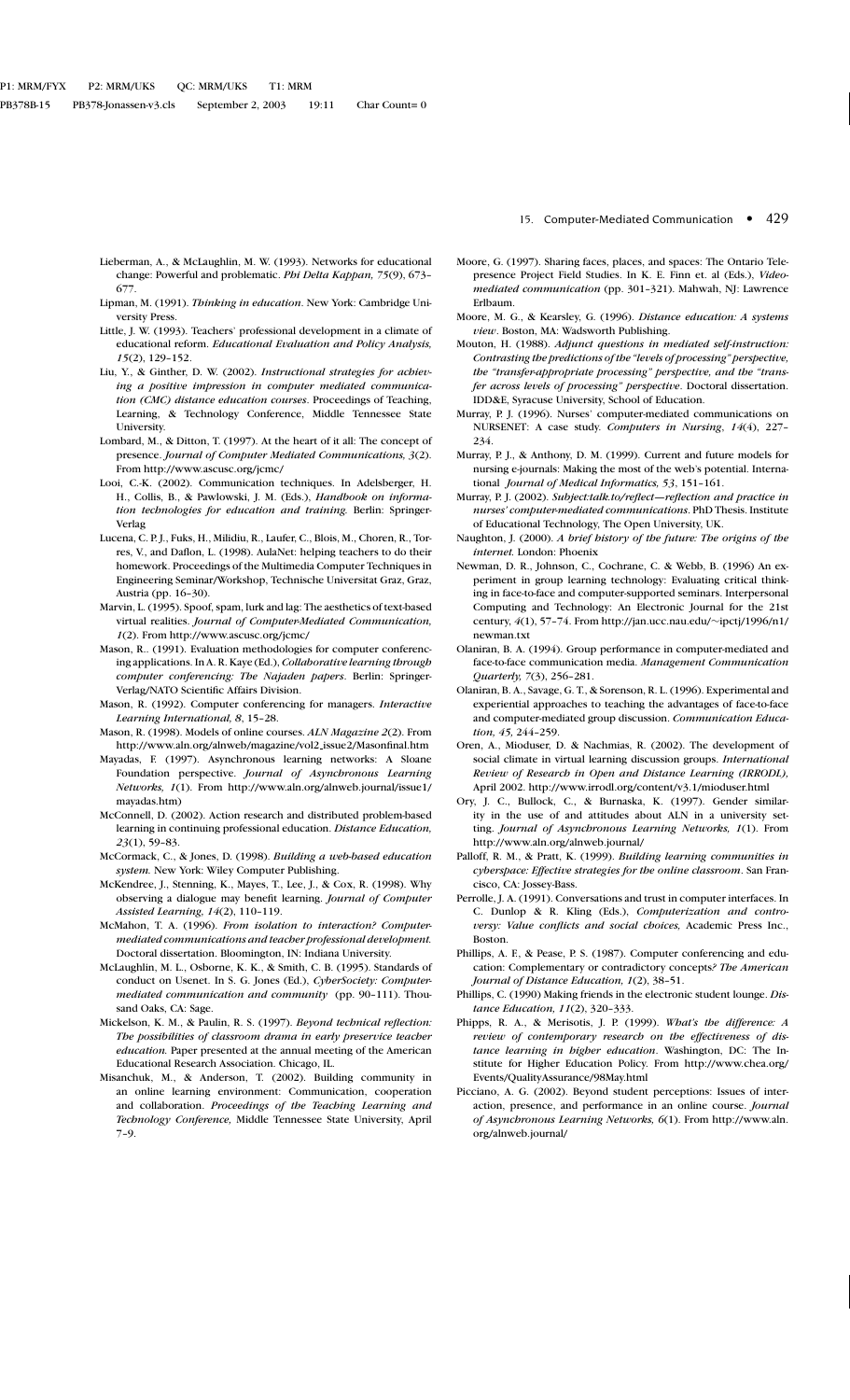- Poster, M. (1990) *The mode of information: Poststructuralism and social context.* Cambridge: Polity Press.
- Porter, J. E. (1993). E-mail and variables of rhetorical form. *Bulletin of the Association of Business Communications, 56*(2), 41–42
- Preece, J. (2000). *Online communities*. Chichester, UK: John Wiley & Sons.
- Rasmussen, G., & Skinner, E. (1997). *Learning communities: Getting started.* ERIC Clearinghouse (ED433048).
- Raymond, R. C. (1999). Building learning communities on nonresidential campuses. *Teaching English in the Two-Year College*, *26*(4), 393–405.
- Reid, E. (1995). Virtual worlds: Culture and imagination. In S. G. Jones (Ed.), *CyberSociety: Computer-mediated communication and community* (pp. 164–183). Thousand Oaks, CA: Sage.
- Rezabek, R. (2000). Online focus groups: Electronic discussions for research. *Forum Qualitative Sozialforschung/Forum: Qualitative Social Research*, *1*(1). Online at: http://qualitative-research.net/fqs
- Rheingold, H. (1993). *The virtual community: Homesteading on the electronic frontier*. Reading, MA: Addison Wesley.
- Riel, M. (1998). *Education in the 21st century: Just-in-time learning or learning communities.* Paper presented at the Fourth Annual Conference of the Emirates Center for Strategic Studies and Research, Abu Dhabi.
- Ringstaff, C., Sandholtz, J. H., & Dwyer, D. (1994). Trading places: When teachers use student expertise in technology intensive classrooms. *People and Education, 2*(4), 479–505.
- Romiszowski, A. J. and DeHaas, J. (1989). Computer-mediated communication for instruction: Using E-mail as a seminar. *Educational Technology, 24*(10).
- Romiszowski, A. J., Jost, K. & Chang, E. (1990). Computer-mediated communication: A hypertext approach to structuring distance seminars. In proceedings of the 32nd Annual ADCIS International Conference. Association for the Development of Computer-based Instructional Systems (ADCIS).
- Romiszowski, A. J. and Chang, E. (1992). Hypertext's contribution to computer-mediated communication: In search of an instructional model. In M. Giardina (Ed.), *Interactive Multimedia Environments* (pp. 111–130).
- Romiszowski, A. J., & Mason, R. (1996). Computer-mediated communication. In D. Jonassen (Ed.), *Handbook of research for educational communications and technology* (pp. 438–456). New York: Simon & Schuster Macmillan.
- Romiszowski, A. J., and Villalba, C. (2000). Structural Communication and Web-based Instruction. Proceedings of the ED-MEDIA2000 International Conference, Montreal.
- Romiszowski A. J. & Chang E. (2001). A practical model for conversational Web-based training. In B. H. Khan (Ed.), *Web-based training*. Educational Technology Publications.
- Ropp, M. M. (1998). *Exploring individual characteristics associated with learning to use computers in preservice teacher preparation.* Paper presented at the annual meeting of the American Educational Research Association, San Diego, CA.
- Rossman, M. H. (1999). Successful online teaching using an asynchronous learner discussion forum. *Journal of Asynchronous Learning Networks*, *3*(2). From http://www.aln.org/alnweb. journal/
- Rourke, L., Anderson, T., Garrison, D. R., & Archer, W. (2001a). Methodological issues in analyzing text-based computer conferencing transcripts. *International Journal of Artificial Intelligence in Education*, *12*, 8–22.
- Rourke, L., Anderson, T., Garrison, D. R., & Archer, W. (2001b). Assessing social presence in asynchronous text-based computer conferencing. *Journal of Distance Education/Revue de l'enseignement*
- *a distance, 14 `* (2). From http://cade.athabascau.ca/vol14.2/rourke et al.html
- Rovai, A. A. P. (2002a). A preliminary look at the structural differences of higher education classroom communities in traditional and ALN courses.*Journal of Asynchronous Learning Networks, 6*(1). Online at: http://www.aln.org/alnweb.journal/
- Rovai, A. (2002b). Development of an instrument to measure classroom community. *The Internet and Higher Education, 5*, 197–211.
- Rutter, J., & Smith, G. (1999): *Presenting the offline self in an everyday, online environment.* Paper presented at the Identities in Action Conference, Gregynog.
- Russell, D. and Daugherty, M. (2001). Web Crossing: a context for mentoring. *Journal of Technology and Teacher Education, 9*(3), 433– 446.
- Ryan, R. (1992). International connectivity: A survey of attitudes about cultural and national differences encountered in computer-mediated communication. *The Online Chronicle of Distance Education and Communication*, *6*(1).
- Tella, S. (1992). *Boys, girls, and e-mail: A case study in Finnish senior secondary schools*. Helsinki: University of Helsinki, Department of Teacher Education.
- Tella, S. 1992. Boys, Girls, and E-Mail: A Case Study in Finnish Senior Secondary Schools. Department of Teacher Education. University of Helsinki. Research Report 110. (In English) [http:// www.helsinki.fi/∼tella/110.pdf]
- Turgeon, A., Di Biase, D. and Miller, G. (2000). Introducing the Penn State World Campus through certificate programmes in turf grass management and geographic information systems. From http://www.aln. org/alnweb/journal/Vol4 issue3/fs/turgeon/fs-turgeon.htm
- Salmon, G. (2000). *E-moderating: The key to teaching and learning online*. London: Kogan Page.
- Salmon, G. (2002). Mirror, mirror, on my screen: Exploring online reflections. *British Journal of Educational Technology*, *33*(4), 379–391.
- Schifter, C. C. (2000). Faculty participation in Asynchronous Learning Networks: A case study of motivating and inhibiting factors. *Journal of Asynchronous Learning Networks, 4*(1), 15–22.
- Schon, D. A. 1983. *The Reflective Practitioner: How professionals think in action.* New York: Basic Books.
- Schrum, L. (1995). Framing the debate: Ethical research in the information age. *Qualitative Inquiry*, *1*(3), 311–326.
- Schwier, R. A. (1999). *Turning learning environments into learning communities: Expanding the notion of interaction in multimedia*. Paper presented at the World Conference on Educational Multimedia, Hypermedia and Telecommunications, Seattle, WA, Association for the Advancement of Computers in Education.
- Shank, G., & Cunningham, D. (1996). Mediated phosphor dots: Toward a post-cartesian model of CMC via the semiotic superhighway. In C. Ess (Ed.), *Philosophical perspectives on computer-mediated communication*. Albany, NY: State University of New York Press.
- Shea, P., Fredericksen, E., Pickett, A., Pelz, W., & Swan, K. (2001). Measures of learning effectiveness in the SUNY Learning Network. In J. Bourne & J. Moore (Eds.), *Online education: Proceedings of the 2000 Sloan summer workshop on asynchronous learning networks*. Volume 2 in the Sloan-C series. Needham, MA: Sloan-C Press.
- Simmons, J. M., Sparks, G. M., Starko, A., Pasch, M., Colton, A., & Grinberg, J. (1989). *Exploring the structure of reflective pedagogical thinking in novice and expert teachers: The birth of a developmental taxonomy.* Paper presented at the annual conference of the American Educational Research Association, San Francisco, CA.
- Smith, C. B., McLaughlin, M. L., & Osborne, K. K. (1996). Conduct control on Usenet. *Journal of Computer-Mediated Communication, 2*(4). From http:/www.ascusc.org/jcmc/vol2/issue4/smith.html.